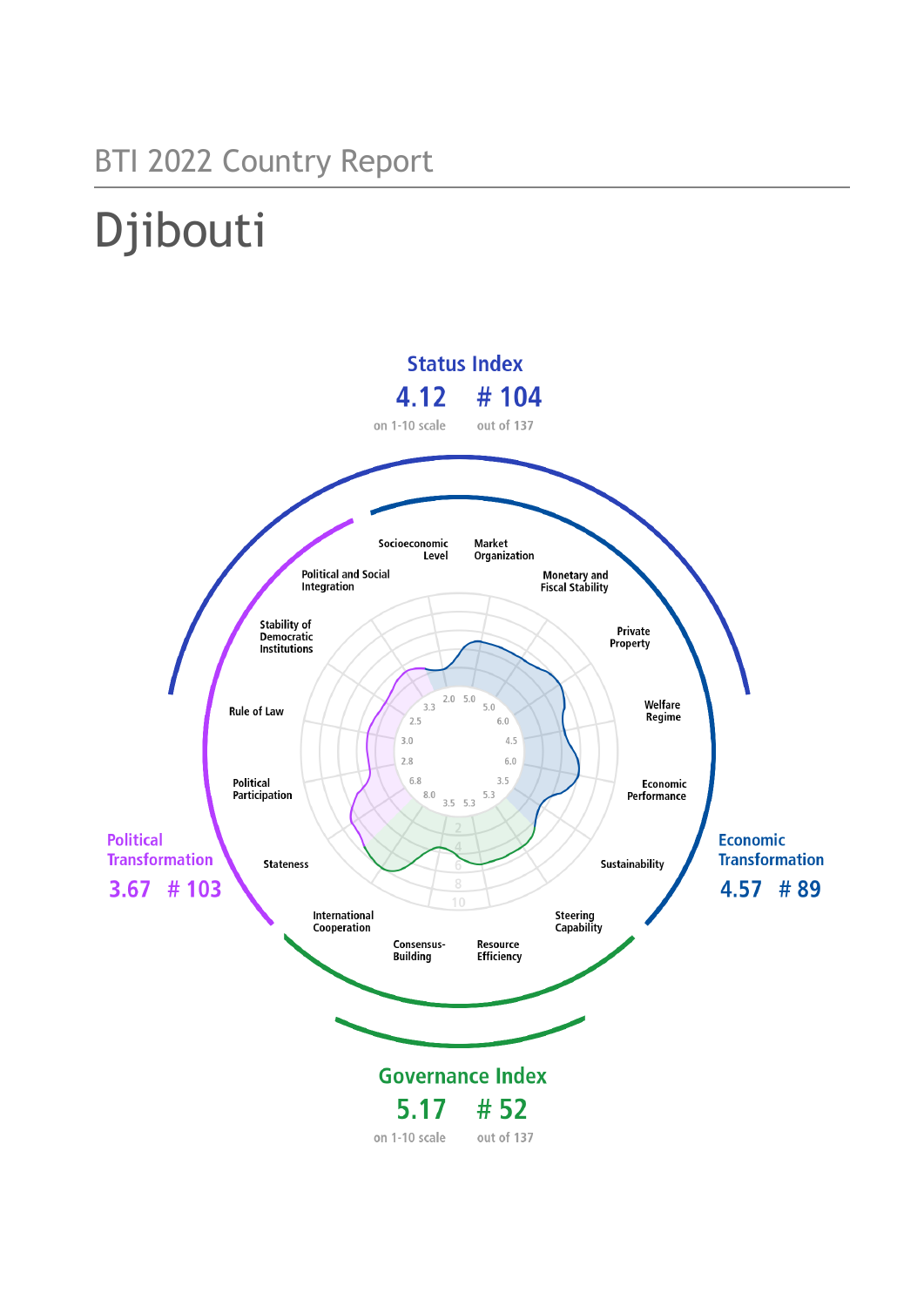This report is part of the **Bertelsmann Stiftung's Transformation Index (BTI) 2022**. It covers the period from February 1, 2019 to January 31, 2021. The BTI assesses the transformation toward democracy and a market economy as well as the quality of governance in 137 countries. More on the BTI at [https://www.bti-project.org.](https://www.bti-project.org/)

Please cite as follows: Bertelsmann Stiftung, BTI 2022 Country Report — Djibouti. Gütersloh: Bertelsmann Stiftung, 2022.

This work is licensed under a **Creative Commons Attribution 4.0 International License**.

### **Contact**

Bertelsmann Stiftung Carl-Bertelsmann-Strasse 256 33111 Gütersloh Germany

**Sabine Donner** Phone +49 5241 81 81501 sabine.donner@bertelsmann-stiftung.de

**Hauke Hartmann** Phone +49 5241 81 81389 hauke.hartmann@bertelsmann-stiftung.de

**Claudia Härterich** Phone +49 5241 81 81263 claudia.haerterich@bertelsmann-stiftung.de

### **Sabine Steinkamp** Phone +49 5241 81 81507 sabine.steinkamp@bertelsmann-stiftung.de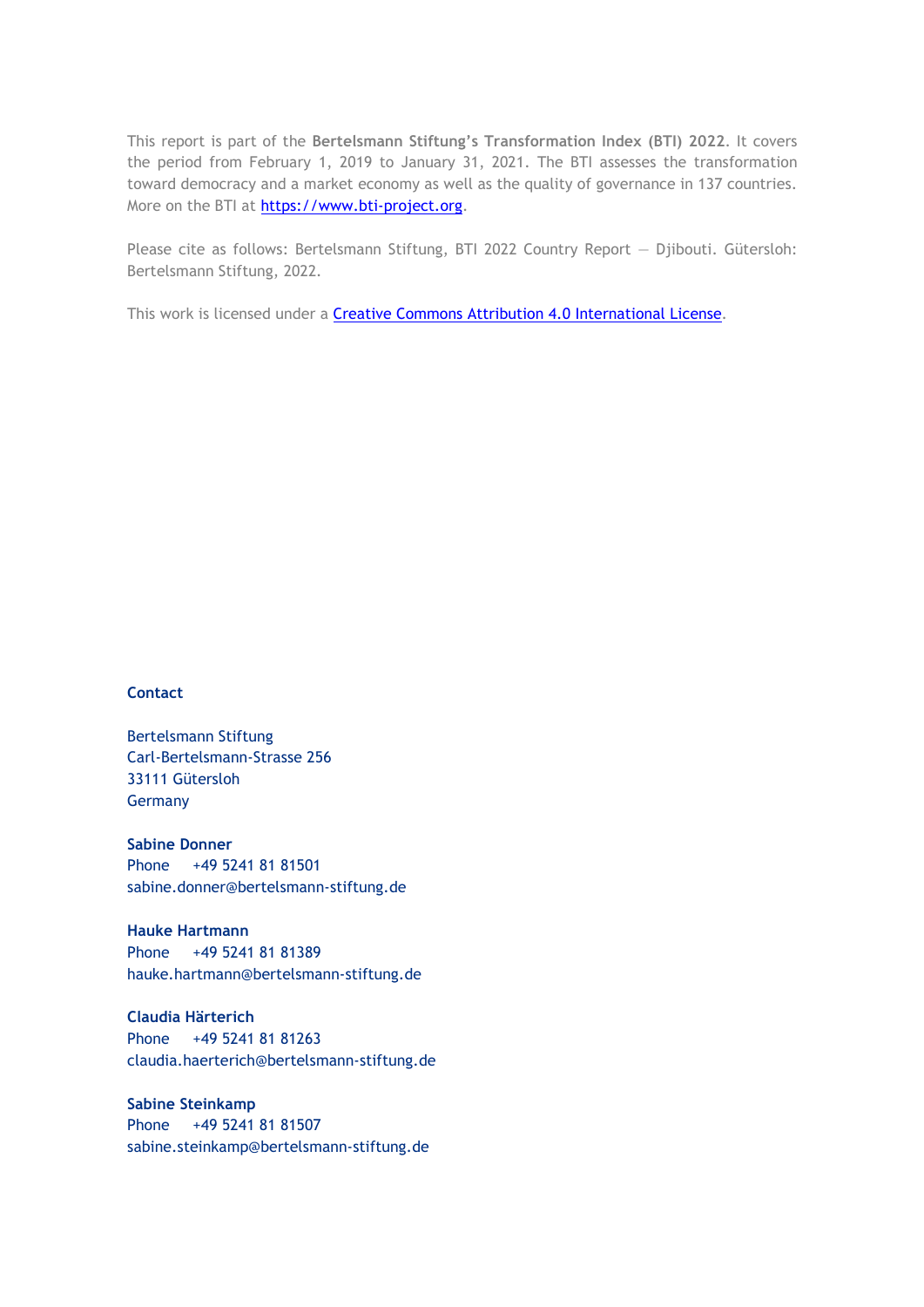#### **Key Indicators**

| Population               | M      | 1.0  | HDI.                           | 0.524          | GDP p.c., PPP $\ S$          | 5782  |
|--------------------------|--------|------|--------------------------------|----------------|------------------------------|-------|
| Pop. growth <sup>1</sup> | % p.a. | 1.5  | HDI rank of 189                | 166            | Gini Index                   | 41.6  |
| Life expectancy          | vears  | 67.1 | UN Education Index             | 0.325          | Poverty <sup>3</sup><br>$\%$ | 39.8  |
| Urban population %       |        | 78.1 | Gender inequality <sup>2</sup> | $\blacksquare$ | Aid per capita $\sqrt{2}$    | 279.9 |
|                          |        |      |                                |                |                              |       |

Sources (as of December 2021): The World Bank, World Development Indicators 2021 | UNDP, Human Development Report 2020. Footnotes: (1) Average annual growth rate. (2) Gender Inequality Index (GII). (3) Percentage of population living on less than \$3.20 a day at 2011 international prices.

# Executive Summary

Djibouti is a stable state in the Horn of Africa with an authoritarian government under President Ismaïl Omar Guelleh (IOG), who entered office in 1999. The ruling coalition, the Union pour la Majorité Présidentielle (UMP), is dominated by the Rassemblement Populaire pour le Progrès (RPP). President Guelleh announced that he would run in the upcoming presidential election, which was postponed to 2021 due to the COVID-19 pandemic. IOG was officially nominated by his party in January as a candidate for his fifth run for office in the 2021 presidential elections.

During the 2019 – 2020 review period, the government made no significant changes in its political agenda. The first case of COVID-19 was confirmed in March 2020 and Djibouti experienced two peaks before the end of June. The government imposed a country-wide lockdown on 23 March 2020. The lockdown and the closure of borders to neighboring countries created considerable challenges for poverty reduction. The country's level of socioeconomic development remains low. The government implemented a wide range of social measures to support the population. However, these social measures mainly targeted the population of the capital. Fatality rates remained comparatively low and approximately 6,000 cases were confirmed at the end of the review period. While the short-term economic effects of the pandemic are clearly reflected in the report, mid- and long-term socioeconomic and cultural impacts will be determined by government policies and long-term recovery plans.

Reports on the detention of opposition politicians and journalists dovetail with the latest ranking on the Freedom House Index ("not free"), which rates Djibouti at five out of 40 for political rights and 19 out of 60 for civil liberties.

Djibouti's growth has continued, fueled mainly by debt-financed investments into largescale infrastructure. The World Bank estimated GDP growth at 7.5% in 2019. Disruptions to global trade flows affect growth considerably, which declined to 1.3% in 2020. Over the same period, foreign debt remained relatively stable, and the current account deficit was estimated at 12.5% of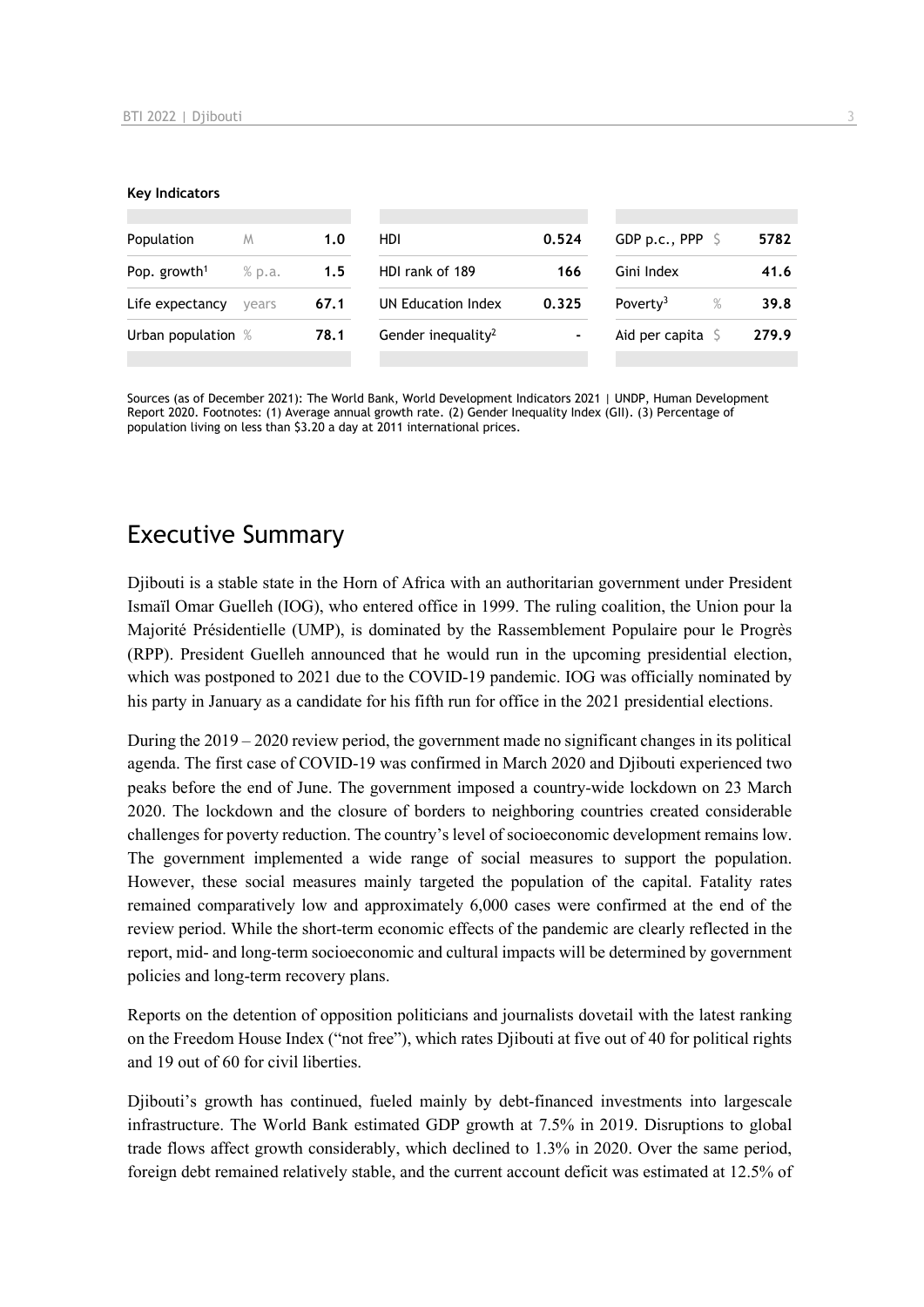GDP in 2019. Debt distress poses a considerable risk for future growth trajectories and decreasing revenues due to reduced global trade will have a lasting effect. Reforms to strengthen and support private sector development have not yet produced the desired outcomes. State-owned companies and business conglomerates closely associated with the president and his family dominate the economy. Corruption remains high and the lack of transparency in policymaking and licensing continues to deter private sector investment.

Unemployment and underemployment remain high. The UN Human Development Index ranks Djibouti very low at 172 out of 189 countries. Djibouti is a net-importer of food and hence extremely vulnerable to global food price volatilities. Flash floods destroyed roads and other infrastructure repeatedly in 2019 and 2020. Especially prolonged droughts affected pastoralist production systems and rural livelihoods. Climate-changed related weather extremes and water scarcity in most parts of the country augment existing socioeconomic challenges.

# History and Characteristics of Transformation

Djibouti is a maritime nation of significant importance as a transshipment point on the Gulf of Aden, the crossroads of the Indian Ocean and the Red Sea. Bordering Somali and the Afar Regional State of Ethiopia in the west and south, bilateral trade relations with landlocked Ethiopia are a central pillar of Djibouti's economy.

To challenge the monopoly of the British Port of Aden as a supply point for French ships in the region, France purchased the port of Obock on the Gulf of Tadjourah in 1862 and developed the Port of Djibouti in 1888 to respond to its growing commercial activities and political interests in the Horn of Africa. Today's state territory of Djibouti was never a coherent political entity, but rather a mosaic of local and regional Issa Somali and Afar sultanates until France officially established the colony of French Somaliland (Côte Française des Somalis) in 1896 with Djibouti City as its administrative center. The commissioning of the Djibouti-Addis Ababa train line in 1917 was a significant milestone that turned the Port of Djibouti into a major commercial hub and transshipment point for neighboring Ethiopia.

French Somaliland became an oversee territory of France (Territoire d'outre-mer) in 1946, with a territorial government created in 1956, and was renamed Territoire Français des Afar et des Issa (TFAI). While its population blackballed independence from France in two separate referenda in 1958 and 1967, TFAI gained independence as the last colony on the African continent in 1977.

Pivotal to the independence efforts in the early 1970s was the Ligue Populair African pour l'Independence (LPAI), which emerged from the merger of the Union Populaire Africaine, led by Hassan Gouled Adptidon, who would become the founding president of Djibouti, and the Ligue pour l'Avenir et l'Ordre (LAO), predominantly Afar, headed by Ahmed Dini. By banning newly founded Afar opposition parties, such as the Front Démocratique pour la Libération de Djibouti (FDLD) and Parti Popular Djiboutien (PPD), Gouled established a one-party state and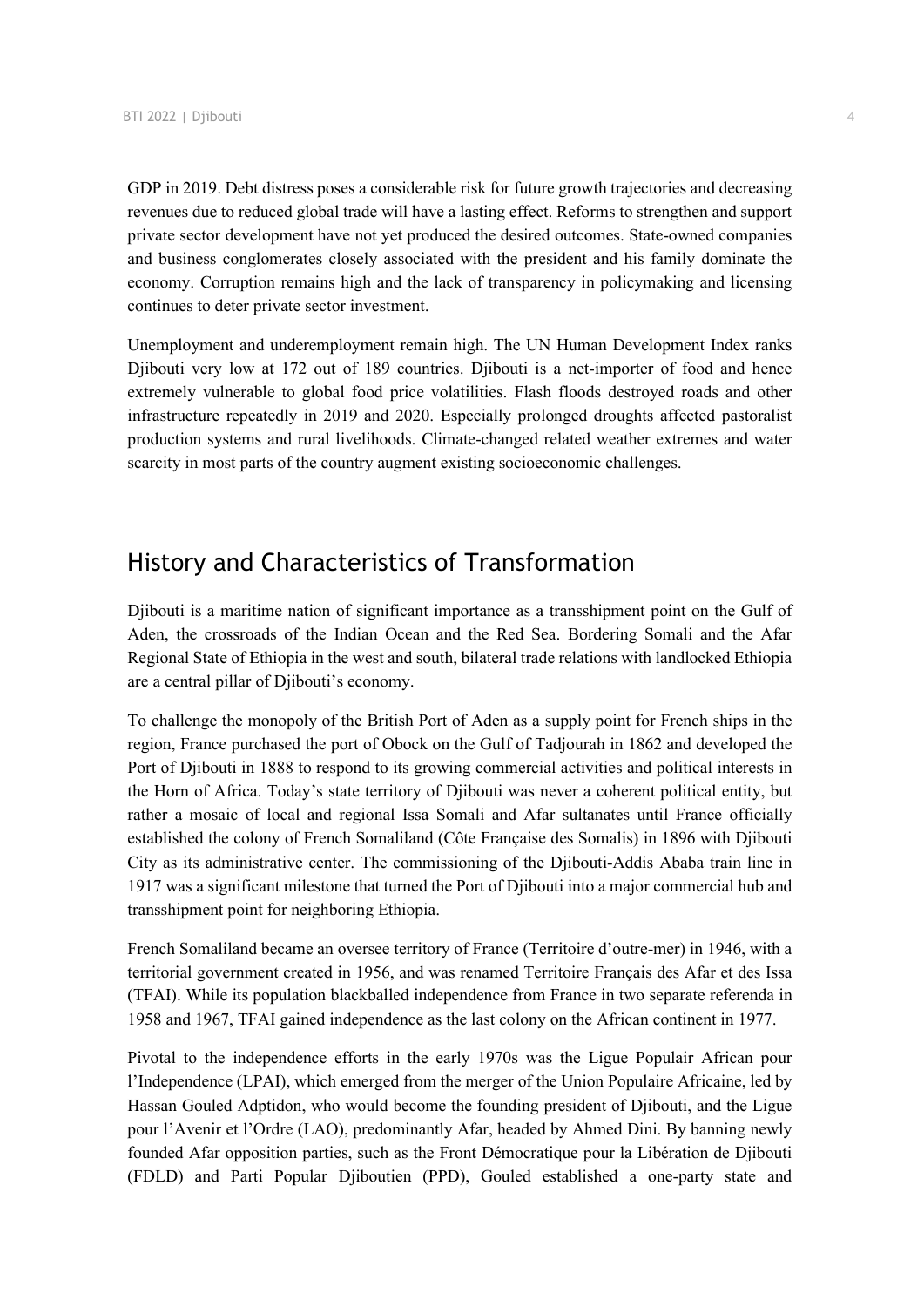consolidated the power of the Issa-dominated RPP. Despite cabinet appointments of Afar politicians (Gourad Hamadou was reappointed as prime minister in 1987), interethnic tensions increased across the country leading to the formation of the Front pour la Restoration de l'Unité et de la Démocratie (FRUD) in April 1991. In response to the success of this Afar insurgent movement, Djibouti adopted a new constitution in September 1992, paving the way for a multiparty system. Ismaïl Omar Guelleh, who had been head of cabinet in 1977, took the reins from Hassan Gouled Aptidon as president of Djibouti in 1999, successfully seeking re-election in 2005, 2011 and 2016. This was made possible through a constitutional amendment on presidential term limits that allowed him to run for office more than twice.

Since the early presence of the French, Djibouti City and its port became the lynchpin of the country as a commercial and administrative center that grew steadily over the course of the 20th century, and now hosts more than three-quarters of Djibouti's population. Djibouti's geostrategic location made for the creation of the country and the present government follows the early intention of the French colonizers. Djibouti pursues a growth model based on infrastructure development through the expansion of ports and regional transportation links to capitalize on the country's strategic location at the Bab-el-Mandeb Strait, which is a central maritime corridor controlling access to the Red Sea. While the Bab-el-Mandeb Strait separates Djibouti from conflict-ridden Yemen, looming instability and open crises in Somalia to the south, tensions with its northern neighbor, Eritrea, contribute to regional instability that affects the country. Moreover, the development of new port facilities in Berbera and Somaliland, as well as security challenges in Ethiopia are likely to affect Djibouti both directly and indirectly.

Across rural areas of the country, characterized by water scarcity affecting traditional pastoralist livelihoods, high levels of food insecurity pose a major threat to socioeconomic development. The focus on the service sector combined with rising foreign debt to finance infrastructure expansion makes the economy increasingly fragile. In 2014, Djibouti launched its long-term development strategy, Vision 2035, which is based on five core pillars: peace and national unity, good governance, the diversification of the economy, increased investment in human capital, and the promotion of regional integration to increase trade and commerce.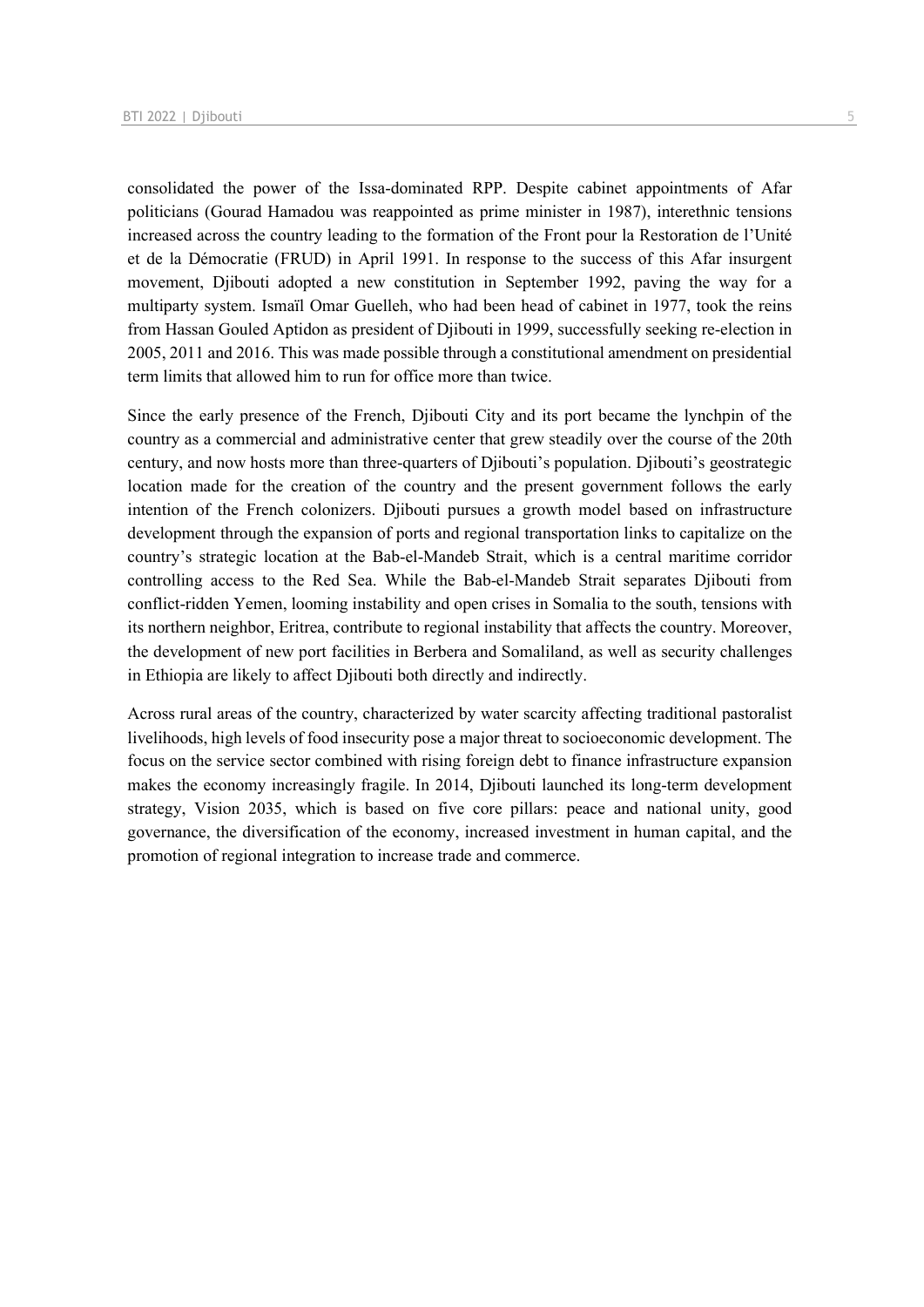The BTI combines text analysis and numerical assessments. The score for each question is provided below its respective title. The scale ranges from 1 (worst) to 10 (best).

# Transformation Status

## I. Political Transformation

### **1 | Stateness** Question

The economic and political center of Djibouti is Djibouti City (or Djibouti Ville), home to more than two-thirds of the population. The other five regions of the country (Arta, Ali Sabieh, Dkihil, Tadjourah, Obock) are sparsely populated compared to the capital. Since the Port of Tadjourah became operational in 2017, the city gradually expanded and slightly more economic activity has been recorded. Most of the country is sparsely populated and characterized by semi-nomadic pastoralist production systems. The state territory of Djibouti is small compared to its neighbors and with roughly 23,300 square kilometers corresponds to less than one-fifth of Eritrea, the next largest state in the Horn of Africa.

Djibouti is a stable state under the authoritarian leadership of President Ismaïl Omar Guelleh, who assumed power in 1999. The ruling collation, the Union for a Presidential Majority (Union pour la majorité présidentielle, UMP) is dominated by the People's Rally for Progress (Rassemblement populaire pour le Progrès, RPP), under the strong and thus-far-uncontested leadership of Guelleh.

The government's rule remained uncontested during the review period and the monopoly of the state on the use of force covers the entire territory of Djibouti without noteworthy exceptions. The armed insurgency of the Front for the Restoration of Unity and Democracy (Front pour la Restoration de l'Unité et de la Démocratie, FRUD) during the 1990s ceased in 2001 with all FRUD factions joining the UMP. While the FRUD-insurgency aimed at challenging the Issa-dominated government under President Guelleh, it mainly affected the Afar-dominated northern regions of the country. Ahmed Dini Ahmed, who led the FRUD until its dissolution, is a founding member of the opposition party Republican Alliance for Democracy (Alliance Républicaine pour la Démocratie, ARD) that ran in the 2003 parliamentary elections – the country's first multiparty elections. Like other opposition parties and resistance groups, ARD regularly accuses the government of arbitrary arrests and harassment. For instance, in 2018 it was reported that the party headquarters of the Rally for Democratic Action and Ecological Development (Rassemblement pour l'action, la démocratie et le développement écologique, RADDE) were raided by police forces. ARD ultimately lost its recognition as a political party.

# Score

### Monopoly on the use of force 10 $^{\prime}06$  $\frac{22}{10}$  10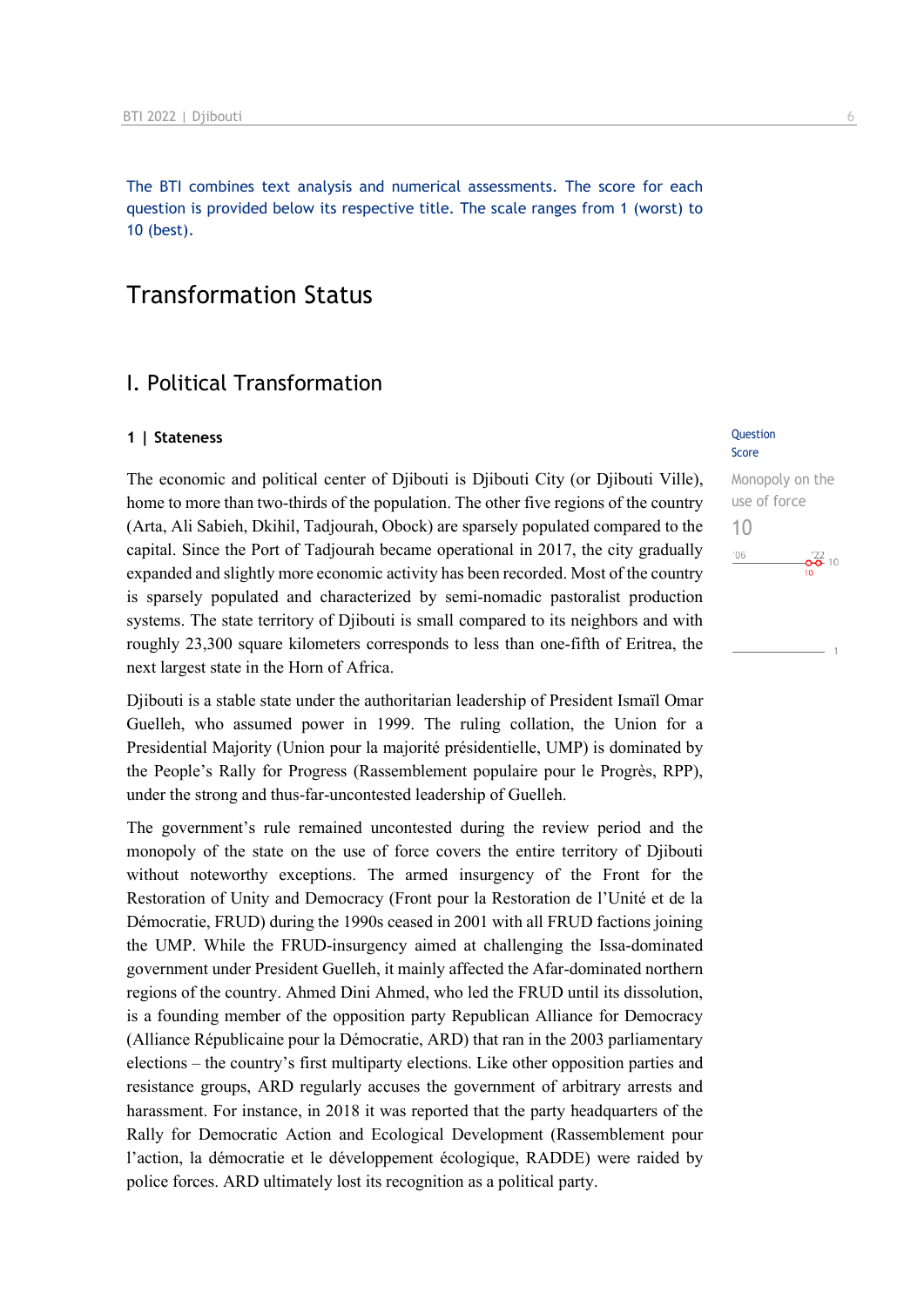Djibouti's population, estimated at slightly less than one million in 2020, according to UN data, consists of Somali (60%) and Afar (35%). Afar traditional inhabit the triborder region of Ethiopia, Eritrea, and Djibouti, and hence live on both sides of the Djiboutian border with Eritrea and Ethiopia. Similarly, the Somali Issa, a subclan of the large Somali Dir clan, can be found not only in Djibouti but also in Somaliland. The population of Djibouti City is mainly Issa, who also live in large numbers in the southeastern part of the country.

Clan affiliation determines economic and political opportunities. Key positions in the economy (i.e., parastatals) are mainly controlled by Issa Somali and its sub-clans with links to the president's family.

Given Djibouti's colonial history, the question as to who qualifies as Djiboutian has been a contested issue in the post-1977 period. While the Loi No 200 AN/81. Art. 8 (République de Djibouti) states that if both parents are Djiboutian, a child is automatically granted citizenship, there is little data available on recent citizenship disputes. Overall, there is fundamental consensus among all groups in society as to who qualifies as a Djiboutian citizen, according to the constitution. Moreover, the concept of the nation-state is not challenged, and no secessionist movements threaten the political or territorial integrity of the state.

UNHCR data estimated the refugee population at approximately 30,000 in 2019, most of which resided in camps in Ali Sabieh. Children born in the camps of Markazi, Ali Addeh and Holl-Holl received birth certificates. The 2017 refugee law grants refugees access to health care and education. Significantly, the new National Refugee Law advances the rights of individuals with refugee status and facilitates their integration into the national labor force. One clear indication for this is the economic integration of refugees from Yemen, who have established small businesses, mainly restaurants and pensions, in Djibouti. In relation to its population, Djibouti received around 2.7% of refugees between 2010 and 2019, according to the Norwegian Refugee Council. Overall, Djibouti introduced very progressive legislation with regards to refugee rights, which fosters the process of assimilation of a refugee population that overwhelmingly shares religious and cultural features with the general population.

Article 1 of Djibouti's constitution identifies Islam as the sole state religion, and Article 11 provides for the equality of citizens of all faiths and freedom of religious practice. The majority of the population is Sunni, the largest branch of the global Muslim community. The constitution does not discriminate against religious beliefs and no laws are in place that prosecute individuals for not observing traditional Islamic teachings and traditions. Although Islam is the state religion, the constitution does not allow for religious-based political parties.

The legal system combines both Islamic law and civil law in matters relating to family and civil courts. Citizens are left with a choice as to which court to address in inheritance, divorce, or marriage cases; noteworthy is that decisions do not depend on their faith.

State identity 7  $'06$  $\frac{22}{10}$ ൟ

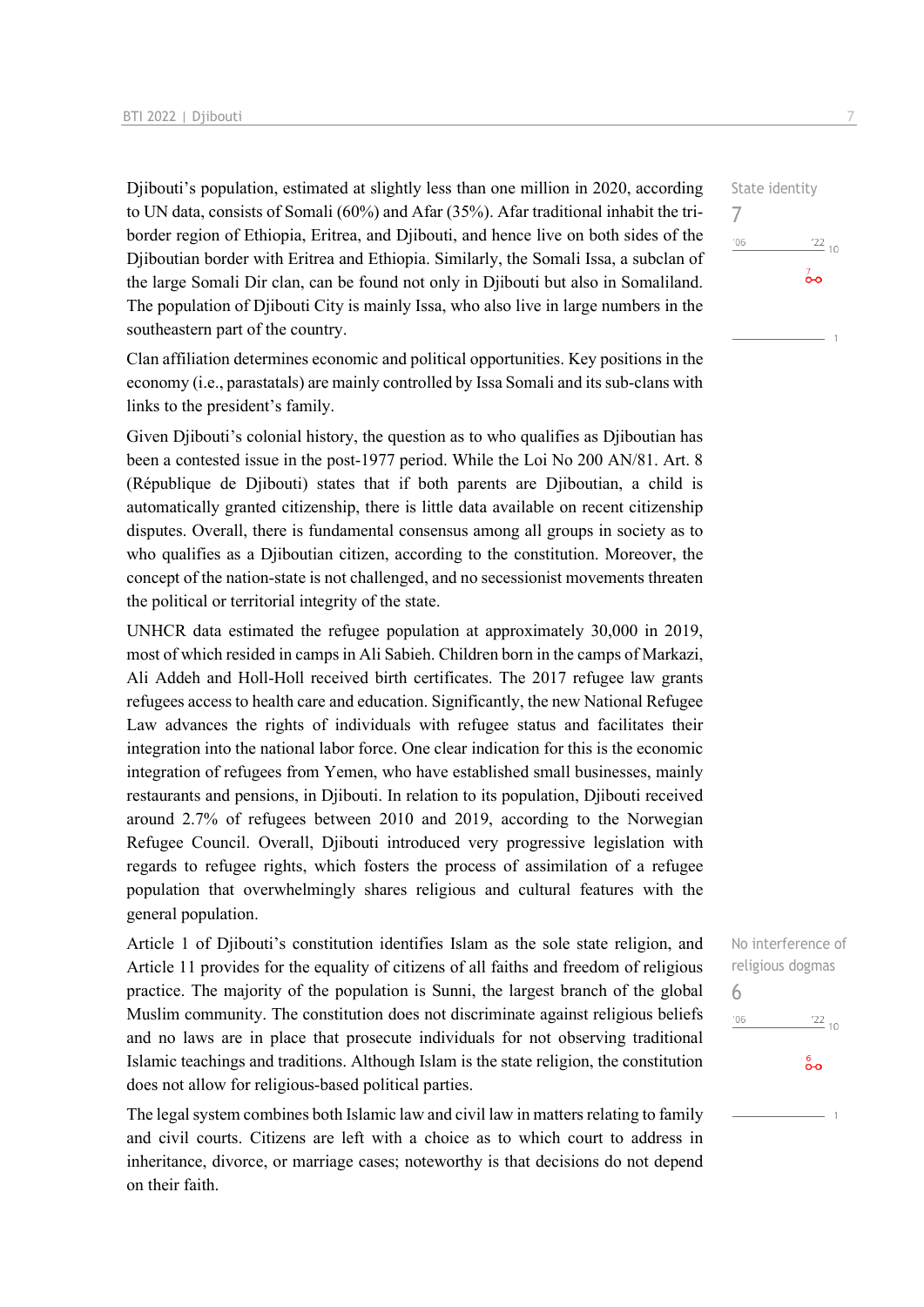The public school system is secular. Yet the government introduced a new Civic and Moral Education curriculum, which is based on Islam and mandatory in public schools. No noteworthy developments with regards to the numbers and influence of Islamic schools (i.e., madrasahs) can be reported for the review period.

The activities of Turkish charities and foundations in Djibouti have increased considerably. The Abdülhamid Han II Mosque, partly funded by the Türkiye Diyanet Foundation (TDV), illustrates the role of Islam in the bilateral links between Ankara and Djibouti. Another example is the donation of 30,000 copies of the Holy Quran by Turkey in 2020.

The expansion and improvement of basic infrastructure services is largely limited to urban areas. While the level and quality of public services is better in Djibouti City, compared to most other urban and especially the rural parts of the country, notable differences exist within the capital. Informal settlements and slums continue to grow at its outskirts. Access to basic infrastructure is particularly limited in these areas, including to electricity, water and sanitation. Access to these services is also considerably limited in rural areas outside main urban centers such as Djibouti City, Ali Sabieh, and Dikhil, but also Tadjourah and Obock, where improvements of the port infrastructure led to an increase in economic activities.

No recent data is available on the proportion of the population with access to improved sanitation facilities. An ambitious plan to transition from 100% fossil energy to 100% renewable sources by 2020 was laid out in the 2014 long-term development plan Vision 2035. Despite significant potential of wind, solar, and geothermal energy sources and major investments, this objective is not yet achieved. The country's energy supply relies increasingly on imports from neighboring Ethiopia.

Corruption and misappropriation of funds are generally seen as a main factor in limited investments and hence low levels of basic infrastructure. Most improvements are visible in the capital, especially with regards to the provision of public goods (i.e., health care, higher education). The peripheral regions of the country are largely neglected in favor of "visible" development in the capital, where more than two-thirds of Djibouti's population lives.

Weather extremes regularly affect major parts of the country, especially the coastal regions. Floods caused by unusual amounts of rainfall and periodic droughts permanently affect rural livelihood strategies and frequently damage basic infrastructure.

The main refugee settlements, Holl-Holl and Ali Addeh, suffer from inadequate basic services, despite efforts undertaken by the government and UN agencies. Diesel generators were replaced with solar systems in the camps. Djibouti hosts refugees mainly from Somalia and Yemen, the former for nearly 20 years in camps overwhelmingly lacking adequate water and sanitation.

Basic administration 4 $^{\prime}06$  $\frac{22}{10}$  $\overset{4}{\bullet}$ o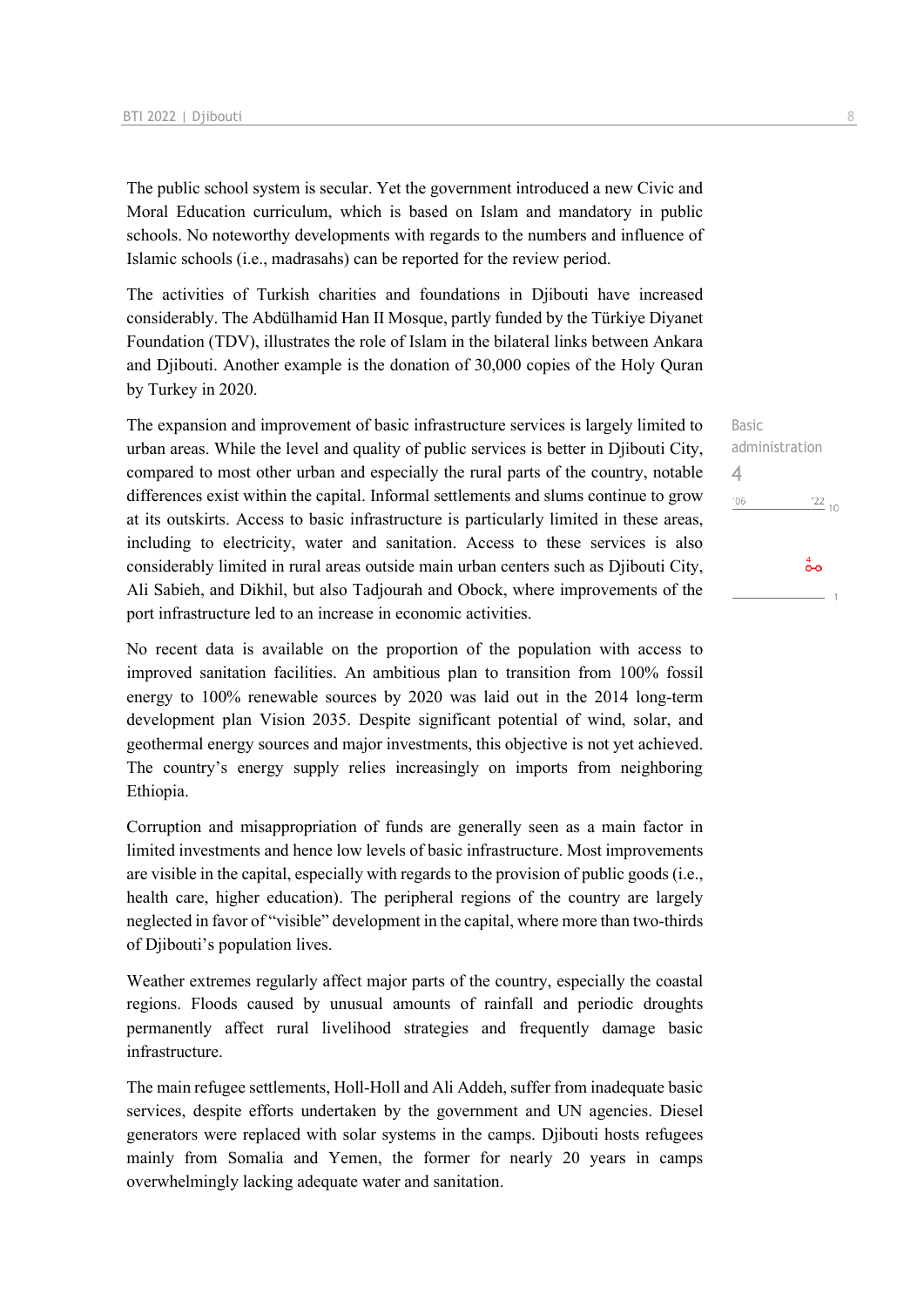The country continues to be a net-importer of food with most vegetables being imported from Ethiopia and processed goods from the United Arab Emirates, Europe, and other regions.

Noteworthy is the Djibouti-Transport-Corridor (Project Phase I) linking Adama to Awash and the southern export-import route (Dewele/Galile border point), which will improve transportation links and facilitate trade flows. The 120-kilometer Tadjourah-Balho-Mekele road, inaugurated in late 2019, connects Djibouti with Ethiopia and could have a catalyzing effect on the expansion of basic services along this new corridor.

The first reported case of COVID-19 in March 2020 caused the government new challenges. A country-wide lockdown was imposed between March and July, however, the rate of compliance was low, given the living situation of most citizens in the capital. Djibouti ranked 175 out of 195 countries on the 2019 Global Health Security Index with major deficits in infrastructure and human resources.

Multiple sites for isolation and quarantine were established by the Ministry of Health. A largescale testing campaign launched on 1 May 2020 targeting 45.000 people. The government implemented a wide range of social measures to support the population, including cash transfers and food distribution schemes. However, these social measures mainly targeted the population in the capital.

The government closed the borders again between October and November following an increase in COVID-19 cases.

### **2 | Political Participation**

Presidential elections are scheduled for April 2021 despite the COVID-19 pandemic that led other African nations to postpone national polls. At the end of the review period, President Guelleh had not officially confirmed that he would run a fifth time for president. However, at the end of 2020, there was little doubt that his party, the Rassemblement Populaire pour le Progrès (RPP), would nominate him. The RPP celebrated its 40th birthday in March 2019. There was little indication of a leadership change within the party. For a long time, there has been speculation that power would be transferred already before the election to a close confidant of the president. Likely successors were, other than the finance minister, Ilyas Moussa Dawaleh, a former prime minister, Dileita Mohamed Dileita, and Naguib Abdallah Kamil. The latter is a senior adviser to the president. The son of first lady Kadra Mahmoud Haid serves as the secretary-general at the prime minister's office. Djama Elmi Okieh, who was for a long time considered the president's favorite, reportedly fell out with the powerful first lady. The list of possible successors, albeit shorter than in previous years, continues to raise many questions as to who of the powerful Guelleh clan will follow in the president's footsteps.

Free and fair elections 4 $\frac{22}{10}$  $106$ 

 $\overset{4}{\bullet}\circ$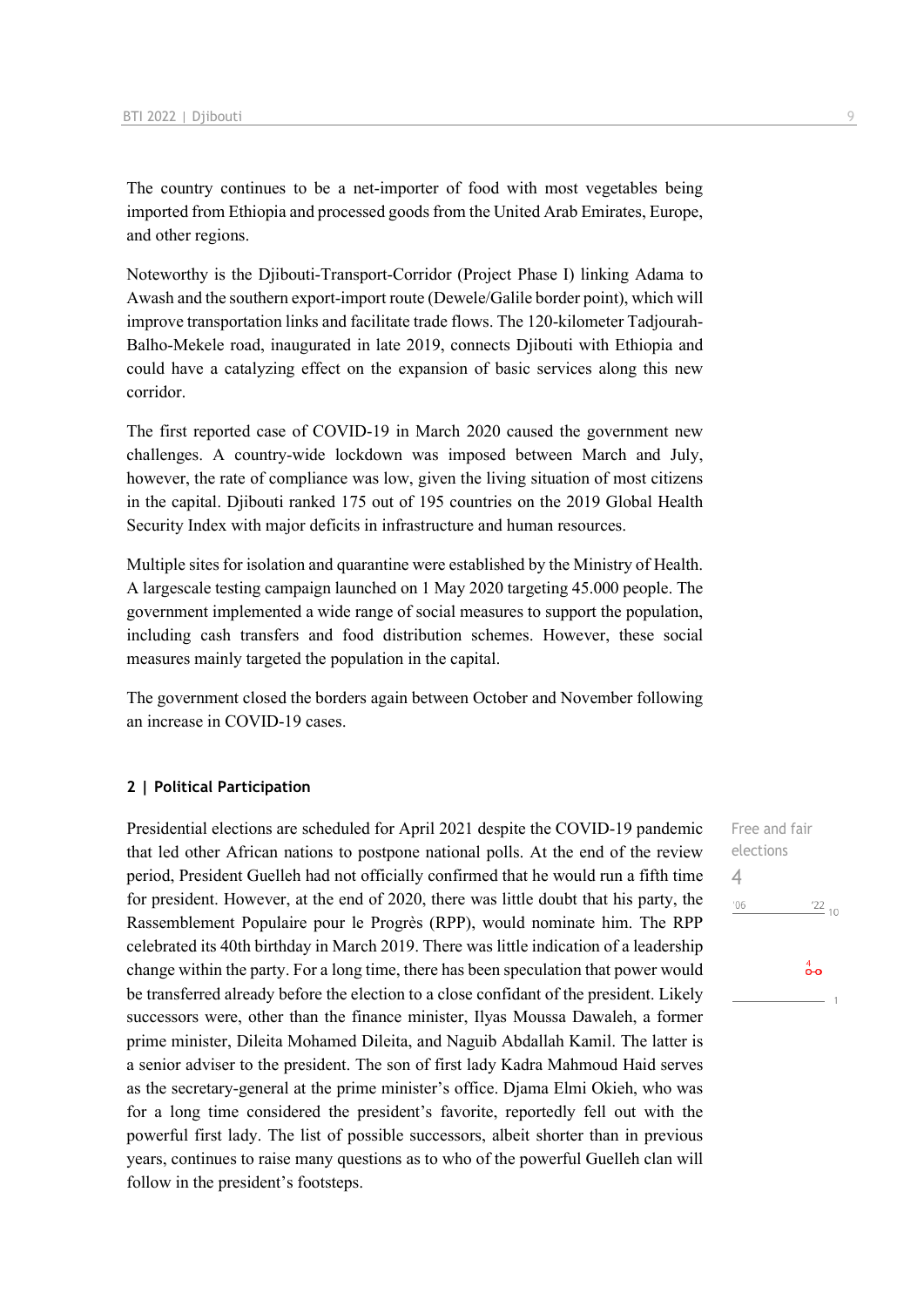In 2010, lawmakers removed presidential term limits and shortened mandates by one year to five. Born in 1947, the president will not have reached the age limit for candidates of 75 years by the time of the 2021 elections.

Elections, both parliament and presidency, are regularly held, but usually hold little surprise. The ruling UMP dominated in all regions of the country in the 2018 legislative elections and the next regular polls for members of parliament who serve five-year terms are due in 2023. Electoral reforms, announced in 2014, are overdue, which led most opposition parties to boycott the 2018 legislative elections. While the UMP won 57 out of 65 seats, two oppositions parties, the Center of Unified Democrats (CDU) and Union for Democracy and Justice – Djiboutian Democratic Party (UDJ-PDD) secured one and seven seats, respectively. The polls were marked by irregularities.

The assessments of the African Union (AU) on the conduct of past elections are surprisingly positive, describing the last polls as "sufficiently transparent" and "free." The detention of journalists, combined with limited space granted to the opposition, indicates that political campaigning, and likely the elections as well, are less free than the AU estimates. Opposition parties claimed that the conduct during the elections was not fair, which was denied by the prime minister, who described the elections as calm and transparent.

The announced reform of the Independent National Electoral Commission (Commission Électorale Nationale Indépendante, CENI) following the contested 2013 legislature elections has thus far not been completed. A major point of criticism is that members of CENI are appointed by the executive branch, affecting the electoral process to the detriment of parties contesting the ruling coalition.

The ruling collation UMP led by the president's RPP dominates the legislative and executive branches. Members of parliament are (democratically) elected and assume their mandate with a clear popular majority. There is no actual distinction between the different branches of government, as the president effectively centralizes all decision-making in his own person.

When former President Gouled Aptidon withdrew from the leadership of the RPP in 1999, Ismaïl Omar Guelleh became its uncontested leader and he now rules without notable intraparty opposition. A small group of advisers, mainly from the president's family and a few close allies, control key positions in government (mainly Issa), public administration, and the economy. Noteworthy is the role of Kadra Mahamoud Haid, who reportedly acts as one of the closest advisers to the president with farreaching influence over key-strategic decisions. Large-business conglomerates are directly and indirectly controlled by the president and his family. No new domestic actors entered the scene during the review period and the political landscape remained largely unchanged.

Effective power to govern 3 $^{\prime}06$  $\frac{22}{10}$ 

စိတ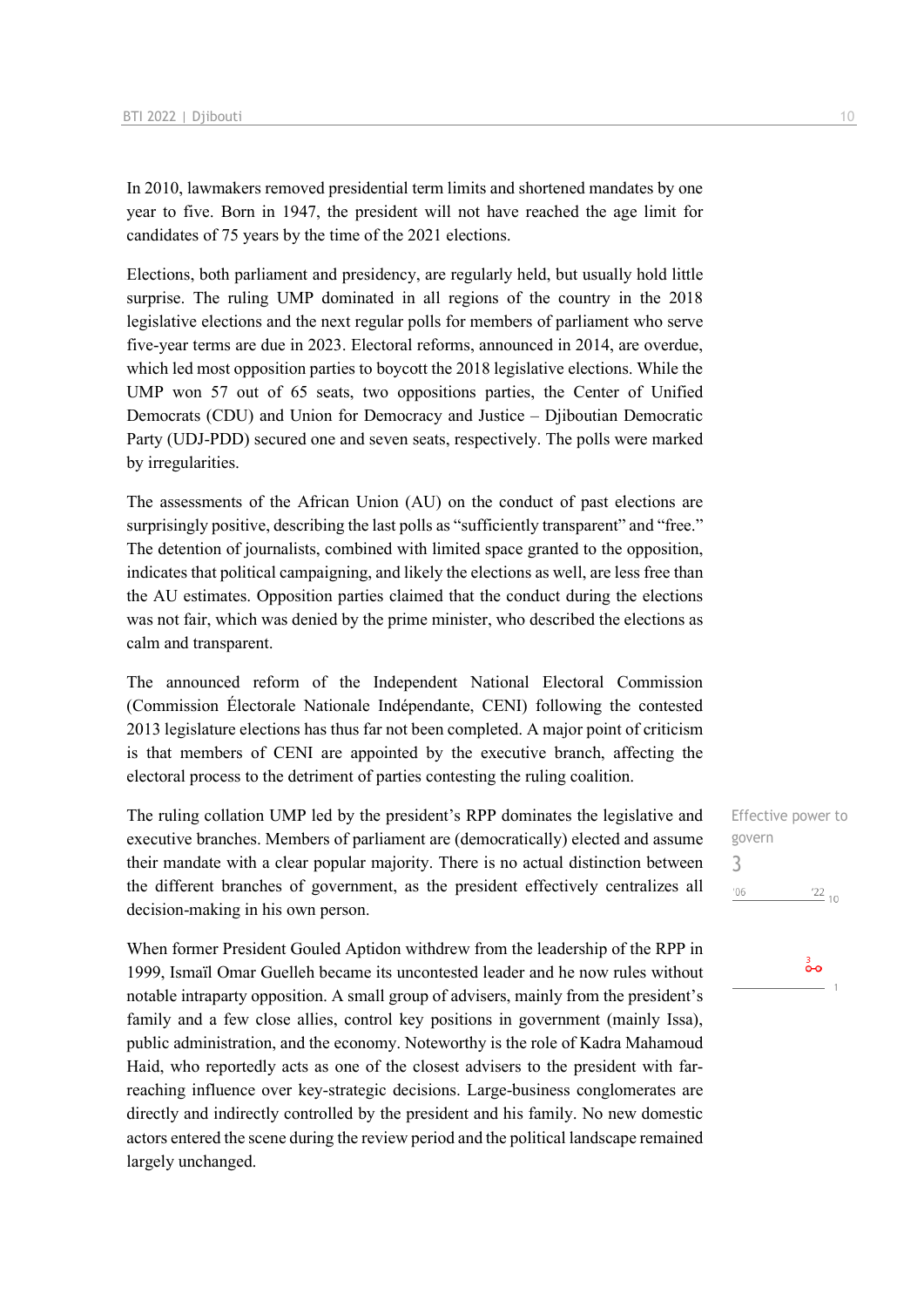Although the Issa Somali control the country's political economy, the opposition is by no means exclusively Afar. Significantly, Afar have been regularly appointed to central cabinet positions. This strategy of including other ethnicities in the government apparatus has helped neutralize major parts of the opposition. A combination of slush payments and personal prosecution of leading opposition politicians proved successful and created a weakened and divided party landscape, unable to challenge the rule of the UMP. Parastatal companies play an important role in this strategy, as most of these (e.g., telecommunications, construction, logistics and transportation) are controlled by confidants of the president and his extended family.

Betrayal or defrauding the ruling elite can have dire consequences, as the infamous case of Abdourahman Boreh clearly illustrated. The French-Djiboutian businessmen, a formerly close associate of the president and key figure in the concession agreement for the Doraleh Port with Dubai-based port operator DP World, was accused by the government of Djibouti of misappropriation of funds, bribery and corruption. The case was dismissed by a London court in 2016. Significantly, there have been several reports since the end of 2019 to the effect that Boreh and the president's relationship improved, with some sources suggesting that Boreh might soon return to Djibouti for business investment.

No freedom of information laws exist. Budgetary decisions are made in an opaque manner. Revenues collected from the lease of military bases to foreign nations, including China and the United States, are not accounted for in the official state budget.

The constitution protects assembly rights. However, in practice, permits required for public gatherings are used to deem protests unauthorized and result in the arrest of participants. There have been no noteworthy changes with regards to civil liberties and political rights, based on the ranking of the Freedom in the World Report. Djibouti received a score of 5 out of 40 for political rights and 19 out of 60 for Civil Liberties (24 out of 100) in 2020, which represents a drop of 2 points compared to 2019. Opposition sources reported that approximately 30% of Diibouti's manpower works directly or as informants for security and intelligence forces under the government's control. Although the constitution guarantees the right to freely assembly and form associations, the security apparatus closely monitors organizations and individuals of all colors.

Foreign media, such as Agency France Press, and opposition outlets regularly reported on demonstrations and protests violently disrupted by police. Opposition protests in late October and November 2019 were met with disproportionate force. The police allegedly used live ammunition and teargas, which left nearly 50 people injured. The protests that started in Djibouti City spread to Tadjourah and Randa were in response to the arrest of Kako Houmed Kako (Republican Alliance for Development, ARD), whom the police reportedly kidnapped in full daylight.

Association / assembly rights 3 $'06$  $\frac{22}{10}$ 

 $\overset{\scriptscriptstyle{3}}{\mathbf{o}}\mathbf{o}$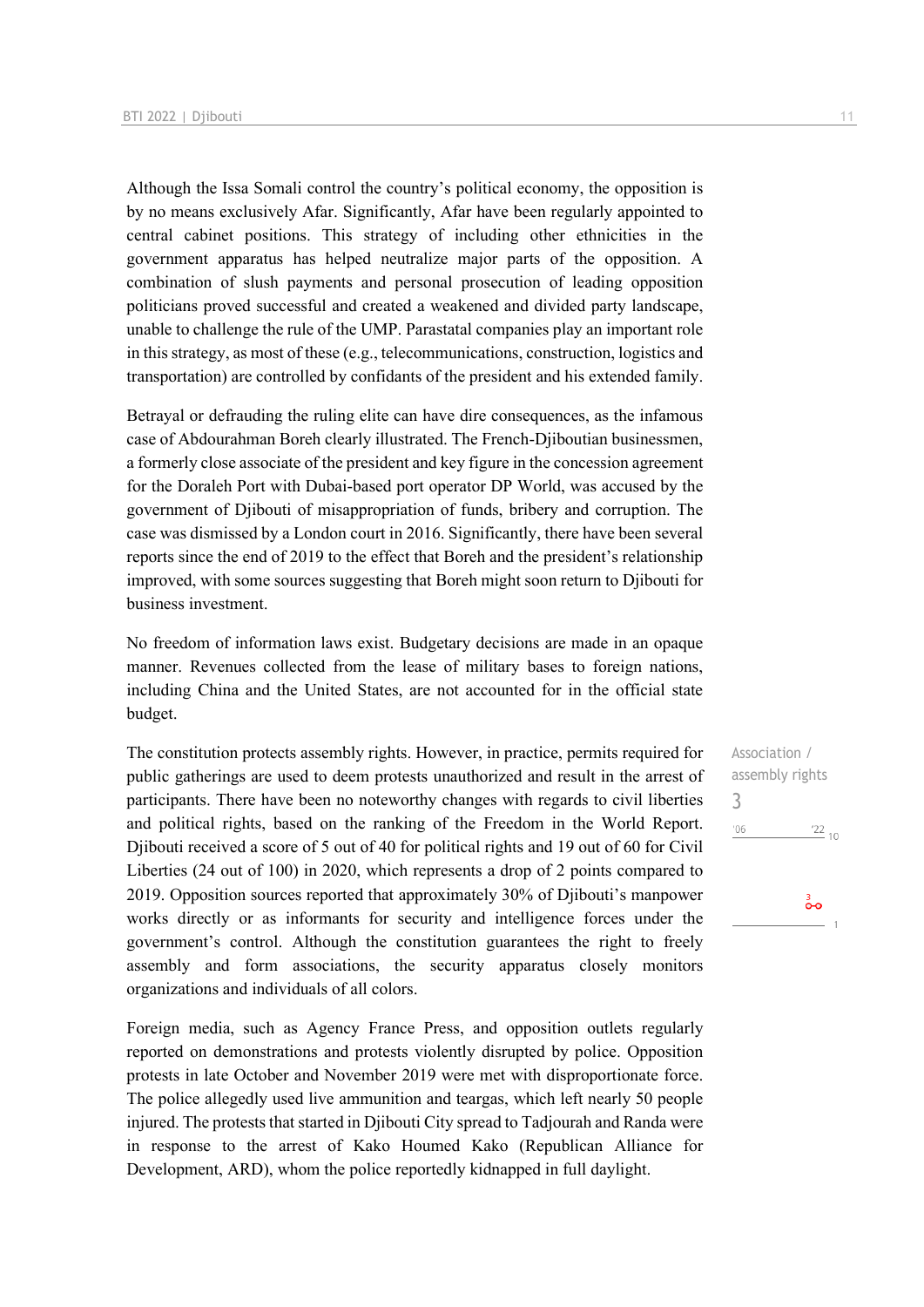A nationwide lockdown was imposed in the second half of March 2020. Strict measures to control the spread of COVID-19 were in place until the end of May, when these restrictions were incrementally lifted. Overall, the measures to restrict the movement of people and decrease community transmission by closing places of worship, restaurants and schools in Djibouti Ville were deemed proportionate during the general lockdown. Police were deployed and acted to enforce these measures, which forced residents to stay at home. None of these restrictions remained in place in January 2021. Public life returned to normal soon after the lockdown was lifted.

The constitution guarantees the right to freedom of expression. However, reports on the persecution of journalists and censorship paint a completely different picture. In the 2020 World Press Freedom Index, Djibouti ranks 176th, down three ranks compared to 2019 (173rd out of 180 countries). This downward trend began in 2013, when the country ranked 167th out of 180, and clearly illustrates growing restrictions of press freedom. The domestic media landscape is state-controlled. The state news agency, Agence Djiboutienne d'Information, acts as the government's main mouthpiece feeding the three main print outlets, La Nation (French), Djibouti Post (English), and Al-Qarn (Arabic); all are government owned. Radio Djibouti and Tele Djibouti 1 are operated by the national broadcaster Radiodiffusion-Television de Djibouti (RTD). There are no privately owned, independent media outlets since La Renouveau Djiboutien was shut down in 2009. Linked to the Movement for Democratic Renewal and Development (Mouvement pour le renouveau démocratique et le développement, MRD), the newspaper was the only nongovernment-controlled print outlet in the country.

The online media sphere is thus far largely out of reach of the government. Proopposition outlets such as La Voix de Djibouti broadcast online from Belgium (in French), while Diibnet, an NGO-run online news outlet, regularly publishes news articles in English and French.

By mid-2020 approximately 55.5% of the population used the internet regularly, according to InternetWorldStats.com. Noteworthy is that more than 20% of the population had Facebook accounts, which became an important medium for the diaspora and opposition. While some opposition websites are reportedly blocked inside Djibouti, the widespread use of VPNs (virtual private networks) suggests that this form of online media censorship has little impact. By contrast, governmentcritical radio stations (e.g., La Voix de Djibouti) are regularly jammed, a phenomenon especially observable in the run-up to past elections. Reporters and correspondents continue to report experiencing repressions at the hands of government authorities, including deportation and judicial harassment. This includes contributors to and informants for La Voix de Djibouti and reporters for foreign media outlets, such as Voice of America (VOA) and the British Broadcasting Corporation (BBC). A concerning number of journalists were arrested and faced repercussions from the security apparatus during the review period, such as Charmarke Saïd Darar, who was

Freedom of expression 1 $^{\prime}06$  $\frac{22}{10}$ 

 $\frac{2}{9}$  1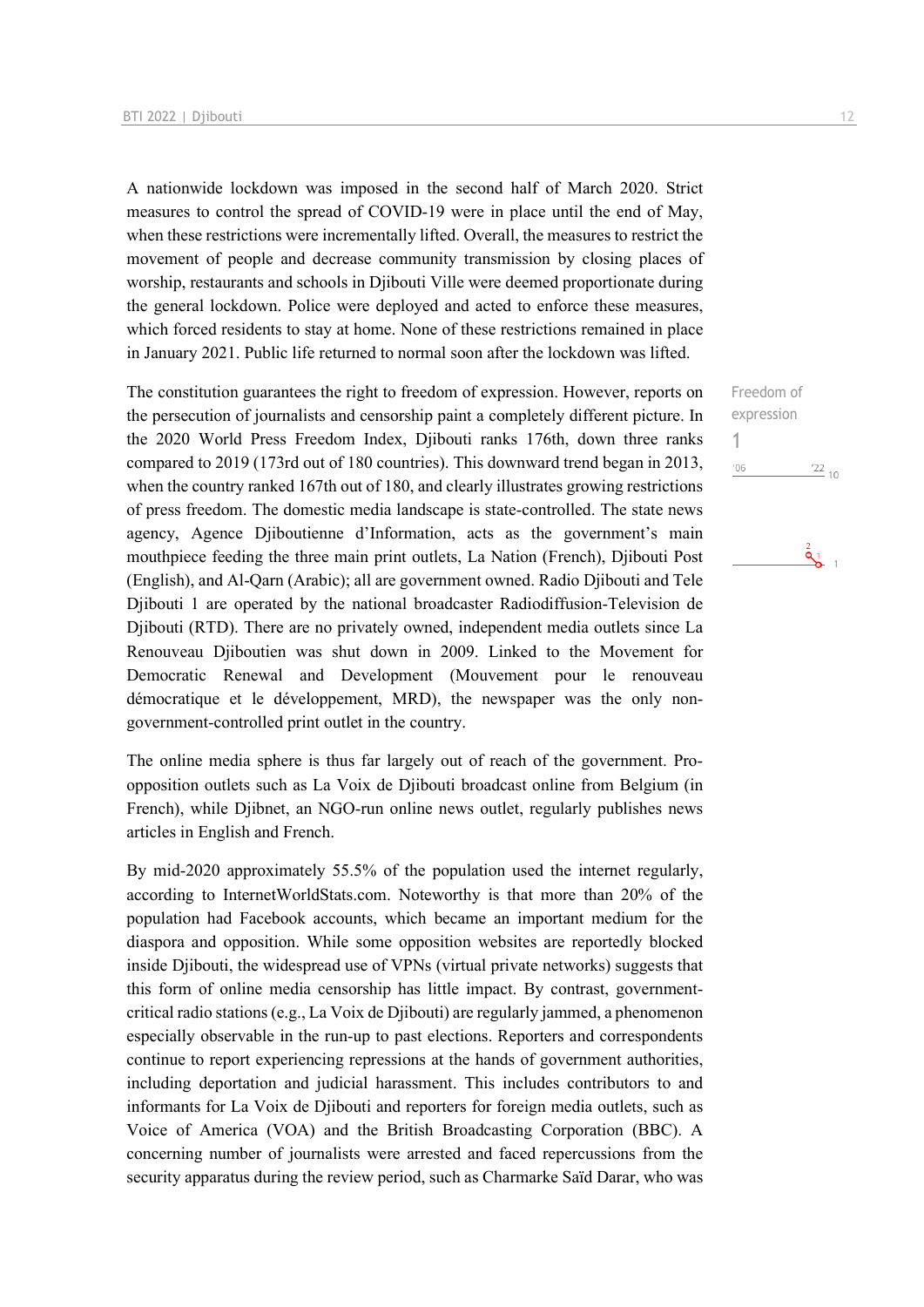arrested on May 3, 2019, Kassim Nour Abar and Mohamed Ibrahim Waiss, both reporters for La Voix de Djibouti, arrested between June 5th and 7th. Other journalists reportedly went into hiding after covering protests, such as Osman Yonis Bogoreh in June 2020, according to the Committee for the Protection of Journalists. Bogoreh had been arrested in October 2019 and physically abused by the police, according to a report by the International Federation for Human Rights. While such arrests are usually only temporary and journalists rarely officially prosecuted, these actions prevent independent coverage and create an atmosphere of intimidation, which makes journalism a dangerous profession. Significantly, the president openly described La Voix de Djibouti as being run by "opposition illiterates" and claimed that no journalists for the outlet had been arrested.

### **3 | Rule of Law**

There is no visible separation of powers among the different branches of the government and no effective system of checks and balances in place. According to the constitution, legislative power is shared between the government and National Assembly (Assemblée National), whereas executive power is vested solely in the government. The president has a central role in Djibouti's semi-presidential system and represents the executive branch of the government, which is made up of the respective ministries. While the president is the chief of state, the head of government is the prime minister, since 2013, Abdoulkader Kamil Mohamed. The National Assembly is unicameral and its 65 members are directly elected by party-list proportional representation vote for five-year terms. De facto, the power of the president also extends to the judicial branch, despite the separation of powers formally enshrined in the constitution. The decision-making power of ministers is limited and government appointments characterized by personal alliances and family ties. Moreover, the police and military, including the powerful security apparatus, are under the firm control of the president. Individual officials seldomly take decisions without the approval of the president's office. Advisers to the president attend ministerial meetings, which illustrates their limited decision-making power.

The government did not declare a formal state of emergency when the pandemic reached Djibouti. A country-wide lockdown was imposed and implemented by security forces, especially in the capital. The U.S. declared a health emergency for troops stationed in Djibouti, which was unrelated to the measures taken by the government. Due to the highest infection rate per capita, the lockdown was extended until May 17 and sea, land, and air borders remained closed for non-necessary travels. Separation of powers 3 $\frac{22}{10}$  $'06$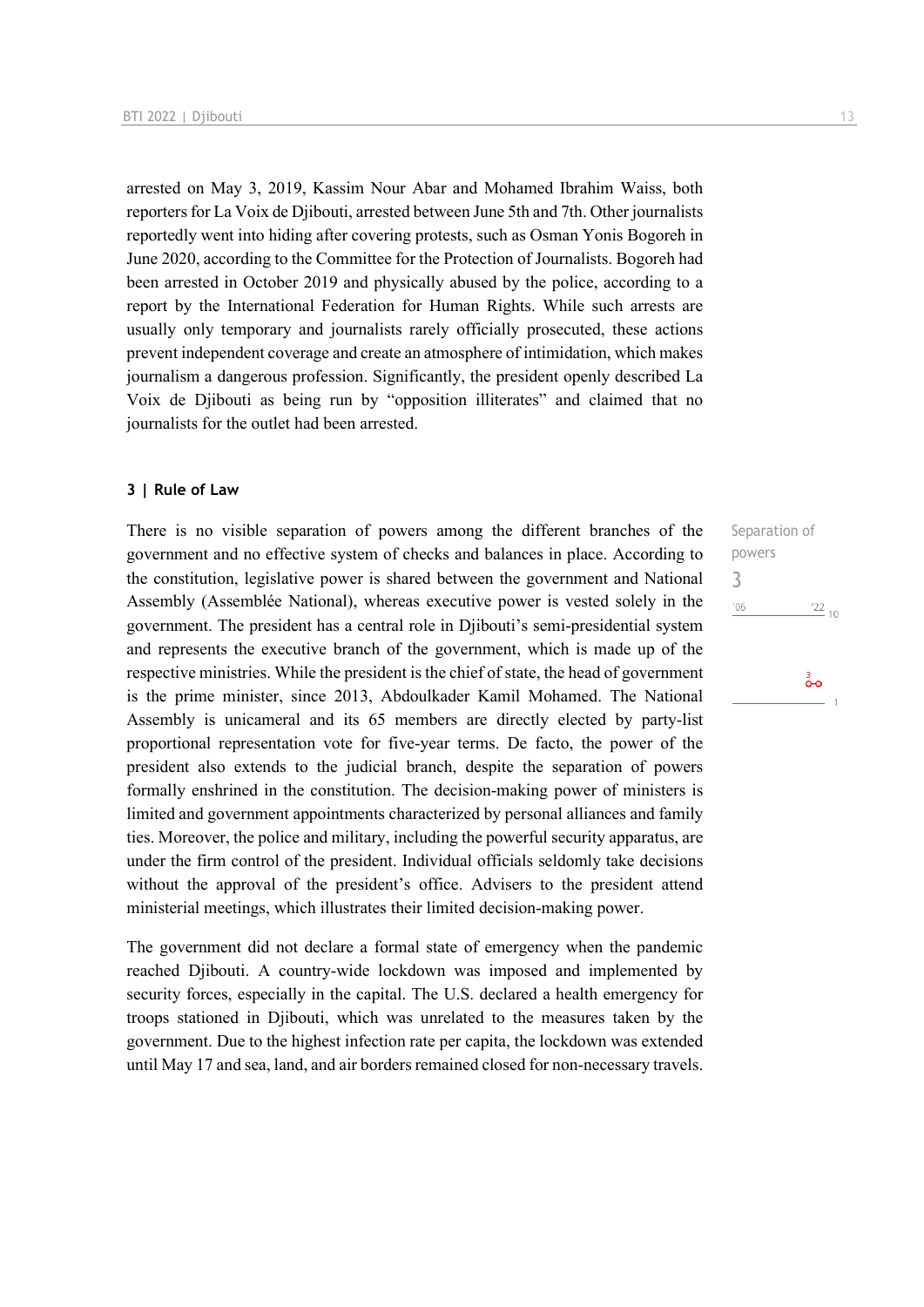The legal system of Djibouti is based on the Napoleonic French Code. A written commercial code exists and traditional Islamic Laws are practiced alongside civil law. Three main courts exist: the Court of First Instance, the Court of Appeals, and the Supreme Court. Moreover, Djibouti has different specialized courts including criminal court, administrative court, and civilian court. Judicial power is exercised by the Supreme Court and other courts. The judiciary is independent from the executive and the legislative branches of the government.

The selection and appointment of judges and magistrates is largely in the hands of the president. For instance, Supreme Court magistrates are directly appointed by the president. The Superior Council of the Magistracy (CSM) advises the president in his decisions, while the 10-member body is appointed by the president (four judges and three additional members) and the president or speaker of the National Assembly (three appointees). The independence of the judiciary (the Supreme Court, the Court of Account, and other courts and tribunals) is heavily impaired and the independence of judges not guaranteed. Both the legislative branch and the executive branch wield far-reaching influence over the judiciary. Reports of corruption, especially at the highest levels of business and politics, are widespread and indicate severe deficits in the administration of justice. For instance, the London Court of International Arbitration ruled in favor of DP World and decided that the government should pay more than \$500 million in compensation in April 2019. Djibouti's high court later nullified the judgment, reportedly pressured by the government, which has acted similarly with regard to past unfavorable international rulings.

Corruption and the misappropriation of funds is a major problem in Djibouti. Neither the state budget nor Inspector General reports are made public. Public officials are rarely held accountable for abusing their office, being involved with the diversion of funds or breaking the law. Officeholders who break the law are occasionally prosecuted, but there are rarely any prominent cases and politically motivated slush payments are a widespread phenomenon.

Corruption, which includes direct payments being made to government officials or law enforcement officers, is present at all levels of public administration. And while there are several laws on the books that aim to combat (public sector) corruption, there are no regulations preventing conflicts of interest from arising in public procurement and government tender processes. Government entities tasked with investigating corruption, the State General Inspection and the Court of Auditors, have a mixed record.

Independent judiciary 3  $^{\prime}06$  $\frac{22}{10}$ စိတ

| Prosecution of       |
|----------------------|
| office abuse         |
| 3                    |
| 106<br>$^{22}_{-10}$ |
|                      |

စိတ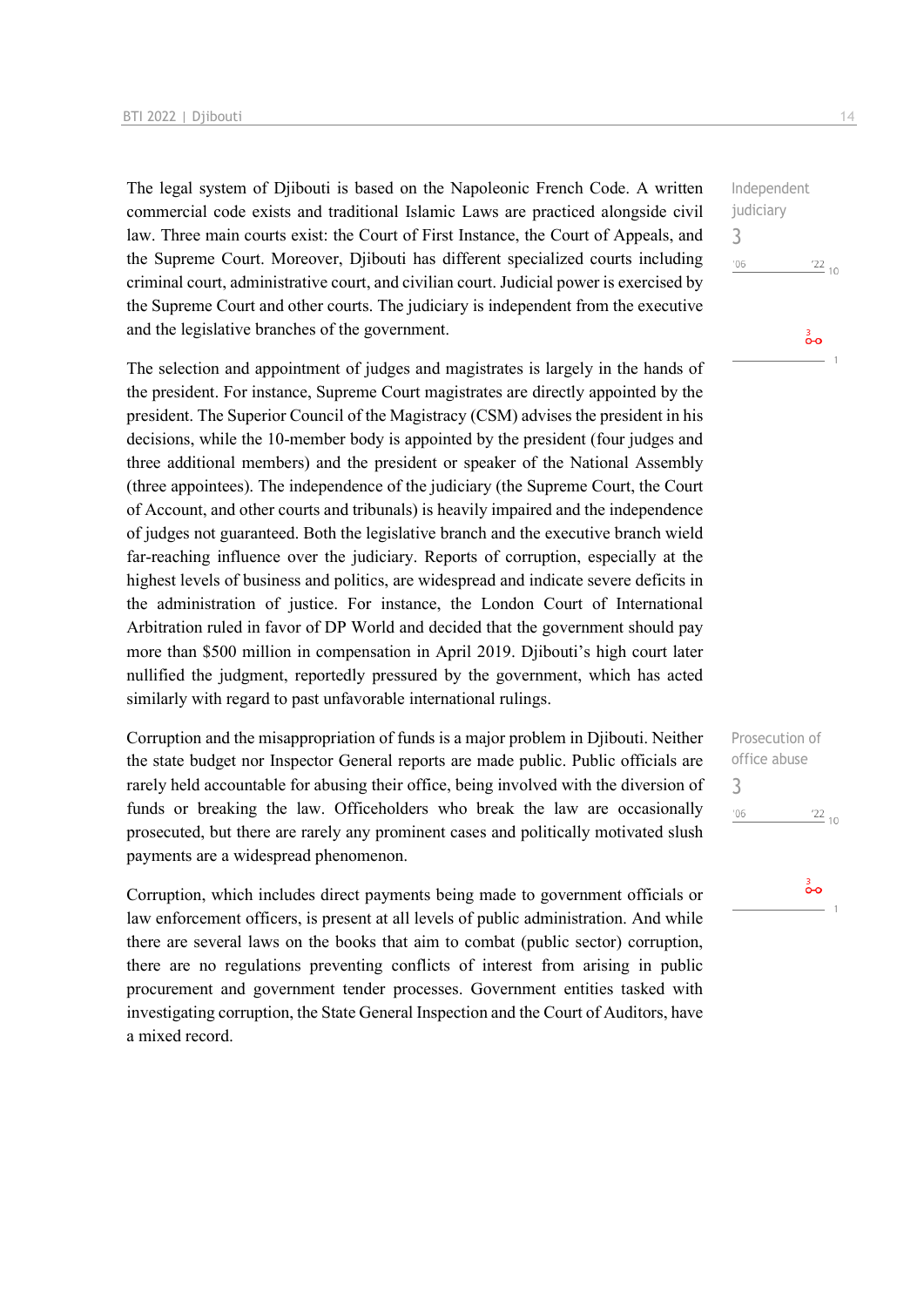Conditions in state prisons remain harsh. Reports regarding the central prison in Gabode, as well as temporary holding facilities, indicate that infrastructure and the basic services provided are not up to standards. Prison reforms have not been implemented. Planning for training and rehabilitation programs is at an early stage with little progress visible so far. Inmates could not protect themselves adequately during the COVID-19 pandemic due to a lack of sanitation.

While no particular discrimination against ethnic groups or religions can be reported, political opposition parties and vocal activists suffer from direct discrimination and freedom of speech and assembly rights are limited. Monitoring Friday prayers is justified by the government as a counter to religious extremism. However, this stands in stark contrast to the freedom of religion as stipulated in the constitution. Furthermore, significant human rights issues include: unlawful or arbitrary killings by government agents; arbitrary detention by government agents; harsh and lifethreatening prison conditions; arbitrary or unlawful interference with privacy; unjustified arrests or prosecutions of journalists; criminal libel; substantial interference with the rights of peaceful assembly and freedom of association; significant acts of corruption; and violence against women and girls with inadequate government action in terms of prosecution and accountability, including female genital mutilation/cutting (FGM/C). Impunity has been a problem. The government seldom takes steps to identify, investigate, prosecute, or punish officials who commit abuses, whether in the security services or elsewhere in the government. A 1995 law prohibits the practice of female genital mutilation (FGM). However, the law is not enforced and FGM is widespread, which illustrates a prevailing lack of gender equality.

Non-Muslim religious groups, both domestic and foreign, are required to officially register with the Ministry of Interior. Religious tolerance is generally accepted. No acts of violence or discrimination against the non-Muslim population (ca. 6%) can be reported, including the small Jewish and Christian communities. However, there are isolated cases of intimidation against converts to Christianity. Since government employees, including the president, officially pledge to respect not only the constitution, but also explicitly Islamic law (Shariah law), reports of discrimination against non-Muslims in public administration are therefore not unusual. A law passed in 2014 gave the Ministry of Islamic Affairs, Culture & Charitable Assets direct authority over matters related to Islam. This included designating imams as civil service employees who are thus paid by the state. In addition and in an effort to mitigate Islamic fundamentalism, the ministry has the authority to regulate and control all sermons, which includes prohibiting imams from changing the wording. In an interview with The Africa Report, published in November 2020, President Guelleh justified this measure by saying that mosques cannot be left to extremists using Friday prayers as a platform to glorify violence. Religion as a mobilizing (political) factor is hence strictly controlled by the government. No disciplinary

 $\frac{22}{10}$ 

စိတ

Civil rights

3 $'06$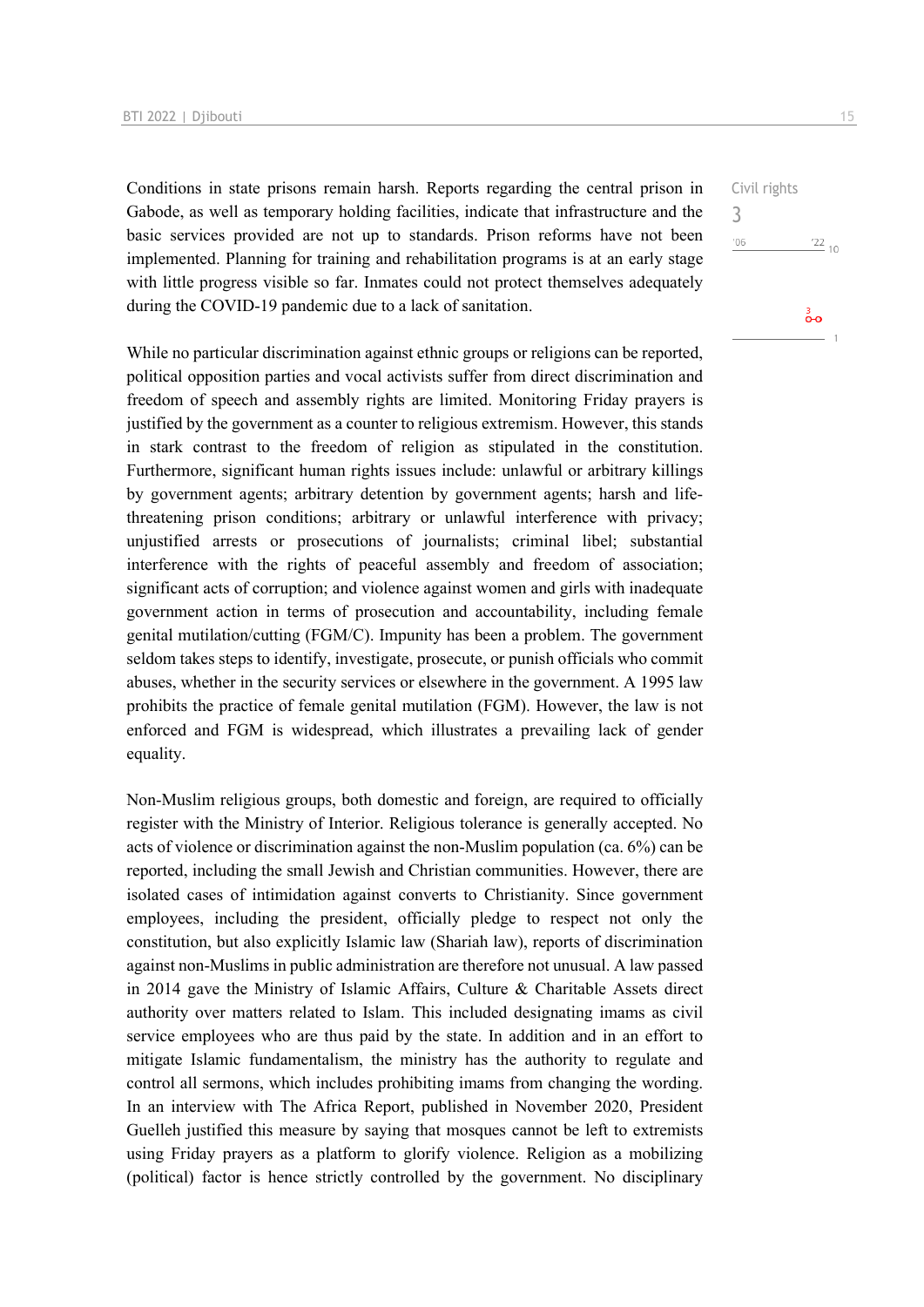actions against imams were taken in 2019, according to the International Religious Freedom Report published by the U.S. State Department, and there are no known cases for 2020.

On April 9, 2020, a Djiboutian air force pilot was arrested, who reportedly attempted to defect to Eritrea after hijacking an airplane. The pilot, Fouad Youssuf Ali, was arrested in Ethiopia for treason and transferred to Djibouti. In a video published online, Fouad Youssuf Ali claimed that he had been tortured while in prison, which sparked several days of anti-government protests in Djibouti. The government denied the allegations of arbitrary detention and inhuman treatment of the prisoner. Djibouti has been a party to the International Covenant on Civil & Political Rights (ICCPR) since 2002.

### **4 | Stability of Democratic Institutions**

The amended Electoral Law (1992) and constitution define the electoral process for the legislative and executive branches. Regular elections and the formal division of power between the executive, legislative and judiciary meet the definition of basic democratic standards. However, the electoral process, the role of opposition parties in the political system and the authoritarian character of the ruling UMP coalition affect the performance of existing democratic institutions.

While Djibouti technically has a multiparty political system, the ruling Union for a Presidential Majority (UMP) uses authoritarian means to maintain its dominant position. The opposition's ability to operate is severely constrained, and journalists and activists who air criticism of Guelleh or the UMP are regularly harassed or arrested. The National Assembly, the country's only legislative body, consists of 65 members directly elected for five-year terms. The 2018 legislative election was boycotted by most opposition parties, resulting in a majority for the ruling coalition of 57 out of 65 members. The Center of Unified Democrats (CDU) won one seat and the Union for Democracy & Justice-Djiboutian Democratic Party (UDJ-PDD) won seven seats.

The legislative branch does not fulfill its mandate but serves the interests of the president. Political competition and participation are limited. Regular elections provide a semblance of democracy; yet the function of democratic institutions is void due to the powerful position of the president and his dominance in the RPP-led UMP. Strategic policy decisions, including bilateral agreements, are made exclusively by the president. A case in point is the presence of foreign military bases in Djibouti and the fact that annual rent payments are not listed in the official state budget.

Performance of democratic institutions 3 $\frac{22}{10}$  $^{\prime}06$ 

စံစ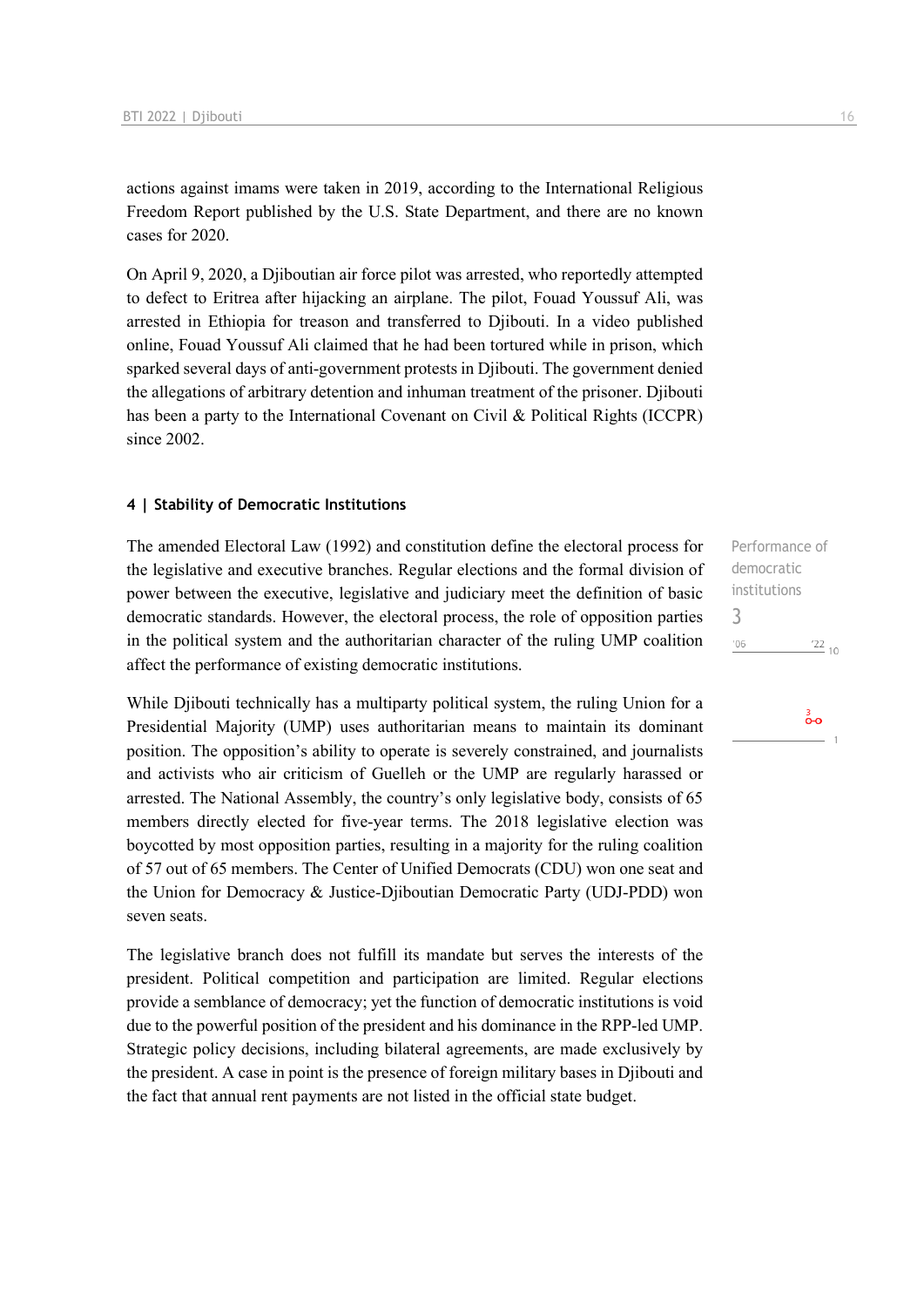Djibouti conducts regular elections and the president has been de jure democratically legitimate since 1999. Presidential elections, which are rarely contested events in Djibouti, are scheduled for 2021. Contrary to other countries, the COVID-19 pandemic did not affect the electoral schedule. The elections serve as a crucial tool to legitimate the continuing rule of the president and his UMP.

The adherence to democratic norms and principles is important for the government to maintain its position as a legitimate partner in international cooperation, most notably in foreign military missions. Despite allegations of voter fraud and unfair elections conduct, all relevant actors accept the role of elected institutions and their legitimacy. Given the president's strong position in the executive branch and the disproportionally weak position of the legislative branch (i.e., the National Assembly) compared to the office of the president, elected lawmakers hold a subordinate position in Djibouti's democratic institutions.

### **5 | Political and Social Integration**

Djibouti gained independence from France in 1977 while struggling with deep rifts between its two main ethnic groups, the Issa Somali and Afar. While Djibouti's first president, Hassen Gouled, declared tribal elitism as the major threat to the young nation, the existing linguistic and cultural divide characterized the post-colonial period and resulted in an ongoing power struggle along ethnic lines. The 1990s were characterized by armed conflict between the FRUD (Afar) and the Issa-dominated government under Gouled.

The ruling coalition UMP is dominated by the president's People's Rally for Progress (Rassemblement populaire pour le Progrès, RPP) and four smaller parties (National Democratic Party or PND; Peoples Social Democratic Party or PPSD with little influence in the coalition, including the former opposition force, Front for the Restoration of Unity and Democracy (Front pour la Restauration de l'Unité et de la Démocratie, FRUD)). Significantly, Djibouti has a 25% gender quota for the 65 seats of the National Assembly introduced in 2018.

The number of political parties in Djibouti is impressive for its population size. However, the large number of political parties is misleading, as the president's party and indirectly the ruling UMP coalition dominates the political sphere without any meaningful competition.

The opposition is deeply divided and generally falls into three categories. The first are opposition coalitions, such as the Union pour the salut national (USN), which consists of four individual parties. The second are parties that were part of the ruling UMP but left the coalition. The third category consists of individual opposition movements not affiliated to others, as for instance, the Centre des Démocrates Unifiés (CDU).

Commitment to democratic institutions 2  $-06$  $\frac{22}{10}$ 

စ်စ

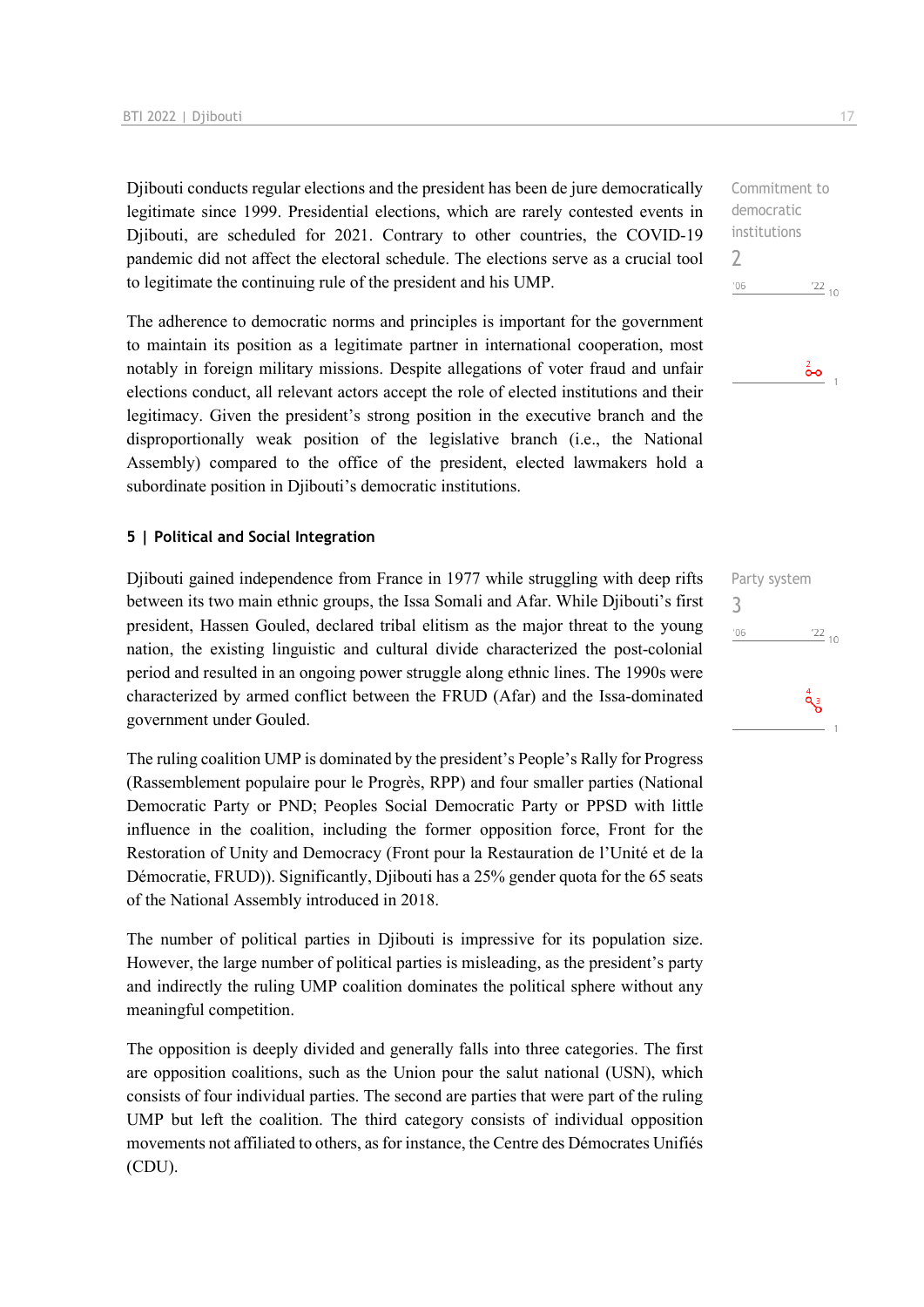While Djibouti technically has a multiparty system, the process for the registration of political parties is not transparent. Certain parties are banned from competing in elections, such as Rassembleement pour l'Action de Développement et la Démocratie (RADDE), Mouvement pour le Renouveau Démocratique (MRD), and Movement for development and Liberty (MODEL).

The government of Djibouti dominates public affairs and interest groups that could mediate between the existing politico-economic structures. Segments of society remain structurally weak and overall under-represented. The extent to which interest groups can operate freely is subject to their main field of activity. While organizations focusing on issues related to socioeconomic development can operate relatively freely, groups advocating for politically sensitive topics (e.g., human rights) usually face difficulties registering and are reportedly subject to unexpected audits by the government. Reports of arrests and harassment of activists are frequent, such as the case of Degmo Ali Abdi, who was arrested in July 2019 for accusing in a public speech senior government officials of corruption.

Overall, the impact and effectiveness of civil society organizations in Djibouti is limited by weak technical capacities, combined with a lack of institutional structures and financial constraints. Since 2018, the United States Agency for International Development (USAID) has co-funded the Civil Society Organization Strengthening Project (CSOSP), aimed at strengthening civil society organizations in Djibouti.

There are no public opinion surveys in Djibouti. Social media platforms provide hints but not a full picture of the status quo. Overall, trust in the system and the adherence to democratic norms is low with individuals voicing their disapproval mainly online or in private.

No data is available on the extent to which the population is organized in cultural, environmental or social organizations. Clan alliances play a seemingly small role in politics, while the level of social trust among the major ethnic groups is rooted in common lineage and traditional socio-cultural linkages. There are various ethnic and other groups and associations, but they do not seem to interact with each other. Given the high unemployment rates in Djibouti, support to extended families is widespread. Within ethnic groups, especially in the areas, social trust is high. Lacking data for the period under review renders meaningful comparisons on the effect of social capital and cultural and ethnic patterns impossible.



| Approval of |            |  |
|-------------|------------|--|
| democracy   |            |  |
| n/a         |            |  |
| 106         | $122_{10}$ |  |

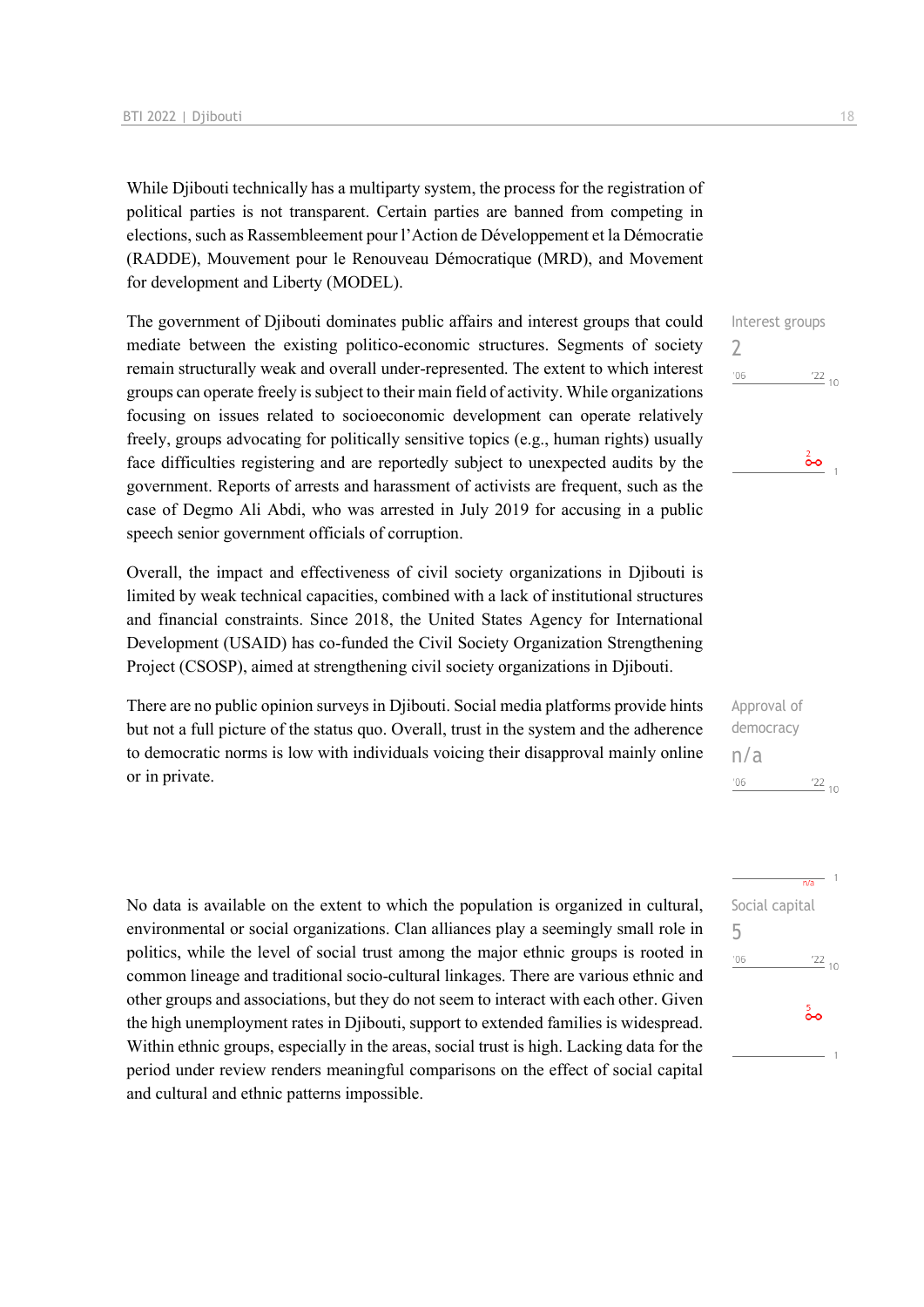### II. Economic Transformation

### **6 | Level of Socioeconomic Development**

Poverty is widespread in Djibouti. A considerable proportion of the population lives in poverty (ca. 40% in 2017) and ca. 20% in extreme poverty (World Bank 2019). Djibouti is in the low human development category with a Human Development Index (HDI) value of 0.524 in 2019. Inequality results in an average loss of more than 30% for low HDI countries, according to UNDP, showing that inequality increases directly affects human development.

Djibouti ranked 166 out of 189 countries in the latest UN Human Development Report (2019) and the distribution of family income (Gini Index) was 41.6, according to the latest World Bank data available, dating back to 2017. While the continuous influx of refugees from neighboring Yemen and the COVID-19 pandemic pose considerable challenges to poverty reduction, overall, the level of socioeconomic development is very low. No data is available for measuring gender equality with regard to reproductive health. Data on the empowerment of women and the labor market provide a mixed picture. Nearly half of all judges in the country are female and a few ministries are headed by women.

Approximately 57% of urban households had access to electricity in 2017, according to the 4th Djibouti Household Survey of social indicators, with only 1% in rural areas. Chronic and periodic food insecurity poses a considerable problem and affects nearly 30% of the population. The Famine Early Warning Systems Network (FEWS) stated that nearly 50,000 rural (including refugee) households experienced acute food insecurity in May 2019 due to high livestock losses and drought-related impacts on agricultural livelihoods. In April 2019, the UN World Food Program (WFP) provided food assistance supported by the USAID's Office of Food for Peace (FFP) to approximately 43,000 people, targeting especially poor households in Dikhil, Obock and Ali Sabieh.

A phone survey conducted by the World Bank in collaboration with the National Institute of Statistics of Djibouti (INSD) found that the majority of respondents who were forced to stop working when the first country-wide lockdown was imposed in March 2020 were unable to resume their previous occupations. Moreover, prices for basic food stuff increased.

### **Question** Score

| Socioeconomic  |  |
|----------------|--|
| barriers       |  |
|                |  |
| '06<br>$'22$ , |  |
|                |  |

# $rac{2}{\bullet}$  1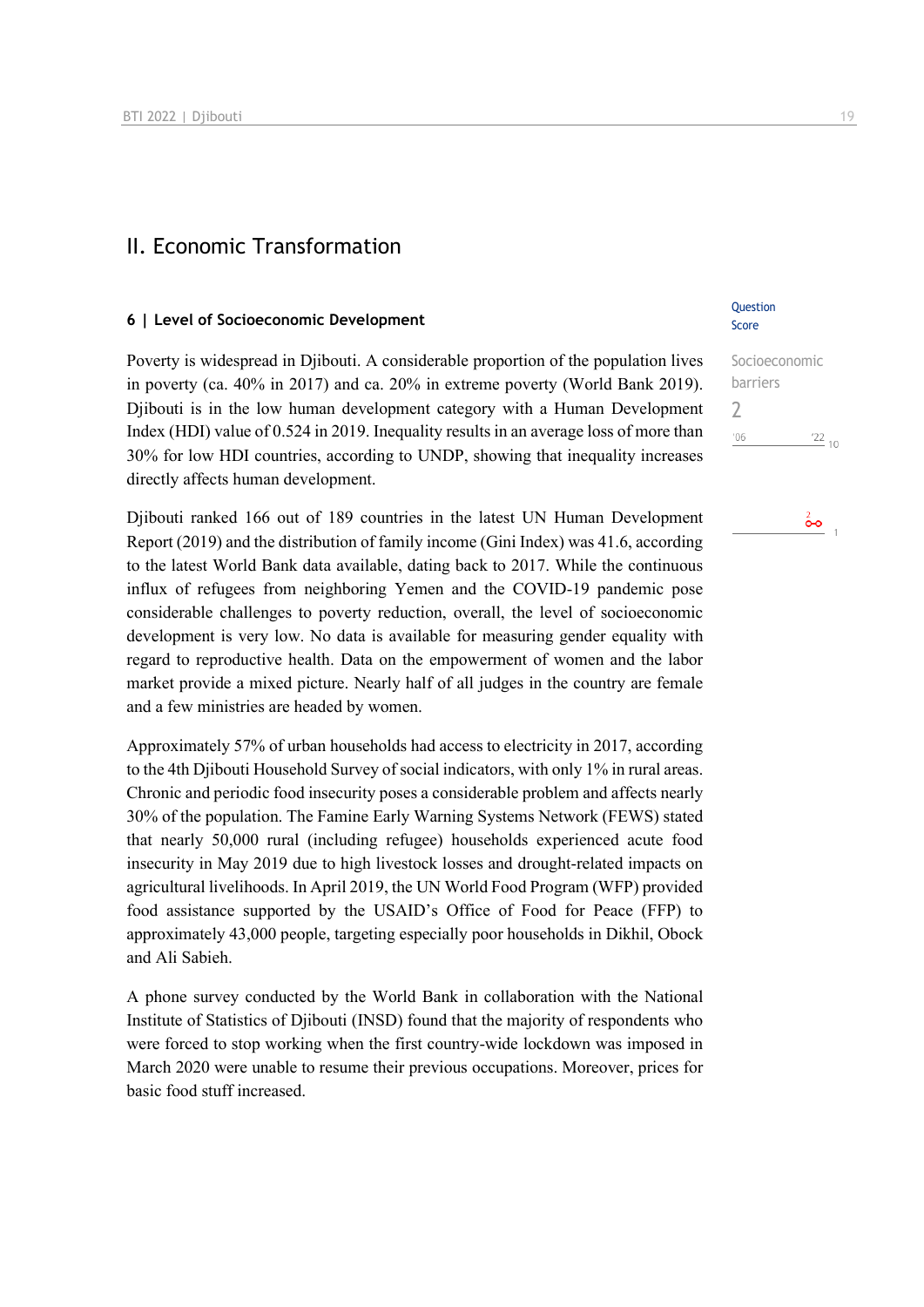| <b>Economic indicators</b> |          | 2017     | 2018   | 2019                     | 2020   |
|----------------------------|----------|----------|--------|--------------------------|--------|
| GDP                        | S M      | 2751.5   | 3012.8 | 3324.6                   | 3384.4 |
| GDP growth                 | $\%$     | 5.4      | 8.4    | 7.8                      | 0.5    |
| Inflation (CPI)            | $\%$     | 0.6      | 0.1    | 3.3                      |        |
| Unemployment               | $\%$     | 11.2     | 11.1   | 11.0                     | 11.6   |
| Foreign direct investment  | % of GDP | 6.0      | 5.6    | 5.3                      |        |
| Export growth              | $\%$     |          |        | 12.9                     | 7.5    |
| Import growth              | $\%$     |          |        | 13.9                     | $-0.5$ |
| Current account balance    | S M      | $-132.5$ | 428.6  | 448.3                    |        |
| Public debt                | % of GDP | 47.9     | 46.5   | 39.0                     | 40.9   |
| <b>External debt</b>       | S M      | 2267.0   | 2321.4 | 2552.6                   | 2678.7 |
| Total debt service         | S M      | 71.9     | 73.2   | 79.6                     | 62.4   |
| Net lending/borrowing      | % of GDP |          |        |                          |        |
| Tax revenue                | % of GDP |          |        |                          |        |
| Government consumption     | % of GDP | 21.9     | 20.6   | 18.6                     | 18.0   |
| Public education spending  | % of GDP | 3.7      | 3.6    | $\overline{\phantom{0}}$ |        |
| Public health spending     | % of GDP | 1.1      | 1.2    |                          |        |
| R&D expenditure            | % of GDP |          |        | i,                       |        |
| Military expenditure       | % of GDP |          |        |                          |        |

Sources (as of December 2021): The World Bank, World Development Indicators | International Monetary Fund (IMF), World Economic Outlook | Stockholm International Peace Research Institute (SIPRI), Military Expenditure Database.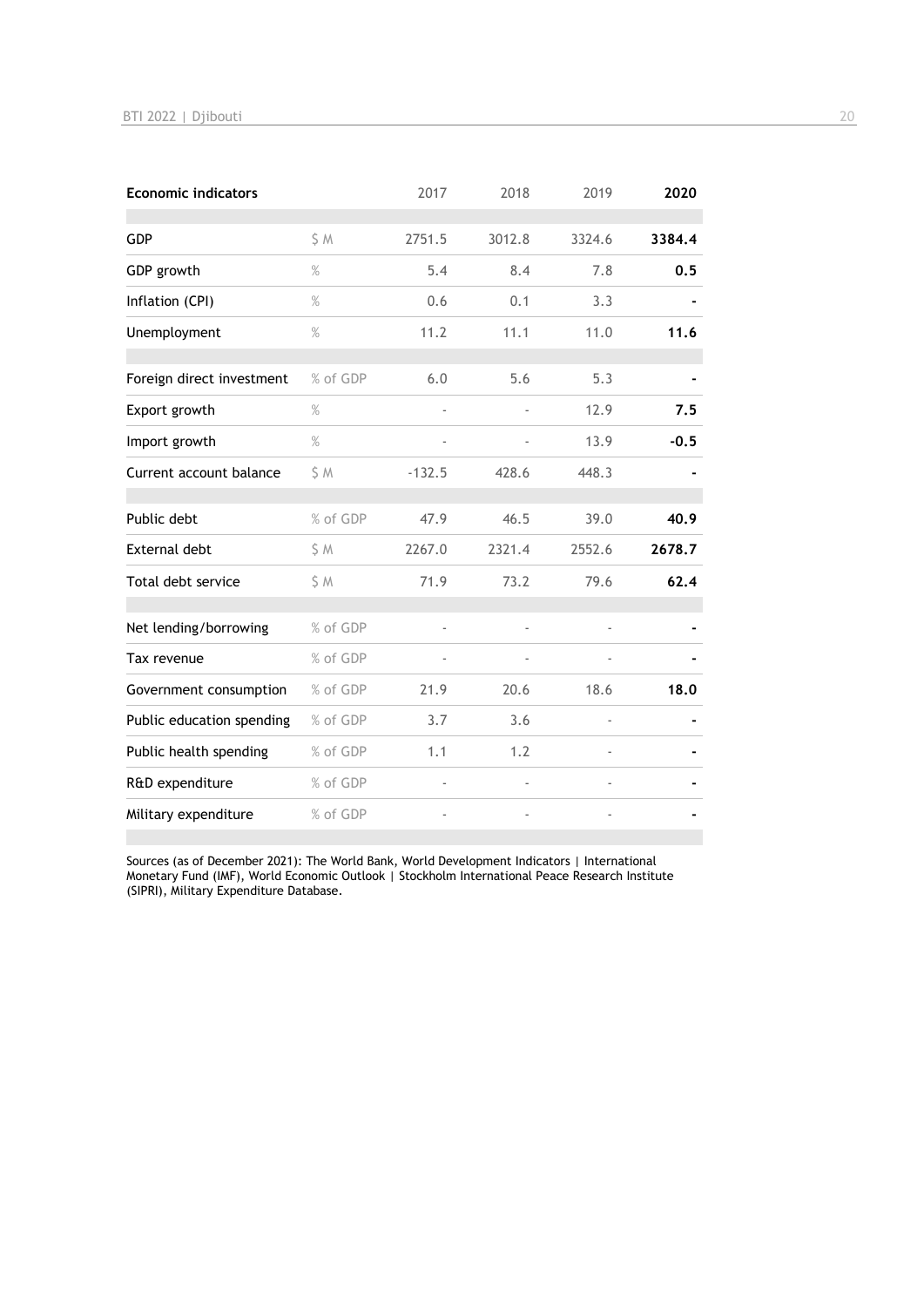### **7 | Organization of the Market and Competition**

In World Bank's Doing Business 2021 report, Djibouti ranked 99 out of 190 countries, 112 out of 190 in the 2019 and 2020 reports. This assessment provides hints but no full-scale picture of the level of market-based competition. Starting a business became less costly due to reduced licensing fees for investors. There are no significant entry barriers for investors. Obtaining the necessary permits to start business operations took 14 days in 2021, unchanged from 2019 and 2020. An important factor for investors is the costs involved in registering a business, which was more than 130% of gross national income per capita in 2016 and decreased to 39.7% in 2019. Over the review period, Djibouti maintained a favorable position for investors with the overall risk of doing business lower compared to the sub-Saharan African average. Also in the categories protection of investor's rights and access to capital, Djibouti ranked above average. Djibouti successfully refined its one-stopshop approach with online registration and IT-driven systems to facilitate administrative processes for the business community. The Djibouti Port Community System is a noteworthy step in the business climate reforms introduced in 2020 and allows for easy online access to different services.

The improvements on the World Bank's Doing Business Index since 2014 reflect Djibouti's desire to become a competitive investment destination. However, globally Djibouti still remains below average. The state-controlled media landscape serves as another instrument to promote and encourage foreign investment. There is regularly very favorable media coverage of foreign investment projects, which is likely to improve Djibouti's image to the outside world as a stable, secure and promising investment destination. Yet, Djibouti still has a long way to go. There are several factors affecting investment success and overall economic development such as high electricity costs and a disproportionally high unskilled workforce. Moreover, compliance risks combined with opaque business practices continue to deter potential investors. Foreign investors enjoy the same privileges as domestic actors, and no mechanisms or laws are in place that discriminate against foreign business operations. Few sectors of the economy are closed to foreign investment. Public utilities are the most notable sector that is closed to foreign investment. The government and other donors contributed \$5.6 million to an Emergency & Solidarity Fund in March 2020 to support businesses whose operations were affected by the COVID-19 pandemic. The general lockdown imposed by the government on March 23, 2020, and restriction of traffic lastingly affected the tourism and catering sectors. Approximately \$11.2 million was made available to support small businesses through micro-credits. Significantly, companies that continued to pay their employees in full during the lockdown received direct support from the government in the area of employers' social security contributions.

Market organization 5 $^{\prime}06$  $\frac{22}{10}$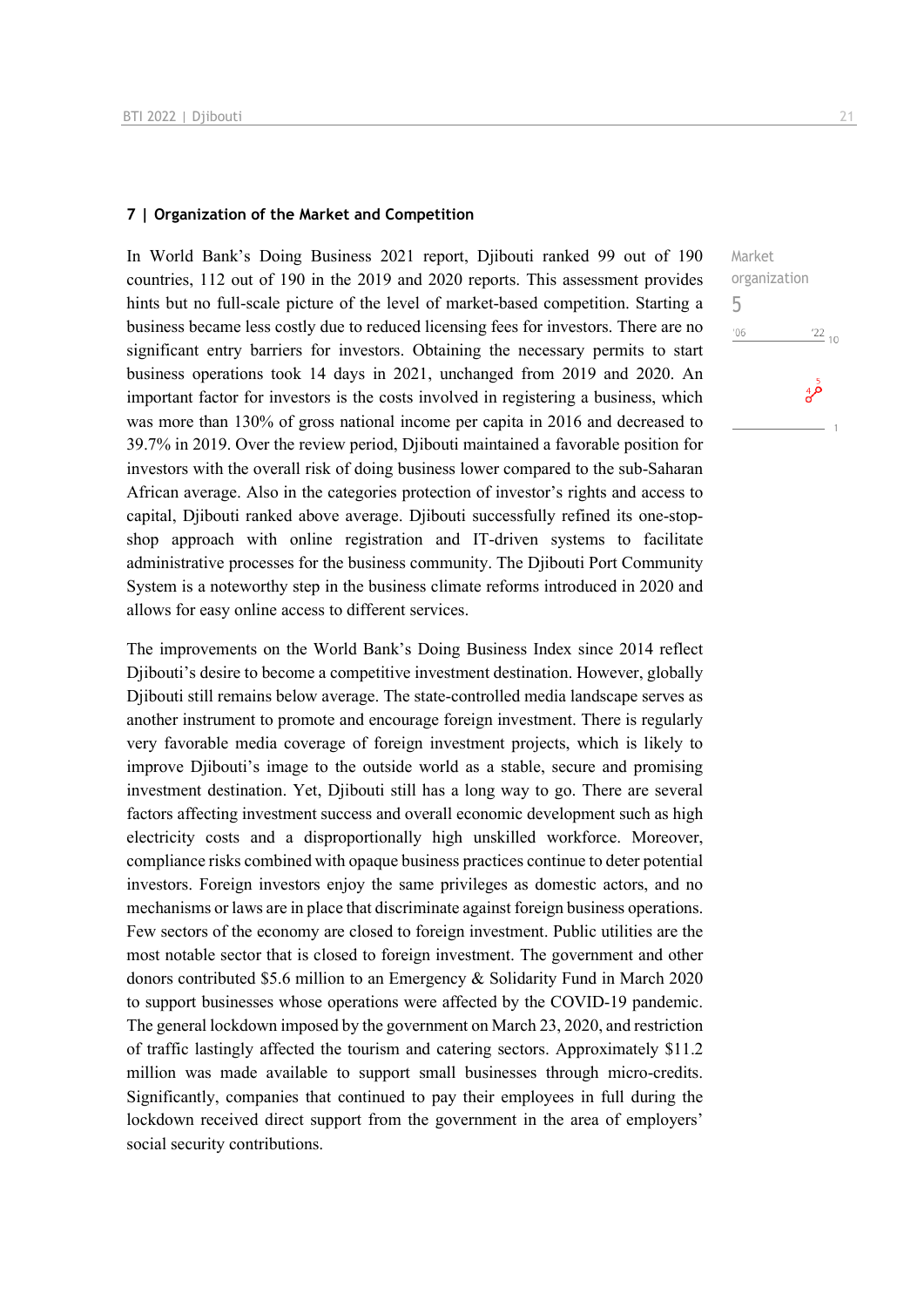The informal sector, including day laborers and small traders, plays an important role in the economy and illustrates the existing dual economic structure of Djibouti. On the one hand, there are revenues from trade and maritime transportation, as well as income from foreign military bases. On the other hand, informal enterprises comprise a considerable percentage of business activities both in the urban and rural areas of the country.

Djibouti's economy is still dominated by the presence of state-owned enterprises, chiefly in agro-industries, mining, the hotel industry, financial services, telecommunications, and transport and storage services.

The media sector is exclusively owned by the government. Several other sectors of the economy are state monopolies, such as telecommunications (Djibouti Télécom), water (Office National de l'Eau et de l'Assainissement de Djibouti, ONEAD), electricity (Electricité de Djibouti, EDD), and the postal service (Office des Postes et des Télécommunications, OPT). No conclusive list of state-owned companies (SoE) or reliable numbers on the performance of known companies is publicly available. SoEs are required to publish annual reports. However, the official budget does not include revenue figures for all SoEs.

The licensing process for new investment is not entirely transparent. Several operations were able to negotiate a very favorable tax status. Regulatory authorities exist, although policies and rule-making are not always transparent. There are reports of unexplained punitive taxes being levied on firms. Specific terms, including lease agreements for land or the cost of electricity, are often negotiated with senior government officials directly, which provides breeding ground for corruption.

Since April 2019, Djibouti has been a member state of the International Centre for Settlement of Investment Disputes (ICSID). The dispute between the government and Dubai-based DP World over the Doraleh Container Terminal went into a further round in January 2020. The London Court of International Arbitration ruled that the government should adhere to the initial deal signed in 2006 for the operation of the Terminal for 30 years, hence, granting DP World the rights to operate Doraleh Container Terminal. Djibouti nationalized the port infrastructure and all shares in 2018, following the introduction of a law in November 2017 that permits the unilateral termination or alteration of contracts by the government. Since 2018, five court rulings decided in favor of DP World, which were all officially rejected by the government. DP World also sued China Merchants Port Holding in the Hong Kong High Court for breaching concession agreements between DP World and the government of Djibouti.

As a member of the Common Market for Eastern and Southern Africa (COMESA), Djibouti is formally obliged to abide by the antitrust rules of the COMESA Treaty, including merger regulations. Consumer protection and competition law does not pertain to services and products provided by state-owned enterprises, such as

Competition policy

 $22_{10}$ 

 $\frac{2}{\mathbf{0}\cdot\mathbf{0}}$ 

 $\gamma$  $^{\prime}06$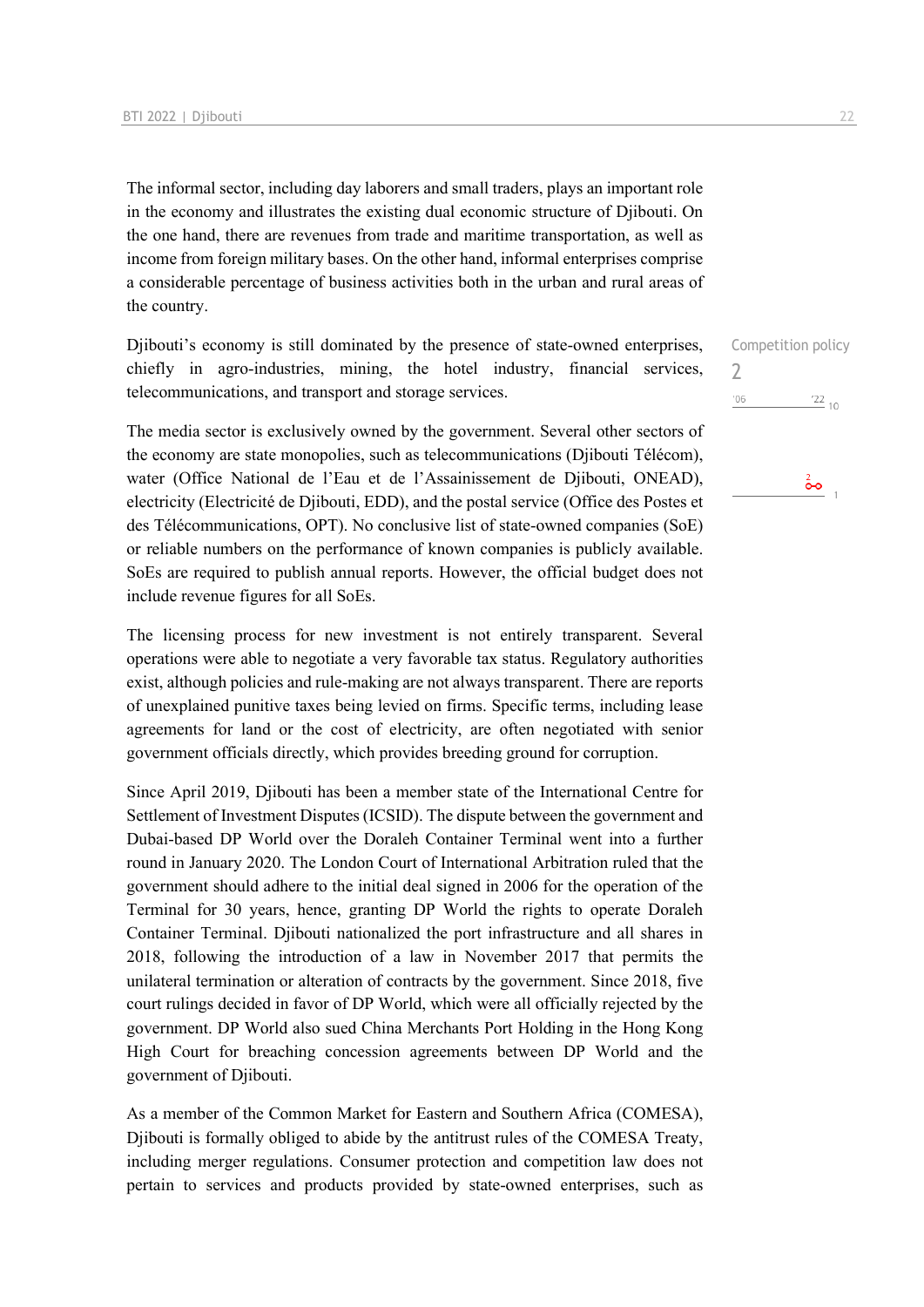electricity, water, postal services and telecommunications (all monopolies). Yet the government regulates prices. Prices for products that receive state subsidies (e.g., bread, flour, kerosene) are regulated by the government.

As the central port for East Africa, with efficient logistic and transportation facilities, the ports of Djibouti are of outmost importance for import and export flows in the Horn of Africa. Djibouti is a member of Common Market for Eastern and Southern Africa (COMESA) and the WTO and a party to, inter alia, the League of Arab States Investment, the Arab League Investment Agreement, and the Arab Economic Unity Agreement, Protection and Guarantee of Investment among Member States of the Organization of Islamic Conference, the Cotonou Agreement, and the ESA (Eastern and South Eastern Africa)-EU Interim Economic Partnership Agreement.

The COMESA foreign common tariff applies no tax on capital goods and raw materials, 25% on finished goods and 10% on intermediary products.

The African Continental Free Trade Area (AfCFTA) entered into force in March 2019 and could mark a turning point for intra-African trade relations. The Djibouti International Free Trade Zone (DIFTZ), inaugurated in July 2018, is expected to play a major role in elevating Djibouti's status from a mere trade and logistics hub to a manufacturing and processing location in East Africa. The operational phase of the AfCFTA (trading under the agreement) officially began on January 1, 2021. However, negotiations are still ongoing and the African continent still has a long way to go to create a single market for goods and services.

The banking sector is growing steadily with both local and international banks operating in Djibouti.

Banking is entirely under the supervision of Djibouti's central bank, while the capital of local banks is majority-owned by foreign groups. The insurance sector, regulated by the Ministry of Finance, consists of two large corporations. The central bank issues licenses to banks. Since 2016, the World Bank has provided technical assistance in the ongoing digitalization and modernization of Djibouti's financial sector. A number of banks started offering e-banking and mobile-banking services. No stock market exists. Djibouti is home to the only Bitcoin ATM in the Horn of Africa and the implementation of blockchain technologies is promoted by several private companies.

The Djiboutian Franc is backed by the U.S. dollar and there are no exchange restrictions, which makes Djibouti an attractive marketplace, especially for Ethiopian corporate customers who suffer from a lack of foreign capital. At least 12 banks operate in Djibouti, including Islamic banks and corporate banks. The Banque pour le Commerce et l'Industrie – Mer Rouge (BCIMR), Bank of Africa (BoA), and CAC Bank account for the majority share of deposits in the country. Ethiopia's Commercial Bank (CEB) maintains a branch in Djibouti. However, given forex Liberalization of foreign trade

 $\frac{22}{10}$ 

စိစ

Banking system

 $\frac{22}{10}$ 

 $\overline{\textbf{0}}$ 

7

 $106$ 

6

 $06'$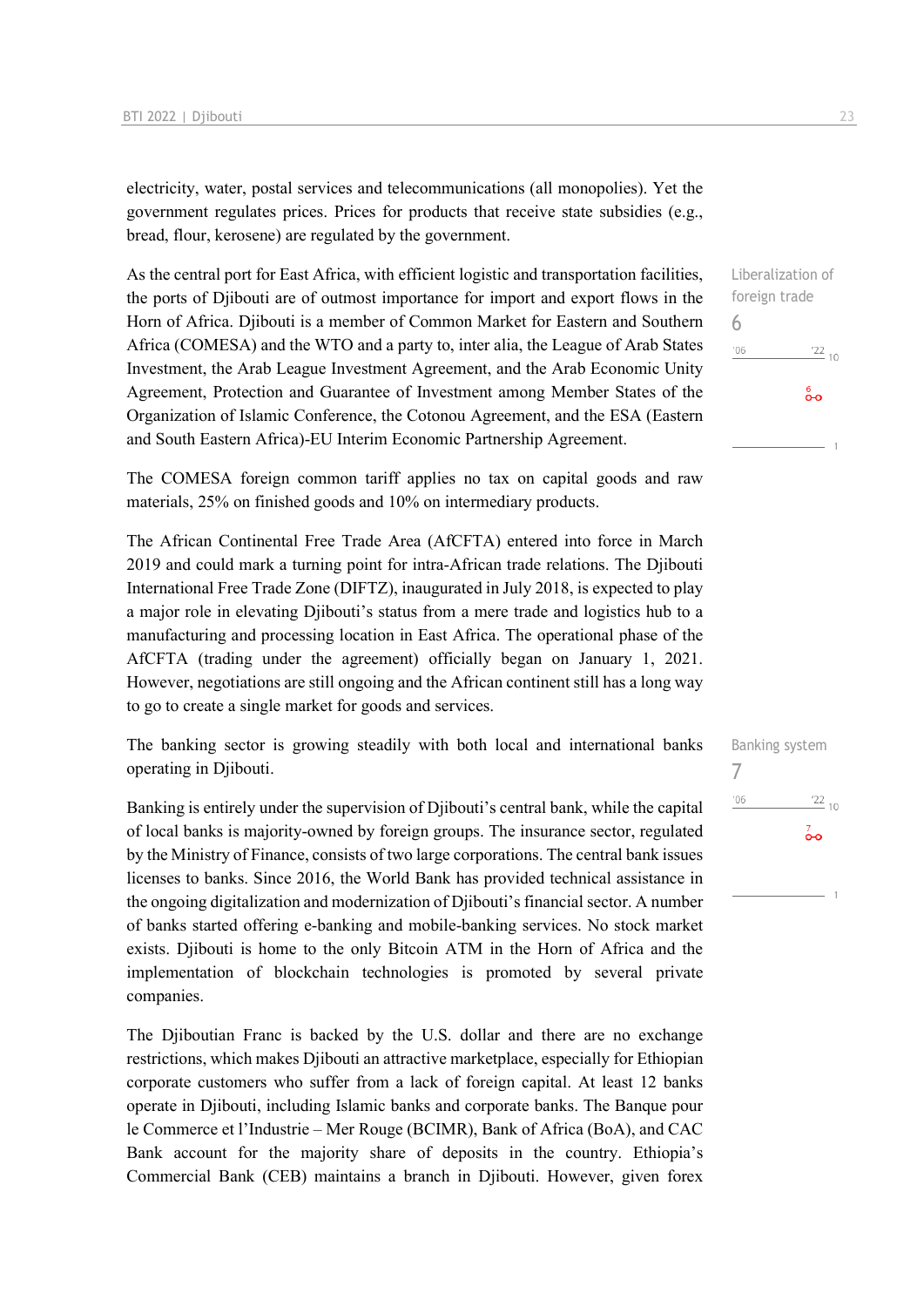restrictions and limited inter-bank connectivity in Ethiopia, the bank's operations lag behind expectations. In 2019, the Bank of China officially began operations in Djibouti. The share of non-performing loans increased from 16.5% in 2017 to 18.06% in 2018 and decreased again to 16.26% in 2019. The central bank estimated the total assets of the five largest banks at approximately \$2.15 billion in 2019. Bank capital to assets ratio stood at 6.5 in 2019 while non-performing loans were 16%. The percentage of non-performing loans is likely to increase in 2020 and 2021, due to decreasing activities by businesses that cannot meet repayment commitments.

The newly established International Investment Bank (IIB), owned by Bahrain-based IIB Group Holdings, was awarded a license for the construction of a data center in Djibouti in 2019 and the operation of an information and communication technology park. IIB seeks to promote Fintech solutions in the country.

### **8 | Monetary and fiscal stability**

The official currency of the country is the Djiboutian franc. A central bank was established in 1979 following independence. The Djiboutian franc is pegged to the U.S. dollar and trades at a fixed exchange rate. Hence, no currency devaluation due to a pandemic-driven withdrawal of funds can be reported. Adequate foreign exchange reserves, notably U.S. dollar and euro, as well as stable exchanges rates, protect from high levels of inflation, which is expected to be between 2.7% and 3.5% in 2020 and was 3.3% in 2019. While economic output decreased in 2020, Djibouti is in a fortunate position compared to other countries in the region, given its consistent revenues from renting land for foreign military bases and consistent port activities.

The central bank controls the money supply and supervises the financial services provided by the banking sector. In addition to its traditional role in the area of monetary regulation, the central bank developed a strategy in 2020 to introduce novel fintech solutions to the country and it regulates digital banking services.

Djibouti's fiscal deficit declined in recent years. High growth figures were the result of a conventional debt-driven growth model that focused on largescale infrastructure development. The IMF's Article IV consultation with Djibouti in September 2019 concluded that Djibouti needs to increase its domestic tax base in order to foster poverty-reducing spending while reducing outstanding debt. Tax exemptions and special regimes affect domestic resource mobilization.

The development of port facilities, including the construction of the Addis-Djibouti railway and a transboundary freshwater pipeline, resulted in high external public and publicly guaranteed debt. Gross public debt stood at 38.5% of GDP in 2019 and the total external debt at \$2,552.4 million in 2019. Debt service will be affected by decreasing revenues and additional public expenditures for the health sector and subsidies to business affected by the pandemic. The IMF approved loans and Monetary stability 6  $106$  $\frac{22}{10}$  $50^{\circ}$ 

Fiscal stability 4 $'06$  $\frac{22}{10}$  $\overset{4}{\bullet}$ o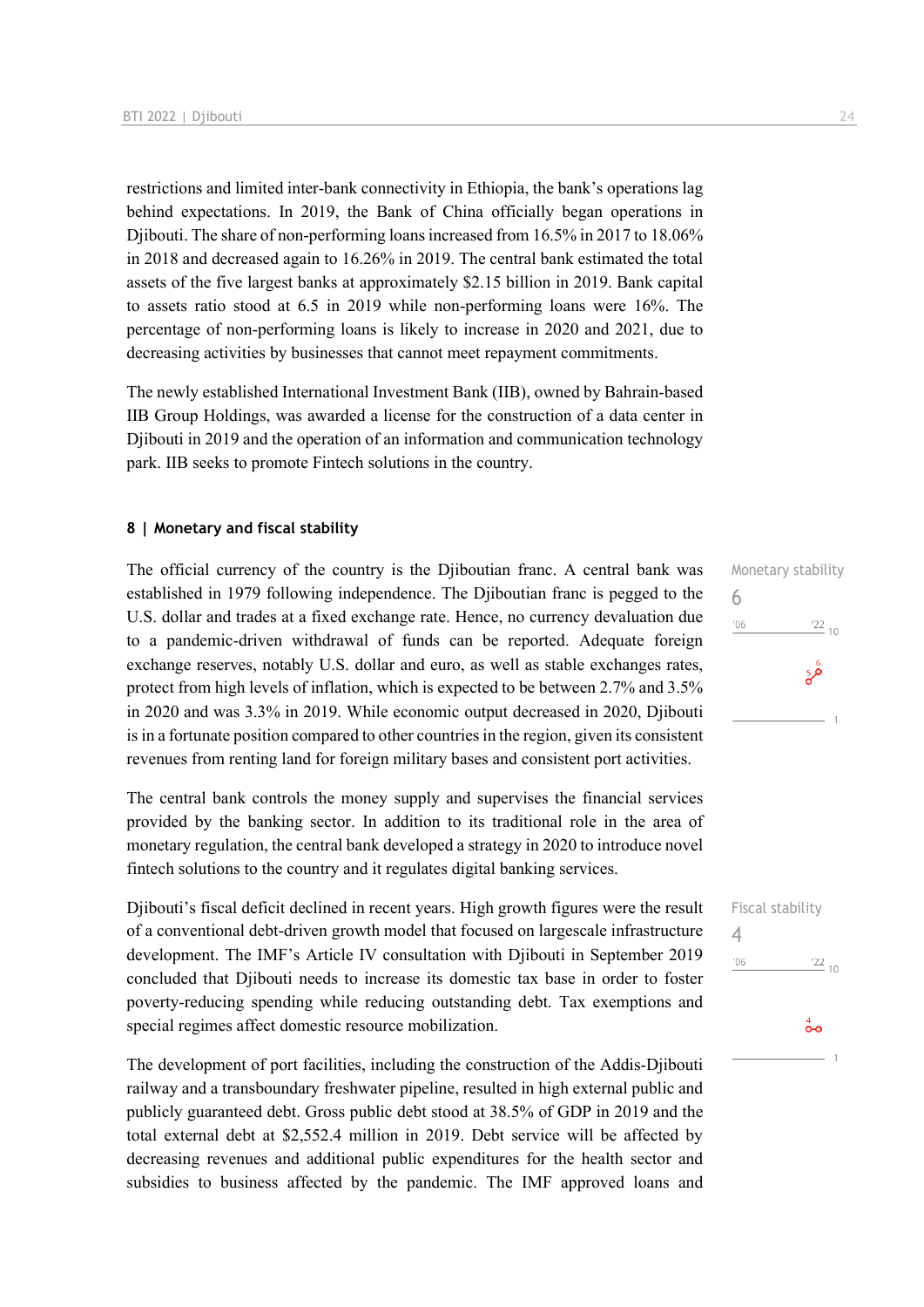disbursements under the Rapid Credit Facility (RFC) to Djibouti. The government assured its commitment to use a \$43.4 million loan cost effectively and in a welltargeted manner in response to the COVID-19 crisis. Relief on debt services under the IMF's Catastrophe Containment & Relief Trust (CCRT) will reportedly amount to approximately \$8.2 million. In 2019, Djibouti's fiscal deficit was estimated at 14.2% of GDP, which is likely to grow in 2020, according to the IMF.

### **9 | Private Property**

Property rights are well defined. The constitution safeguards the right to private property. A 1991 law governs land ownership, and registration of buildings and title deeds. Information on the quality of the land register is not available. All property in Djibouti is part of the public domain, whether assigned to public use or not. However, legal and regulatory procedures are often unevenly enforced and complex in themselves, especially in the case of strategic properties (i.e., land).

Djibouti seeks to attract foreign investments through its National Investment Promotion Agency (NIPA). Since the early 2000s, the government has undertaken important steps to modernize regulatory frameworks to facilitate inward investment and operations. Private sector activities continue to face difficulties due to the dominant position of parastatal companies and business conglomerates affiliated directly or indirectly with the president and leading political elites. Contrary to reports of a partial privatization of Djibouti Telecom, a second provider is likely to enter the market and Djibouti Telecom will remain under state ownership.

A joint venture between foreign and local investors is not required. However, several actors active in the Djiboutian market describe the formation of strategic joint ventures as a desirable and most effective way to establish a business in Djibouti. High levels of corruption and invisible market entry barriers affect the ease of doing business in the country. In accordance with the current regulations, there is no expropriation of private investments without equitable compensation.

### **10 | Welfare Regime**

The gap between poor and rich in Djibouti is considerable among the urban population and even more pronounced between urban and rural areas. In May 2019, the World Bank approved another social safety net program for Djibouti. It mainly targets nutrition, the establishment of a national social registry and better integration of refugees in their host communities. The 2020 pandemic created urgent spending needs in an effort to absorb its economic impact on the most vulnerable sections of the population. Aimed at bolstering the national budget and mitigating socioeconomic effects stemming from the COVID-19 pandemic, the African

Property rights

 $\frac{22}{10}$ 

 $\frac{22}{10}$ 

 $\overline{0}$ 

 $\frac{5}{2}$ 

Private enterprise

5

 $'06$ 

7

 $106$ 

|     | Social safety nets |
|-----|--------------------|
| 5   |                    |
| '06 | $\frac{122}{10}$   |
|     |                    |
|     | စိတ                |
|     | ×                  |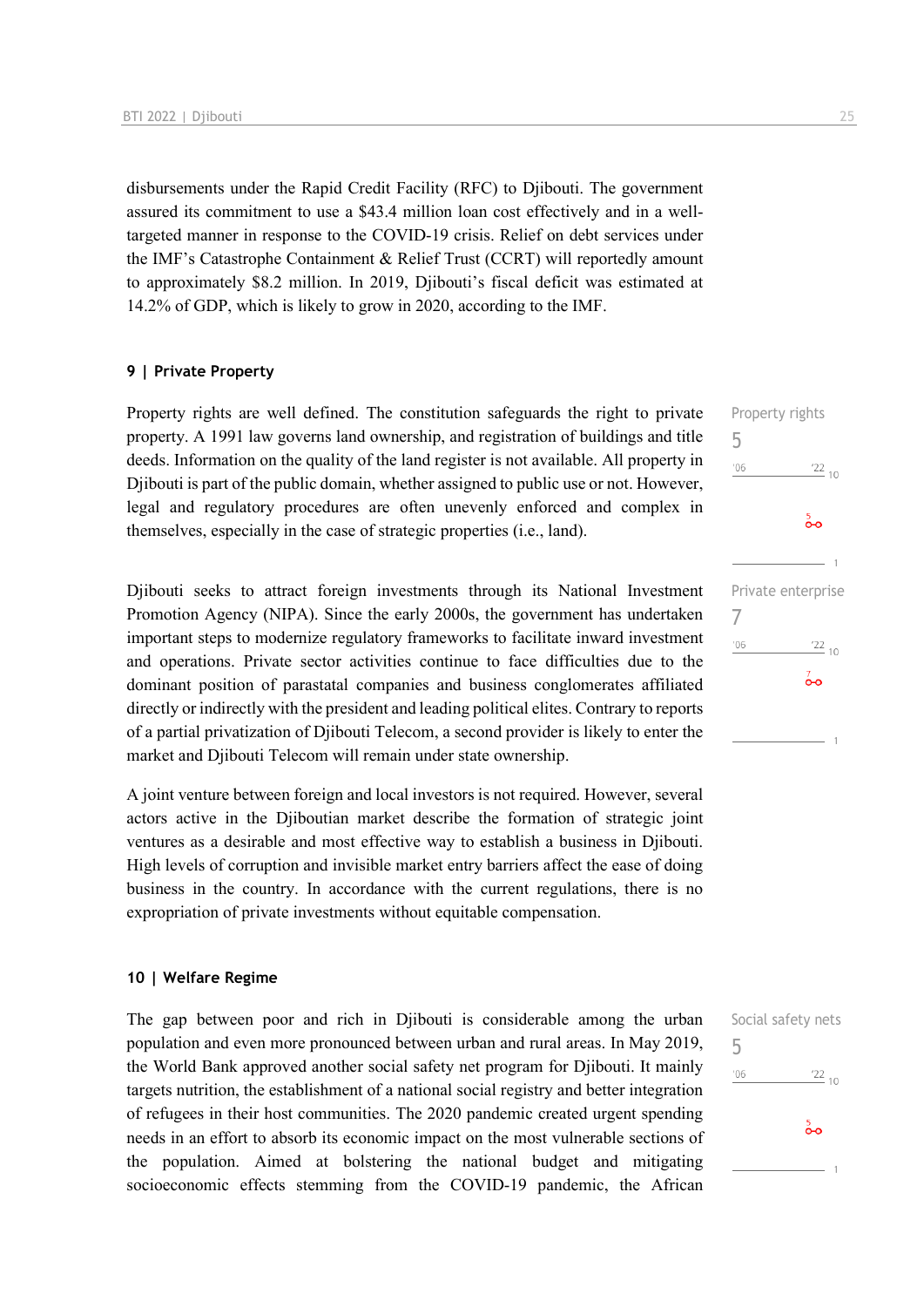Development Bank (AfDB) approved a grant of \$41.16 million. The government's response programs launched in 2020 target three main areas: first, strengthening the health system and access to health care; second, safeguarding livelihoods, and third, supporting economic activities. Life expectancy at birth was 66.6 years in 2018. The National Assembly adopted a law promulgating the National Strategy for Social Protection (SNPS) 2018 – 2022, which focuses on four priorities, including (1) the right to food security for households below the national poverty line, (2) an income guarantee for children living in households in extreme poverty, (3) an income guarantee for elderly without family support and persons with disabilities, and (4) income support for those who are not able to work due to life accidents. The International Labor Organization (ILO) described the law as the first of its kind to bring together various social protection schemes under one framework in the country. However, implementation is yet to occur.

All citizens without distinction to race, origin, sex, or religion are equal before the law. However, equality of opportunities between men and women is far from being achieved. Women remain under-represented in senior government positions and the economy is largely dominated by men. No data on the adult literacy rate is available.

World Bank data for 2020 shows that 72% of girls and 75.3% of boys are enrolled in primary education. Gross primary school enrollment declined from 75.3% to 73.8% between 2019 and 2020. Approximately 40% of the total labor force was female in 2019.

Protection of the rights of women falls under the Ministry for the Advancement of Women, Family Welfare and Social Affairs (MPF). Noteworthy is also the work of the National Union of Djiboutian Women (UNFD), established in 1977. In 1986, 40 years after women were allowed to vote in political elections, female candidates were allowed to run for office for the first time and the first female member of parliament were elected in the 2003 elections.

The National Agency of Disabled People (Agence Nationale des Personnes Handicapées, ANPH), created in 2018, is a public body funded by the presidency. In 2020, the ANPH introduced ID cards for disabled individuals to foster inclusion and facilitate their integration into the labor market.

| Equal opportunity |                          |
|-------------------|--------------------------|
|                   |                          |
| '06               | $\frac{22}{10}$          |
|                   |                          |
|                   | $\overset{4}{\bullet}$ o |
|                   |                          |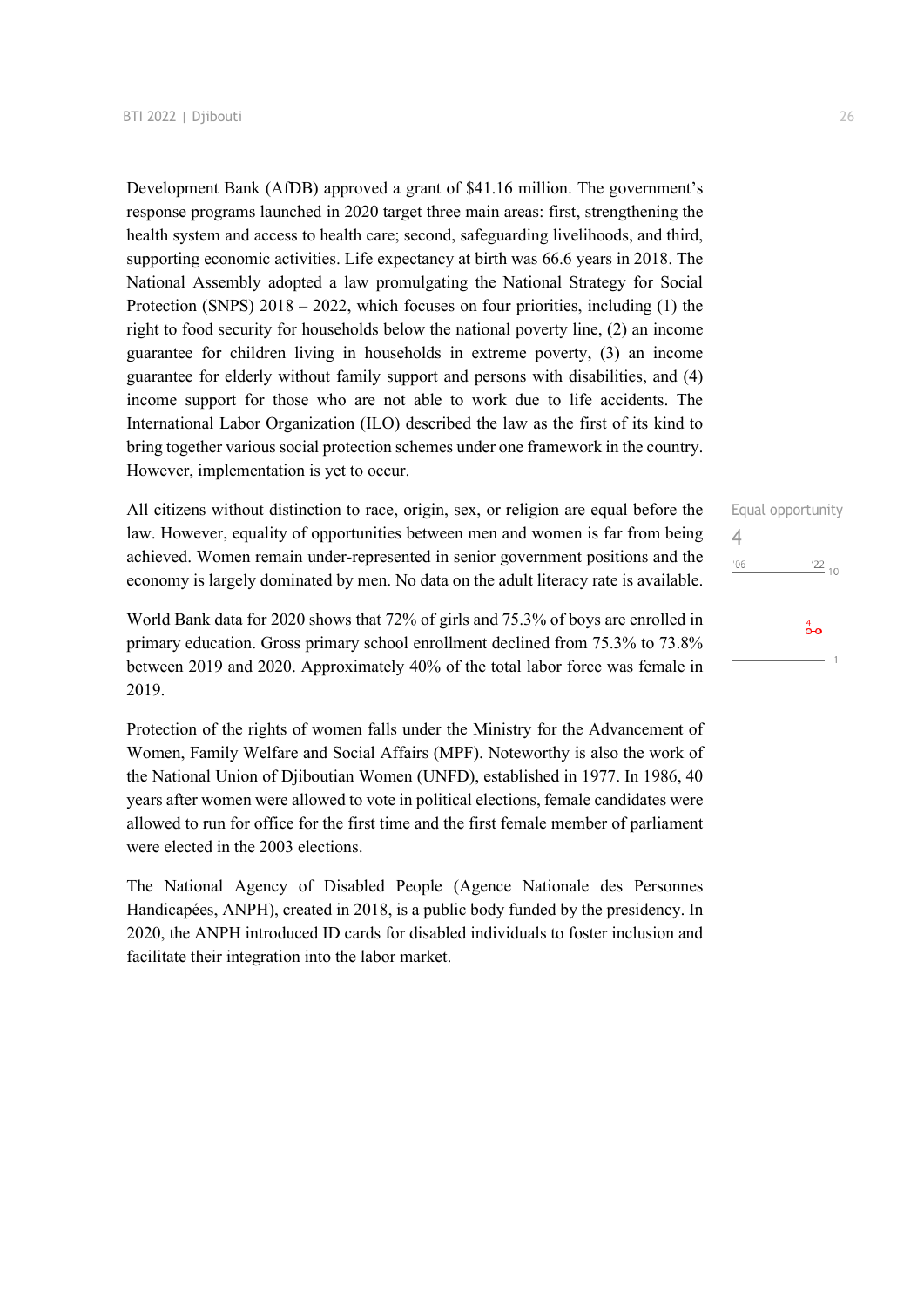### **11 | Economic Performance**

Growth is expected to slow considerably in 2020 due to the economic impacts of the COVID-19 pandemic. Decreasing global trade volumes hit Djibouti's port and logistics industry particularly hard. The IMF estimates that growth will plunge from 7.5% in 2019 to 1% in 2020 before returning to pre-pandemic figures around 8.5% in 2021. Recovery, however, will be largely determined by global trade volumes, increased investment and construction projects. The macroeconomic outlook for Djibouti is mixed. Trade volumes with Ethiopia, accounting for 80% of port activities, and global trade trajectories are a major determinant on the supply side, while GDP growth will also be subject to infrastructure investment. Unemployment rates remain unchanged, compared to the previous review period, and are estimated to be as high as 45% (official estimates claim 10%). The informal labor market is sizable and no notable employment market measures were introduced by the government.

The overall current account balance fluctuated considerably in recent years, according to the 2019 IMF Article IV consultations, with a reserve coverage of 3.2 months of imports in 2018 and official reserves at \$112 million. Public and publicly guaranteed debt more than doubled since 2013, reaching 71% in 2018. This is mainly the result of largescale debt-financed investment in infrastructure projects, notably the Addis Ababa-Djibouti Railway and a water pipeline delivering fresh water from Ethiopia.

### **12 | Sustainability**

Djibouti's ambitious development strategy entails harmful environmental impacts that are amplified by changing climate patterns and increasing pressure on its marine and terrestrial ecosystems. Climate extremes such as floods, prolonged droughts and rising sea levels require a rethinking on the part of the government. Flash floods in 2019 and 2020 affected large parts of the population and destroyed houses and transportation infrastructure. Thus far, economic development ambitions clearly outweigh environmental concerns. However, there is a growing awareness of corporate social responsibility and responsible business conduct (RBC). RBC is thus far neither promoted by the government nor taken into consideration in procurement decisions.

Djibouti signed a memorandum of understanding (MoU) with the African Risk Capacity in 2019 to strengthen natural risk management capacities. As a coastal nation, Djibouti is one of 50 countries globally most vulnerable to extreme climate risks, according to the Global Climate Risk Index.



Environmental policy 3 $\frac{22}{10}$  $'06$ 

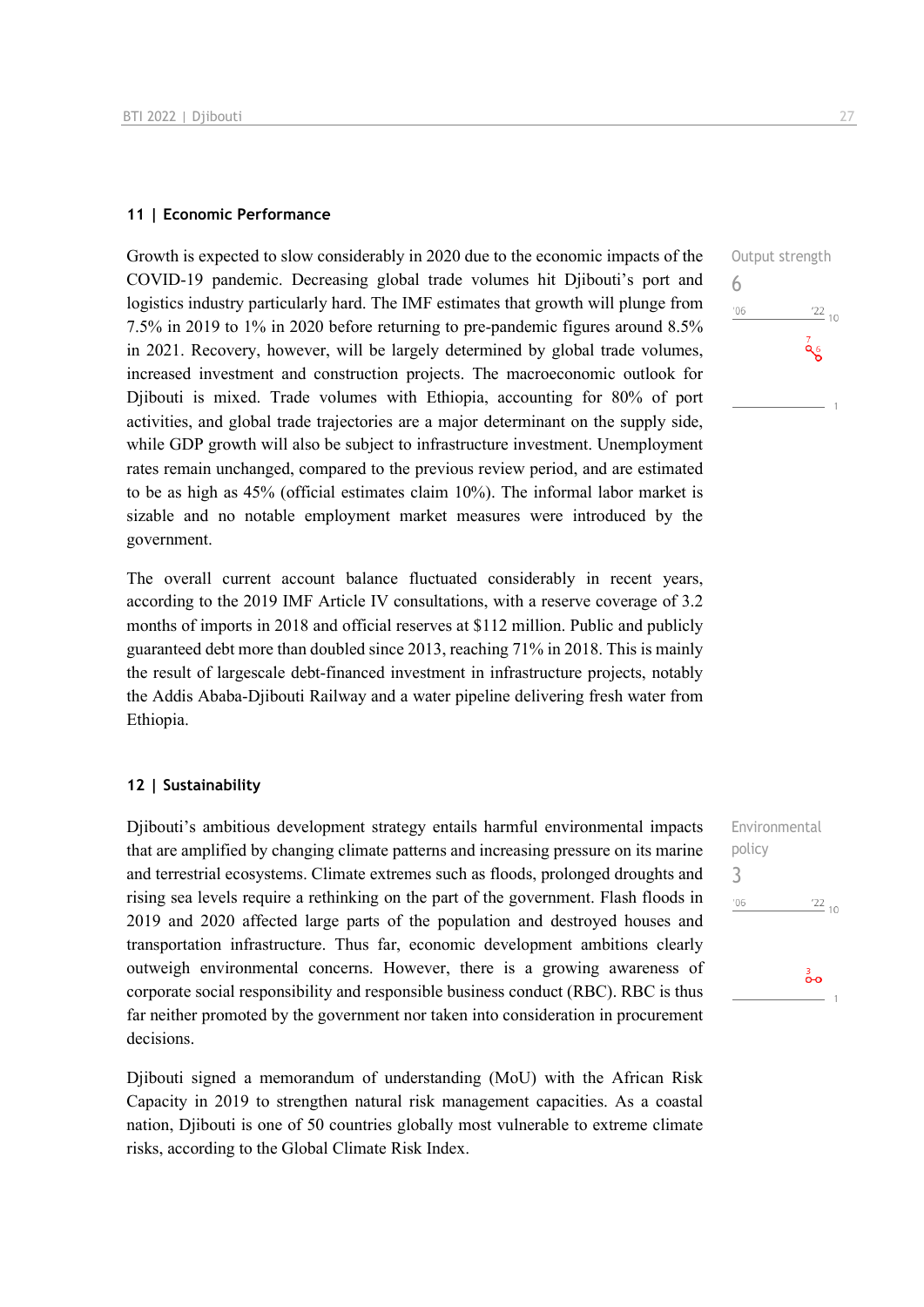Djibouti's long-term development strategy, Vision 2035, also stipulates the development of measures to mitigate the effects of climate change through antidesertification measures and sustainable water management practices as a strategic goal over the next decade. The biggest mangrove forest in the country, Khor Angar in northern Diibouti, decreased by 50% to merely 60 hectares as a result of deforestation and decreasing inflow of fresh water. The Global Environment Facility contributed \$2 million to the restoration of the fragile ecosystem that used to be a getaway destination from Djibouti City and a source of local income for fishermen.

In January 2021, the World Bank announced it would invest over \$5 billion to link the African continent's east coast in Djibouti with the west coast in Senegal through projects promoting livelihoods and the restoration of degraded landscapes. Aimed at improving livelihoods affected by the COVID-19 pandemic, the investment will focus on the mitigation of climate change.

The latest available data on public expenditure on education and research dates back to 2010. The effect of shifting educational policies as outlined in the country's longterm development strategy, Vision 2035, can therefore not be evaluated fully. The establishment of the University of Djibouti in 2006 marked a milestone for tertiary education. Previously, post-secondary education and an international level was only available outside Djibouti. The university quickly evolved into a catalyst for knowledge transfer, which also helps to counter brain drain. As of now, teaching and research partnerships exist with more than 40 universities and Djibouti participates in the Erasmus Mundus Program of the European Union. The Salaam Center has operated in Djibouti since 2016, providing theoretical and practical training programs in the fields of business administration, human resources, publishing, and other fields. The center collaborates with international partners, including ICDL Africa, the Arab Academy for Banking and Financial Sciences, and Grenoble's Ecole de Management. The International Organization for Migration (IOM), together with the international children's rights organization, Terre des Hommes, and the University of Djibouti launched a digital training center (Espace Créatif) in 2019. Aimed at promoting computer literacy and digital skills, the center is equipped with 3D printers and laser cutters and targets young migrants. The digital training center manufactured personal protective equipment (PPE), including face shields, for Djiboutian health workers.

Schools and the university were forced to close in March 2020. The general lockdown imposed by the government illustrated the unpreparedness of the educational sector for effective distance-learning measures. The Ministry of Education received support from UNICEF to improve available e-learning platforms during the COVID-19 pandemic. The World Bank allocated \$3.5 million to the Ministry of Education's COVID-19 response plan  $(2020 - 2021)$ , which focuses on improving access to remote learning, planning a safe re-opening of schools, and strengthening the education sector's resilience to emergencies. Djibouti spent 3.6% of its GDP on Education policy / R&D 4 $^{\prime}06$  $\frac{22}{10}$ قر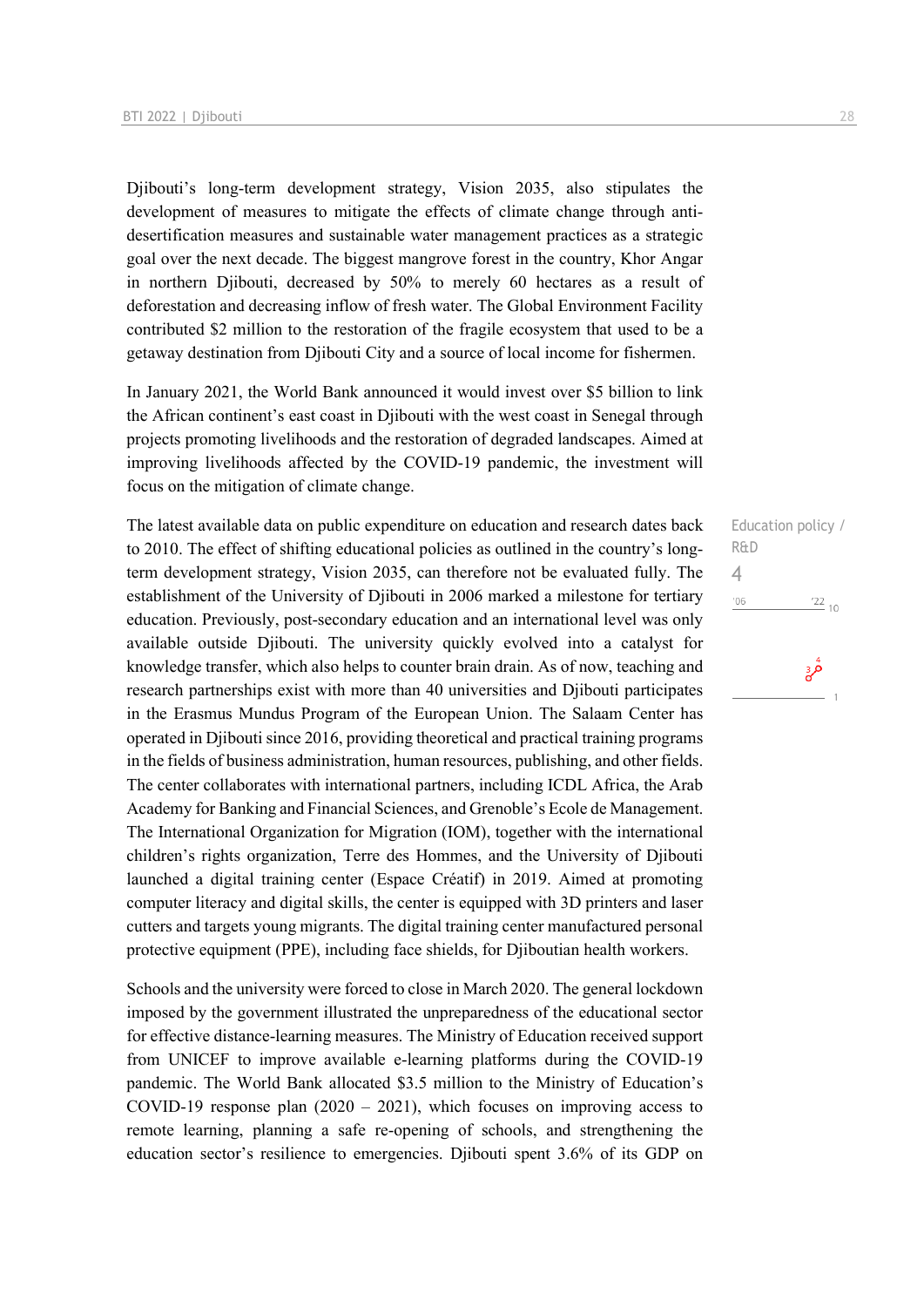education (latest numbers from 2018). On the UN Education Index, Djibouti slightly increased its educational level to 0.325 in 2019.

In 2019, the National Institute of Statistics made past Household Consumption Surveys digitally available for researchers and international organizations, which is a particularly notable move toward open data, given the limited access to public data in the country.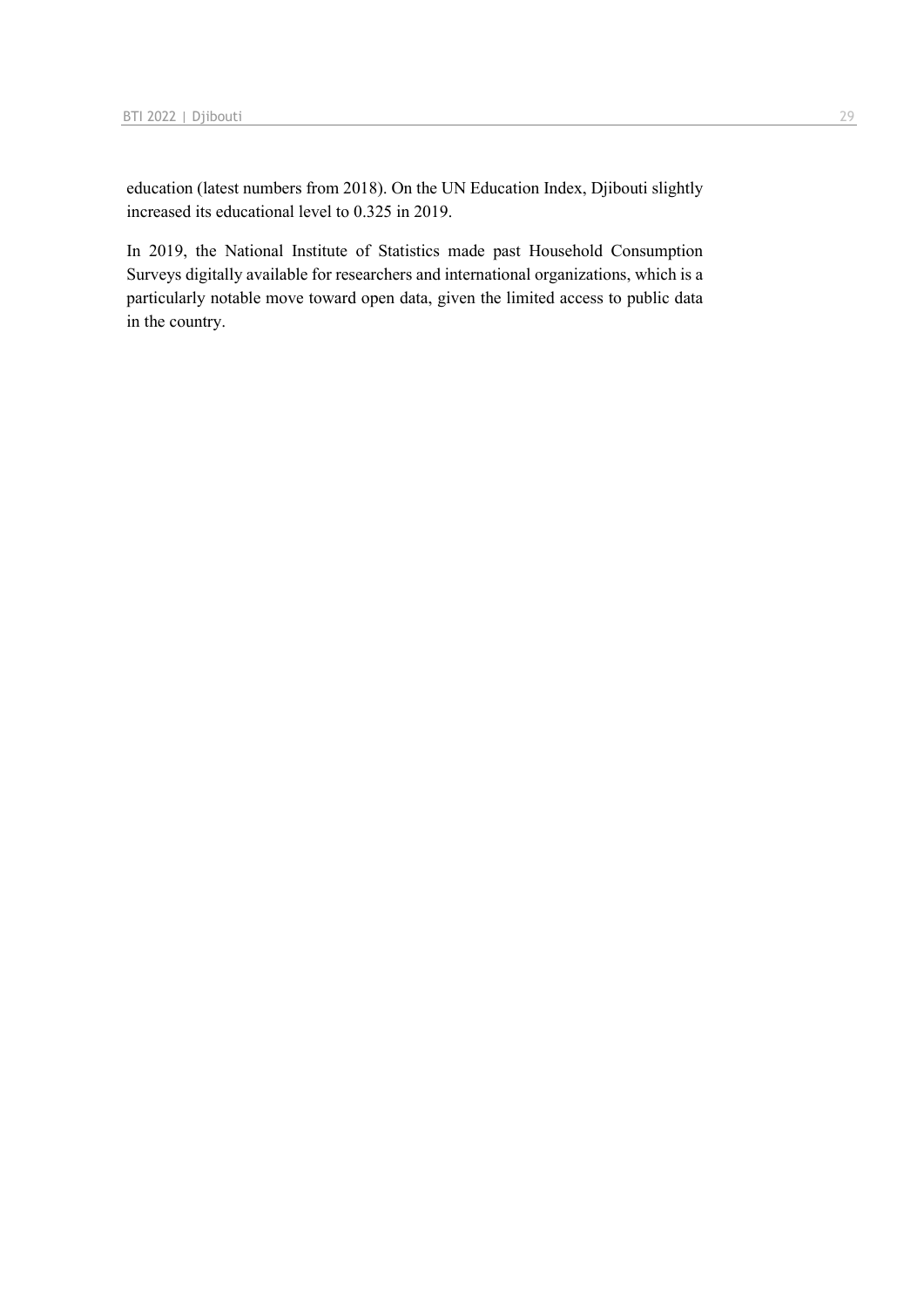# Governance

### I. Level of Difficulty

Djibouti's population grew by 40% from 700,000 in 1999 to approximately 974,000 in 2019 (Word Bank 2020), of which more than two-thirds live in Djibouti City. Given the lack of manufacturing and processing industries, employment opportunities are limited, and the growing population of working age are left with few economic opportunities. Qat (or Khat) defines daily lives in most parts of the country, given the high rates of addiction to this narcotic leaf among all segments of the populations. The main source of Qat is Ethiopia, as it cannot be grown in the semi-arid environment of Djibouti. The proportion of available funds spent on Qat is considerable. The main structural constraints to domestic food production in Djibouti are water scarcity and the arid climate. Extensive livestock production is the predominant form of rural subsistence, as less than 4% of land can be farmed.

Weather extremes affect domestic food and livestock production. The high degree of salinity in most surface water sources makes irrigation development unfeasible. Heavy rains triggered flash floods at the end of November 2019 and resulted in the destruction of infrastructure, property, and agricultural livelihoods. Similar conditions were recorded in December 2020, affecting Djibouti City and several regions (Arta, Damerjog, Tadjourah, and Goubetto).

Road infrastructure outside the main transportation corridors linking Djibouti's urban centers and neighboring Ethiopia is limited or in poor condition. Road construction projects as part of the African Union's Program for Infrastructure Development in Africa (PIDA) will improve logistics and transportation time in the near future. The Djibouti-Dire Dawa-Addis Ababa train line has not yet lived up to expectations due to technical difficulties and irregular travel schedules on the 752-kilometer electric rail line. The road linking Djibouti via Semera in Afar Regional State and Addis Ababa continues to be a central bottleneck, vulnerable to human and natural disruptions. Clashes between ethnic Afar and Issa Somali, involving multiple casualties on both sides along the border, disrupted traffic in late December 2019.

The economic effects of the COVID-19 pandemic affected GDP, which declined from 7.5% in 2019 to 1%, according to an updated IMF forecast in April 2020. However, the expected post-pandemic recovery of the global economy will likely trigger dynamic growth in 2021, especially due to increased trade. Trade disruptions with neighboring Ethiopia were a major factor strongly affecting Djibouti's economy in 2020.

Poverty remains a major threat, exacerbated by the economic impact of the COVID-19 pandemic on household income, employment and commodity prices.

Structural constraints 7 $-06$  $^{22}$  10  $\overline{0}$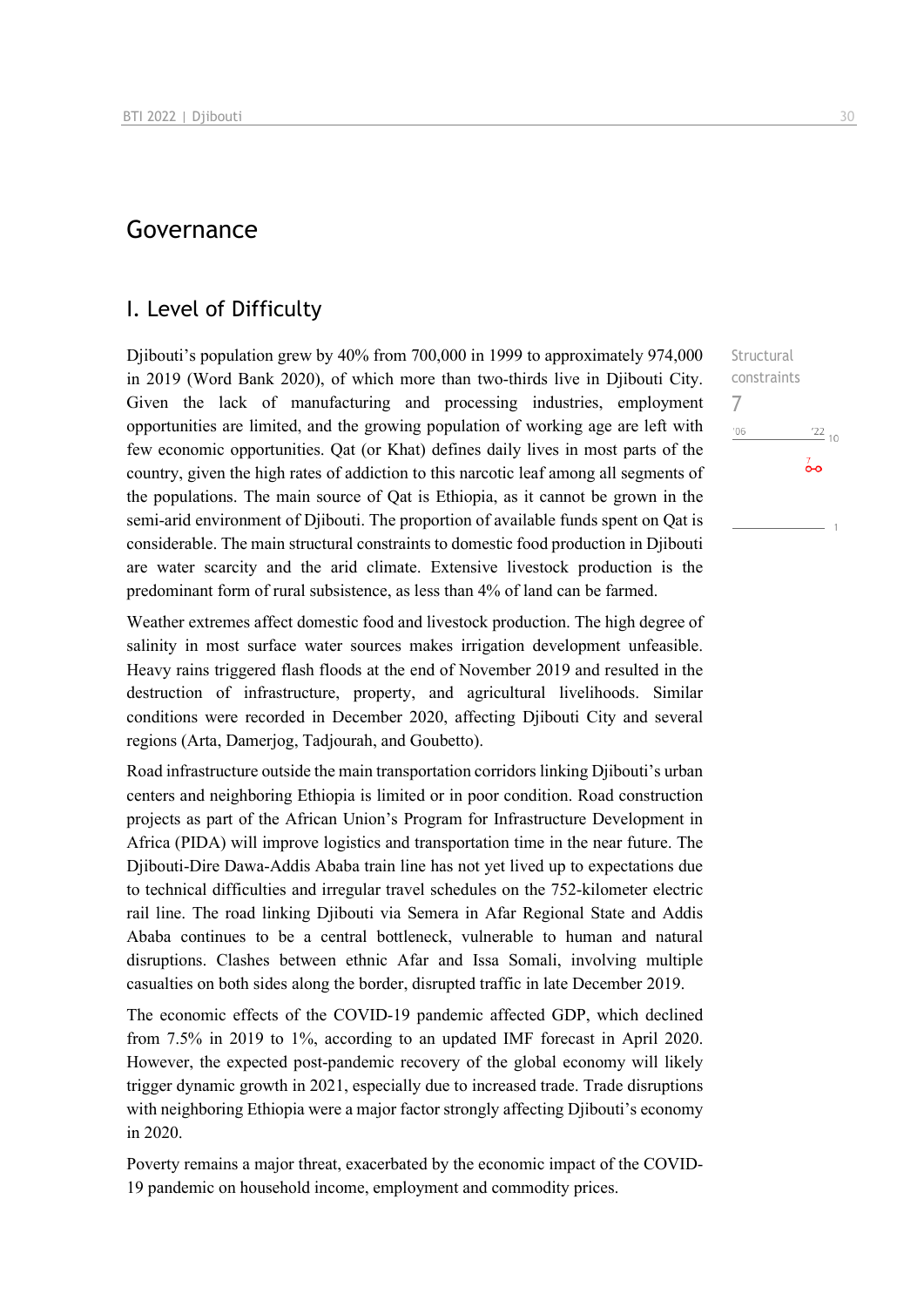The constitution guarantees freedom of association and does not restrict the formation of civil society organizations. However, in practice, several obstacles prevent public and civic engagement. State offices closely monitor public activities, and the Ministry of Interior is responsible for granting permits to groups. Movements and individuals critical of the government are likely to suffer direct repercussions, which prevents political participation of groups not affiliated with the ruling coalition. Religious institutions can be considered the main civil society actors in the country.

A noteworthy development is the Civil Society Organization Strengthening Project (2018 – 2020), aimed at instigating a constructive dialogue between civil society organizations and the government. Co-funded by USAID, the project focuses on strengthening the capacity of 12 civil society organizations, improving governance in the education and health sector, and promoting more effective advocacy for gender equality, equitable service delivery and protection of vulnerable populations.

The risk of domestic conflict in Djibouti is low. No noteworthy violent incidents based on ethnic or religious differences can be reported. The formerly armed wing of FRUD was effectively neutralized by the Djiboutian army, which largely quelled the risk of ethnically motivated insurgencies. There's no middle class in Djibouti, and the divide between rich and poor has grown considerably over the past 20 years. Cleavages within the Muslim community and the influence of religious fundamentalism represents an immanent and, according to government sources, serious threat to security. Al-Shabab successfully attacked a restaurant frequented by foreigners in the city center of Djibouti. Following this incident, the intelligence and security apparatus dedicated considerable financial and human resources to prevent future attacks. Reports of thwarted terrorist attacks in the country are proof of the success of this strategy. The main branches of the security apparatus, the National Police, the National Gendarmerie and the National Service of Documentation and Security (SDS) collaborate closely. SDS in particular takes a leading role in antiterrorism measures.

The presence of foreign military contingents and deployment of Djiboutian troops to the African Union Mission in Somalia (AMISOM) makes Djibouti a desirable target for terrorist groups operating in neighboring Somalia. Looming instability in Somalia and the increasing presence of the Islamic State (IS) group in the region has increased the threat of terrorist attacks in Djibouti over the review period, according to government sources. Socioeconomic imbalances, combined with high youth unemployment rates, provide a potential breeding ground for radicalization. The government clearly recognizes the risk of growing religious fundamentalism.



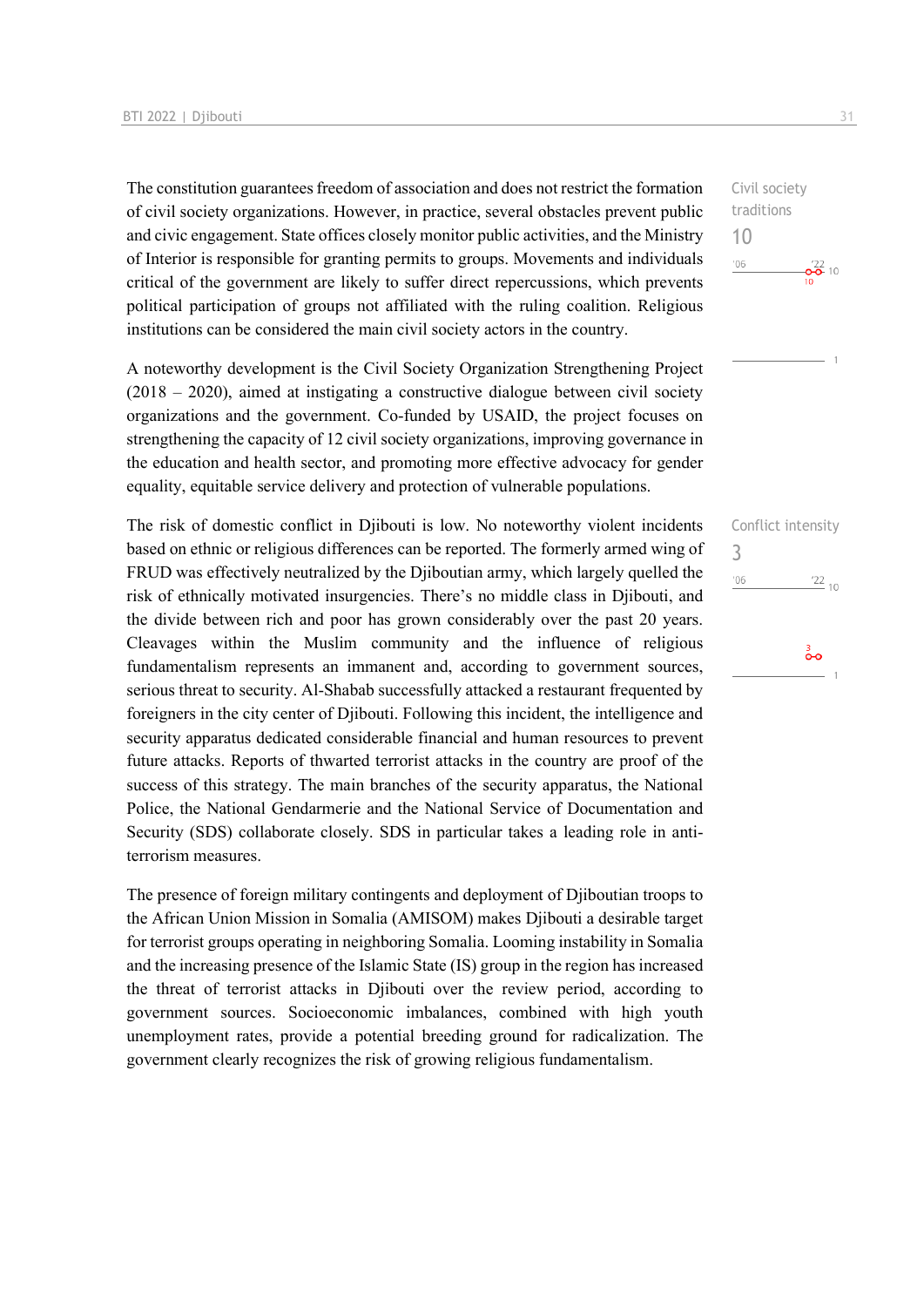# II. Governance Performance

#### **14 | Steering Capability**

The formulation of the Vision 2035 or Djibouti 2035 was a milestone for the country and is the country's first-ever long-term strategic development plan. Its overall objectives fall into three categories and include targeted investment in infrastructure, diversification of the economy toward manufacturing and processing, and economic reforms to promote private sector involvement. The COVID-19 pandemic affected economic growth and limited the government's ability to implement its short-term strategic objectives. However, despite this, the government successfully launched various projects in line with the country's long-term development plan.

As a central port facility for East Africa, Djibouti faces novel and rather unexpected competition due to the rapprochement between Ethiopia and Eritrea and major investments in Somaliland. While the country still has a major advantage, due to its proven operational facilities, and continues to invest, the future Port of Berbera constructed by Dubai-based DP World could challenge Djibouti's monopoly on Ethiopian import and export flows. Somaliland reportedly aims to absorb 50% of Ethiopia's trade traffic, which is thus far monopolized by Djibouti. Estimates are that Ethiopian cargo flows could decline by up to 10% annually once Berbera's port is operational.

Central aspects of the Vision 2035 plan have been implemented without delay. Besides the construction of the Djibouti-Addis Ababa railway, other success stories include the creation of the free trade zone and major road construction projects. Djibouti is aiming to position itself as the "Singapore of Africa" or the "next Dubai," betting heavily on foreign-backed financing for largescale development projects. Investments into the port and related logistic infrastructure enjoy priority. Djibouti implemented several reforms to improve its investment climate. However, high levels of corruption and the long-term rule of President Guelleh, as well as many unknowns regarding a peaceful transition of power at some point, deter many potential international investors. The president's decision-making abilities with regard to the implementation of development and reform projects are not challenged openly. In the executive branch, no factions or powerful individuals can be identified with sufficient influence and leverage to affect the president's strategic agenda.

Despite the effects of the COVID-19 pandemic, several noteworthy developments, which illustrate the government's determination to policy implementation, occurred in 2020. The government launched the East Africa International Business Zone, which goes hand in hand with the regeneration of the Historical Port of Djibouti. Construction in Damerjog advanced on a petro-chemical complex and new port facilities. In November, President Guelleh launched the construction of a new ship maintenance yard, one of the largest in East Africa, which will create up to 300 jobs.

### Question Score

| Prioritization |                  |
|----------------|------------------|
| 5              |                  |
| '06            | $\frac{122}{10}$ |
|                | စိတ              |
|                |                  |

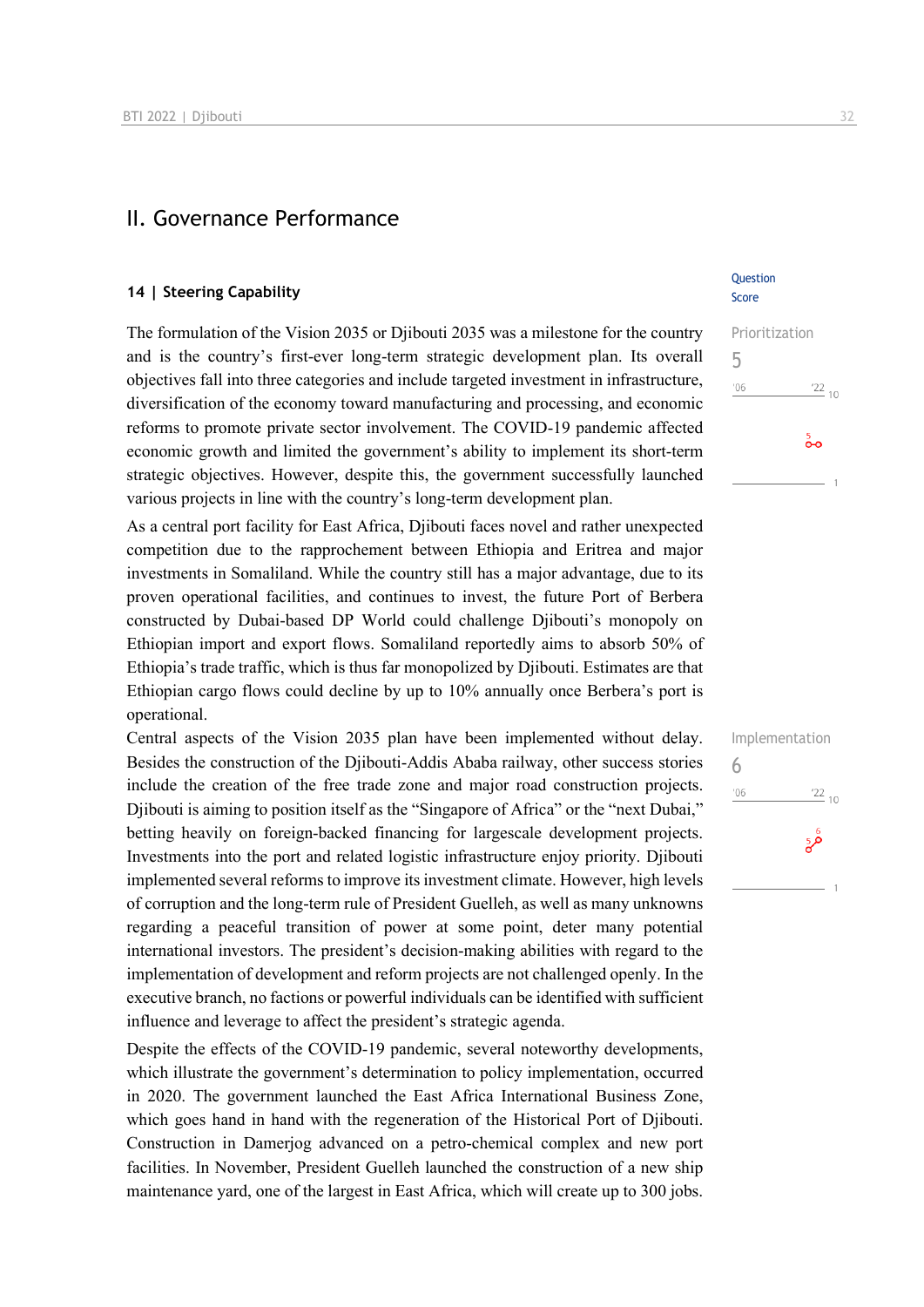The Djiboutian government has positioned itself as a reliable partner in the Horn of Africa for foreign military missions. The U.S. military in Camp Lemonnier outnumbers the presence of French troops in the country. Djibouti has traditionally maintained close ties to France as its former colonial power. However, over the course of the past two decades, this strategic partnership gradually changed and no clear pattern can be identified at present. The country hosts several foreign military bases, including facilities leased by Italy, France, Japan and China. The latter is the first Chinese military base on the African continent and is located near the town of Obock. Security and economic ties with Beijing are particularly strong. The Trump administration openly warned of the presence of Chinese troops and the gradual expansion of the Chinese military infrastructure in Djibouti. The geostrategic location of Djibouti is an invaluable asset for the country and forms the basis for international alliances that go beyond mere security partnerships. China's presence in one of the world's busiest shipping lanes could alter the balance of power in the Horn of Africa.

These strategic partnerships provide the government with a steady flow of income in the form of rent. Under President Guelleh, Djibouti's strategic alliances shifted from France to the United States. Recently, China has become a major partner of the government in infrastructure development and financing. President Guelleh has demonstrated an ability to diversify partnerships based on his rational calculation that the geostrategic location of Djibouti is an invaluable asset when forming alliances with foreign governments. The policymaking process and strategic decision-making are in the hands of the president and a selected group of advisers, including family members.

The government's policy learning is not intended to promote a transformation toward a democracy based on the rule of law.

### **15 | Resource Efficiency**

Djibouti is a country with few natural resources. Its major economic asset is its existing infrastructure at one of the busiest shipping and trading routes in the world. Economic development is subject to the influx of funds. Thus far, the country has used its strategic geo-economic location, security environment, and stable currency to attract investors and develop other sources of income. Annual rent payments from the various military bases, especially the large leases to U.S. forces and the Chinese military, reportedly generate annual revenues of several million U.S. dollars. Rent income and fees for port services constitute the central source of foreign currency for the country. Djibouti effectively utilizes its main resource base, which is its geostrategic and geo-economic location on the Red Sea, combined with the existing port, trade and logistics infrastructure. This is further evidenced by largescale investments in maritime transportation and the service sector, including the expansion and construction of the free zone and industrial parks.

Policy learning 5  $^{\prime}06$  $\frac{22}{10}$  $\frac{5}{2}$ 

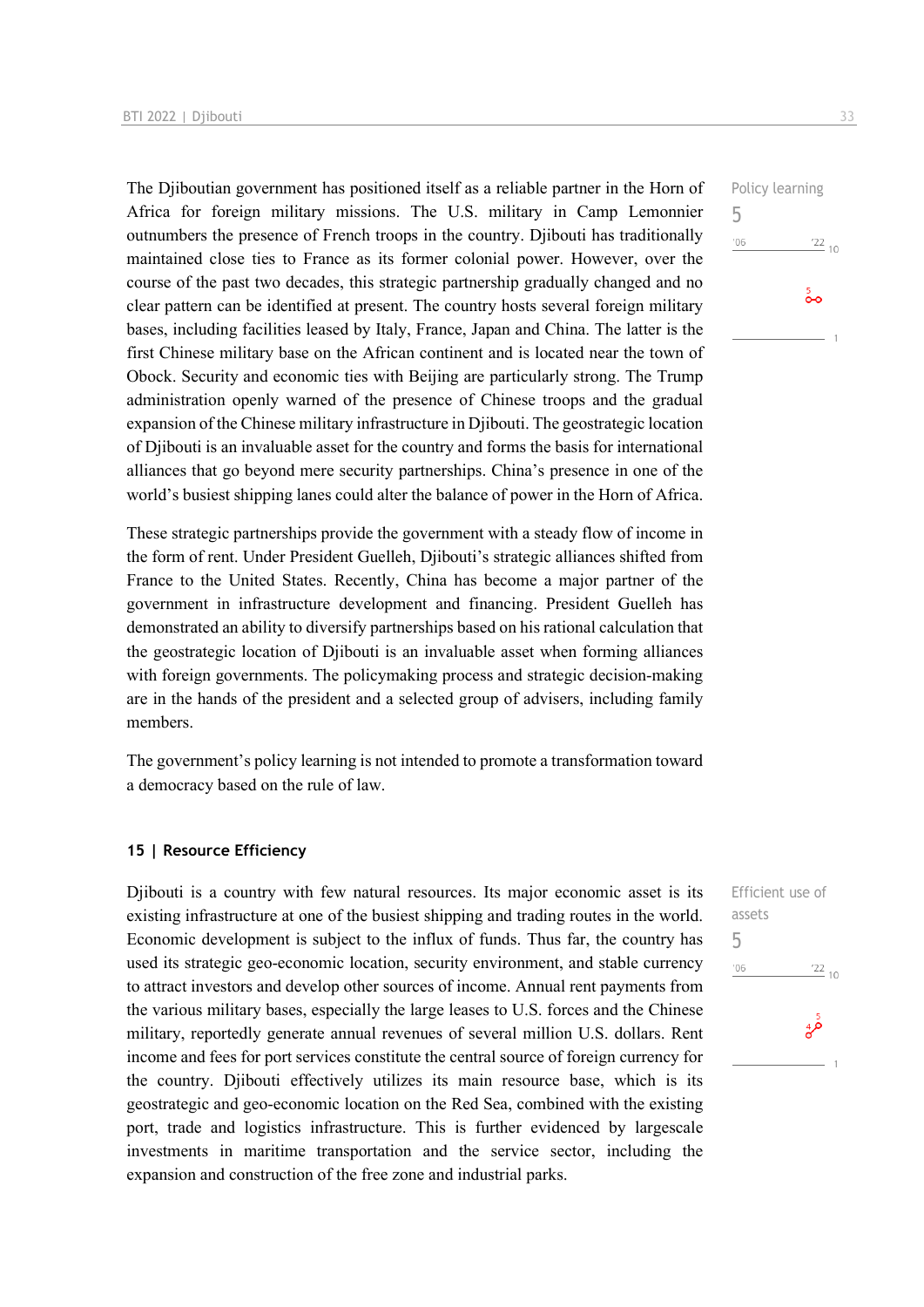There is little public information available on budget efficiency and the actual efficiency of administrative structures. Annual budgets are only accessible to members of parliament and ministries. Significantly, information on rental revenue from foreign military bases is not publicly available and can only be estimated based on news reports. Several opposition figures, however, claim that there is a diversion of funds from the state budget to the president, mainly from rents paid for military bases. They state that this provides the foundation for his political power by enabling him to provide direct payments to individuals in exchange for loyalty. This affects the country's capacity to invest in health, education and improvement of other public services.

Investments in health and education services and countrywide improvement of basic infrastructure lags, despite considerable and largely stable annual revenues. In June 2020, the government announced the creation of a \$1.5 billion Sovereign Wealth Fund by 2030. Djiboutian officials stated that the fund aims to finance both domestic and regional projects, including infrastructure development and telecom services. The source of the initial investment has not been disclosed. However, official statements refer to recurring resources dedicated to raising the necessary endowment.

Djibouti successfully completed financing agreements to advance development projects as part of Vision 2035. For instance, in 2020, a consortium of international private and public financiers approved funding for a 60 MW wind farm project near Lake Assal. As part of the Vision 2035 strategy, Djibouti aims to transition energy consumption toward 100% renewables by 2030. Following a preliminary agreement signed in June 2019, the government approved the construction of a solar photovoltaic project in Grand Bara in early 2020. The project will reportedly be a private-public partnership between the French company Engie and the Djiboutian government.

Major strategic policy decisions are mainly made by the president himself, who makes use of a small circle of advisers and confidants. The executive branch defined clear objectives for the country. Policies are geared to maintaining the position of Djibouti as the central transportation, trade and logistics hub of East Africa.

Policy coordination 8 $^{\prime}06$  $\frac{22}{10}$ စီဝ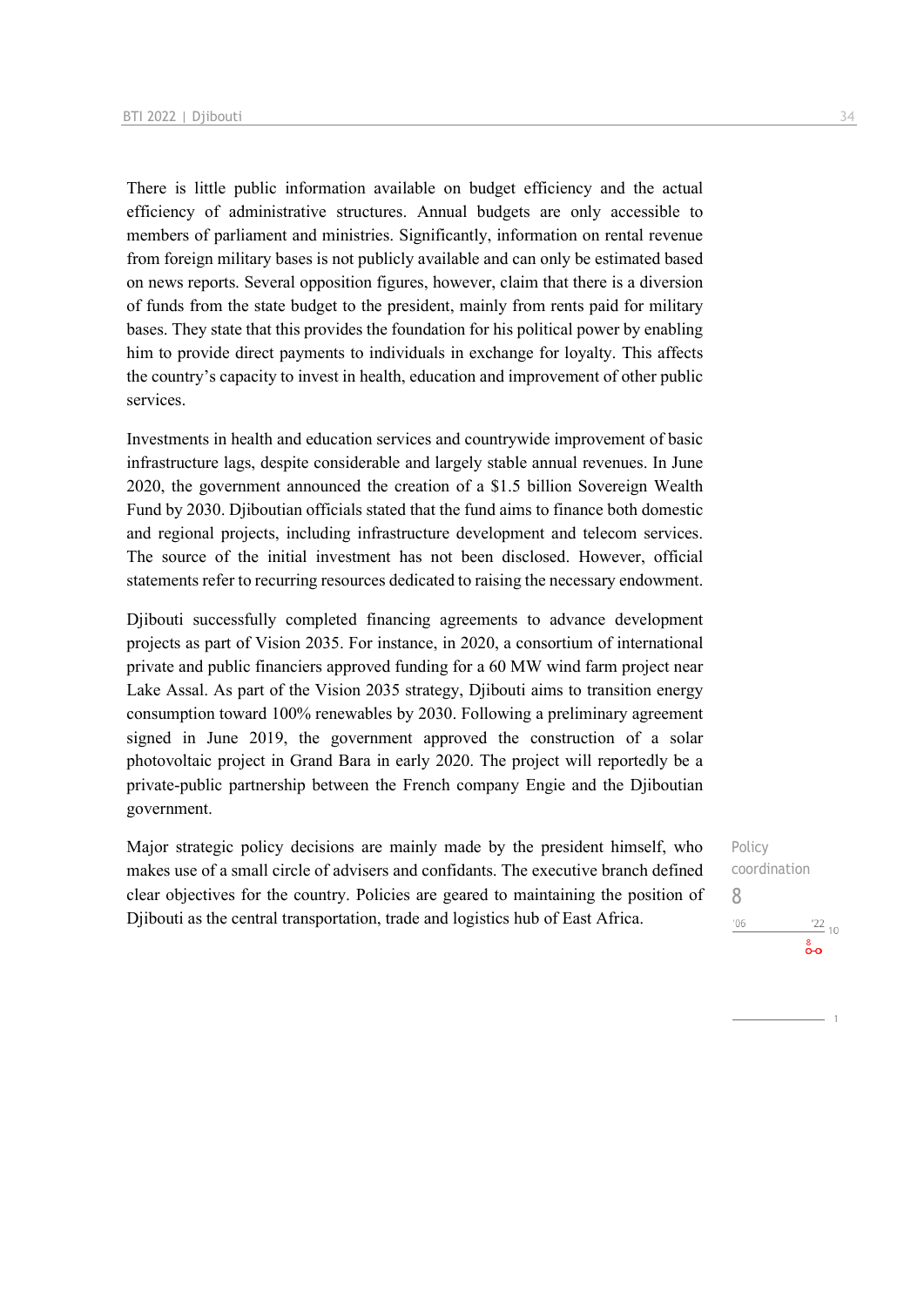Corruption is an ambivalent issue in Djibouti. On the one hand, it affects business operations, especially for foreign actors entering the market. On the other hand, networks of patronage have evolved into a relatively effective security mechanism for investors. Djibouti improved its ranking steadily on the World Bank's Doing Business Report. However, corruption continues to be a central obstacle. Laws are not enforced properly to prosecute illicit money flows and the institutions established to combat public sector corruption do not fulfill their mandate effectively.

The newly established National Anti-Corruption Commission and that Djibouti is a signatory of the United Nations Convention against Corruption would suggest that transparency and accountability are central government priorities and that legal sanctions are enforced regularly. A 2013 law supplements existing regulations related to the prevention of and fight against corruption, as stipulated in the Criminal Code. While several steps to fight corruption have been implemented in recent years, public sector corruption and related offenses continue to prevail. The National Anti-Corruption Commission aimed to create a safe environment for whistleblowers. A program launched in 2018 urged public officials to declare their assets. However, no independent watchdog organization exists in Djibouti and the effectiveness of the National Anti-Corruption Commission remains to be proven. Nevertheless, there are cases of prosecution of corruption. Noteworthy is the infamous case surrounding the UAE-based DP World's Doraleh Container Terminal and the involvement of Djiboutian businessman Abdourahman Boreh. Anti-corruption audits of public officials are regularly used to silence opponents critical of the president's rule.

### **16 | Consensus-Building**

Vision 2035 was launched as a long-term development strategy by the government. There is strong consensus among political actors on economic objectives promoted by the road map toward a market economy.

Democratic reforms are, without doubt, secondary long-term objectives. The focus is clearly on economic factors to sustain Djibouti's growth momentum. The upcoming 2021 presidential election is a case in point for the limited democratic reforms undertaken by the government. At the end of the review period, it remained uncertain if the Franco-Djiboutian businessman Zakaria Ismaël Farah would stand in the April 9 polls contesting the sitting president.

Anti-corruption policy 3  $^{\prime}06$  $\frac{22}{10}$ စိတ

| Consensus on goals |                 |
|--------------------|-----------------|
| 6                  |                 |
| '06                | $\frac{22}{10}$ |
|                    | စ်ဝ             |
|                    |                 |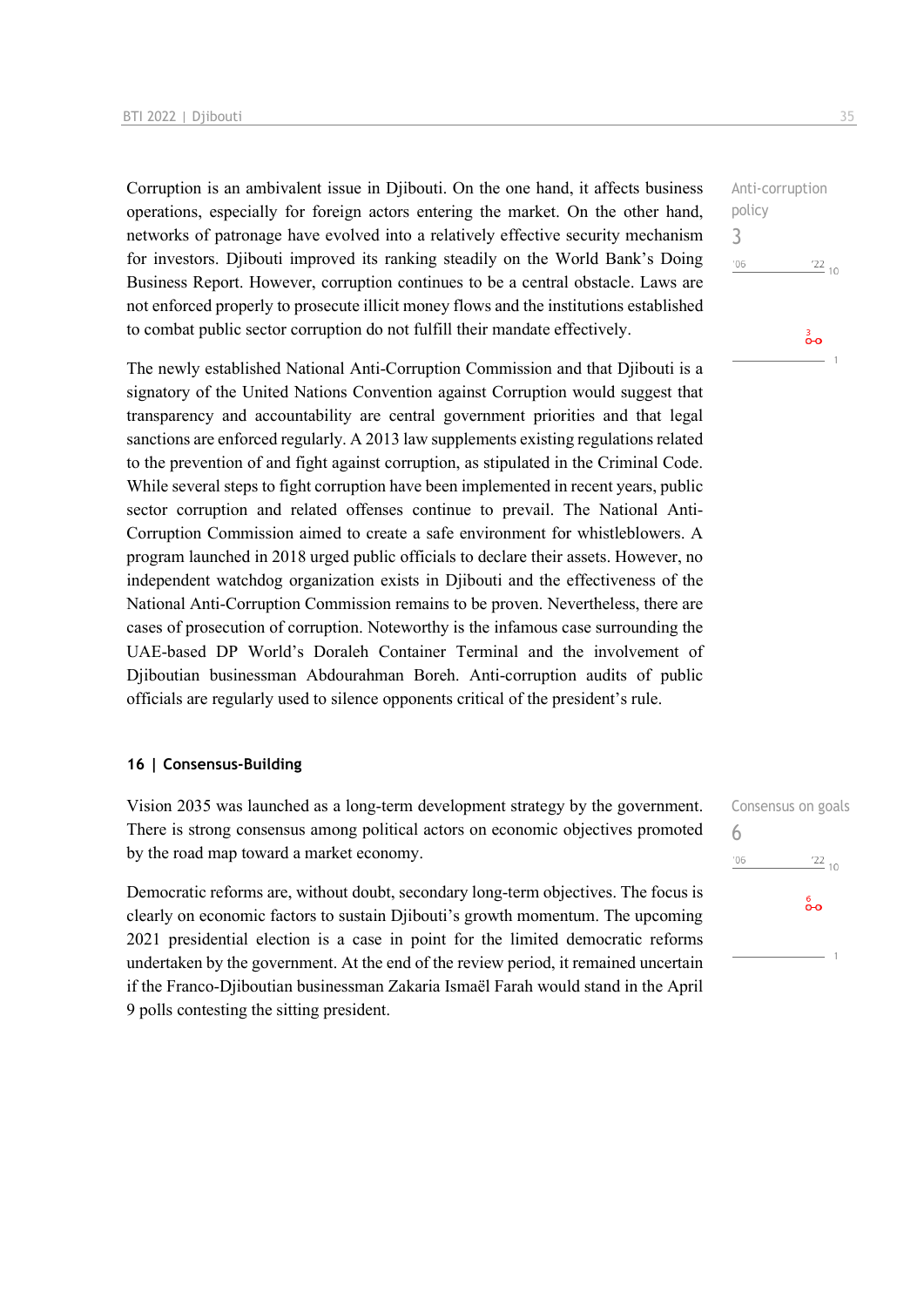No notable reformist forces exist within the government, which is itself to be considered the most significant anti-democratic actor due to its authoritarian characteristics. The divided opposition is incapable of challenging the rule of the president by democratic means and influencing policymaking. Within the ruling coalition or the RPP, no serious reformist elements existed at the end of the review period. The group of formal and informal advisers to the president is made up of business executives and former government officials. Since 2018, a generational shift among these advisers became visible, such that the new generation are more progressive and technology savvy than the old generation. However, reform policies focus on the business environment and Djibouti's links with the global economy and not on the democratization of the existing system. Several commentators point to the looming danger stemming from Al-Shabaab. Djibouti is, despite heretofore effective countermeasures, not immune to the threat of religious extremism.

Interethnic conflict in Djibouti is limited and no separatist movements threaten the stability of the nation. Djibouti is often described as an anchor of stability in a volatile region, surrounded by conflict-ridden Somalia and Eritrea and Ethiopia to the west, which only in 2018 put an end to two decades of hostilities. The country's capital city is considered very safe, compared to other African metropoles, and violent conflicts are rare exceptions. Conflicts over power and resources exist in Djibouti. However, cleavages rarely manifest as ethnic, religious, or territorial conflicts. There is also no 100% clear ethnic divide between those in power and excluded groups, although key positions in politics and the economy are held overwhelmingly by Issa Somali. Certain individuals assume a mediating role, such as the prime minister, Abdoulkader Kamil Mohamed, who is Afar.

The capacity of the civil society to actively contribute to the policy process and advocate for improved governance and inclusive service delivery is limited. The media is not free. Independent coverage of sensitive issues is obstructed by the government and the security apparatus which uses intimidation to prevent journalistic investigations. Opposition parties are publicly defamed by senior government figures and take no active role in political debates. Despite the limited space granted to civil society actors, a number of interest associations exist, such as the Fédération Nationale des PME-PMI de Djibouti, Association des Transitaires de Djibouti (GIE), Alliance Djiboutienne contre the le SIDA and the Confédération Nationale des Employer de Djibouti. Student movements exist as well, although these associations are largely politicized and deemed mouthpieces of the ruling coalition. The National Association of Women in Djibouti (Union Nationale des Femmes Djiboutiennes) is represented across the country with approximately 4,000 members. Although headed by the first lady, the organization is not directly government controlled, but acts as a bridge between international donors and non-governmental organizations to support and fund causes promoting female education and health.



 $\frac{1}{00}$  1

Cleavage / conflict management 6  $'06$  $\frac{22}{10}$ စိစ

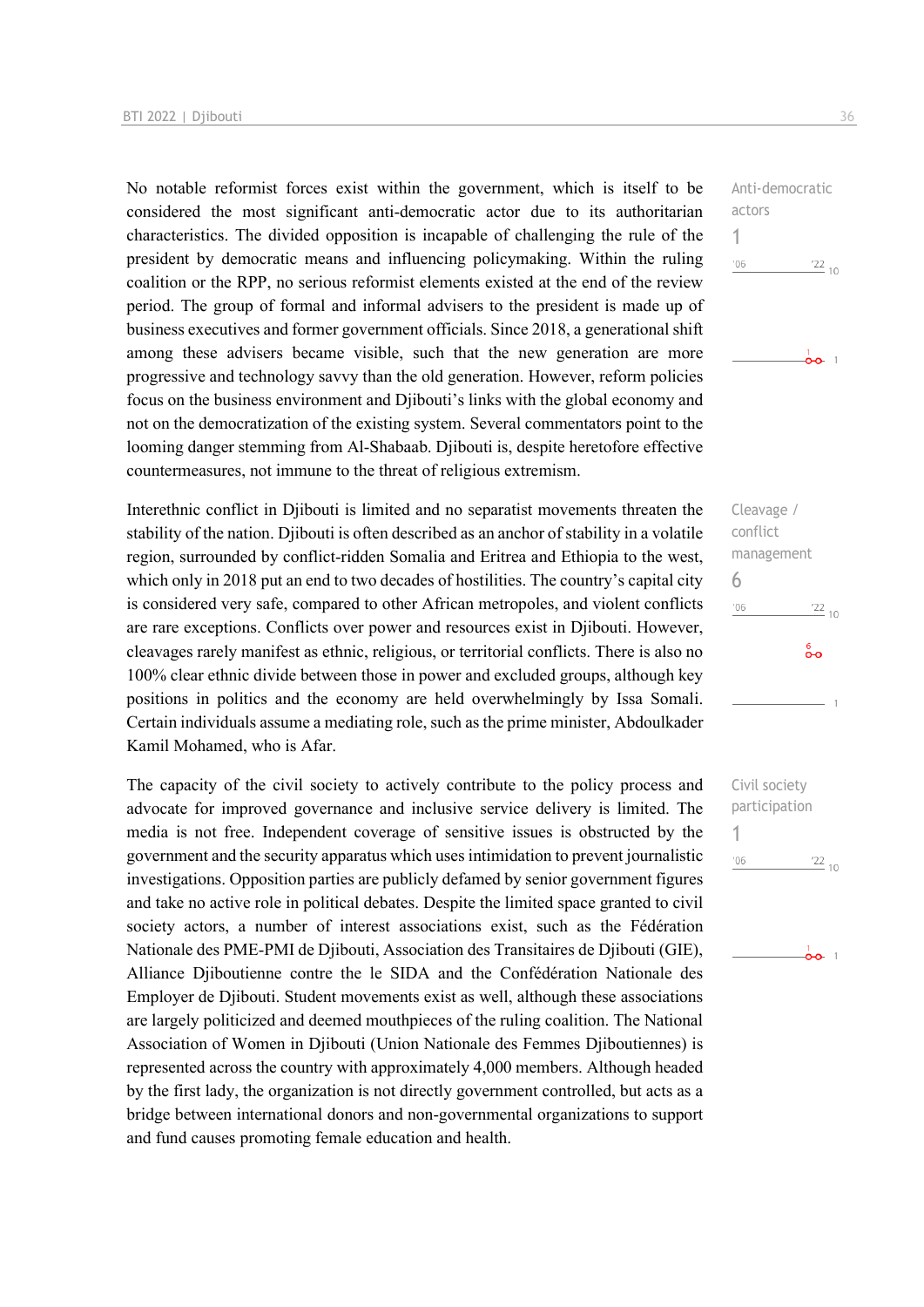(n/a) There have been no major historical injustices committed by the government. FRUD, which challenged the Issa-dominated rule of President Guelleh, joined the government coalition in 2001.

### Reconciliation n/a '06  $^{22}$  10

**17 | International Cooperation**

The government of Djibouti maintains close relationships with international partners and politicians in the region. Over the past several years, more than 50 additional embassies and foreign representations have been established. Similar to other African nations, Djibouti has forged a strong strategic partnership with China, which extends to a unique security cooperation. China is also the major financier of Djibouti's debtdriven development model and maintains a large commercial and military presence in the country. Beijing provided medical support to local health centers during the first wave of the COVID-19 pandemic. In recognition of their service, Chinese nurses and medical doctors were honored with awards by the prime minister.

No updated data on gross official development assistance (ODA) is available for the review period. OECD-DAC lists net ODA inflows of \$134.1 million in 2017.

Bilateral links between Turkey and Djibouti are growing strong. The Turkish Cooperation & Coordination Agency (TIKA) supports the government in various fields, including the provision of food aid during the COVID-19 lockdowns. Pakistan opened its first diplomatic mission in Djibouti in 2020 as part of its Engage Africa policy and seeks to deepen economic and diplomatic ties. Relations with the former colonial power, France, remain frosty. French President Emmanuel Macron visited Djibouti in 2019 – the first visit of a French president in 10 years – to discuss the consolidation of economic and security links. France reportedly fears losing ground with the growing presence of China in Djibouti and the Horn of Africa.

The unchallenged rule of President Ismaïl Omar Guelleh suggests a high degree of stability and continuity. While this partly influenced Djibouti's rise as a reliable partner to foreign militaries and investors, its strategic location on the northeast coast of the Horn and the Bab-el-Mandeb Strait is of central importance. The ports of Djibouti are of strategic importance to the global economy, linking maritime transportation between the Gulf of Aden and the Red Sea. Over the past two decades, Djibouti has successfully emerged as an anchor of stability, open to international business, and a strategic base for foreign militaries in the fight against Islamic fundamentalism in East Africa. This image received a serious damper with the court cases between Djibouti and DP World.

Effective use of support 9  $'06$  $-\frac{9}{2}$  10

 $\frac{1}{n\sqrt{a}}$  1

### Credibility

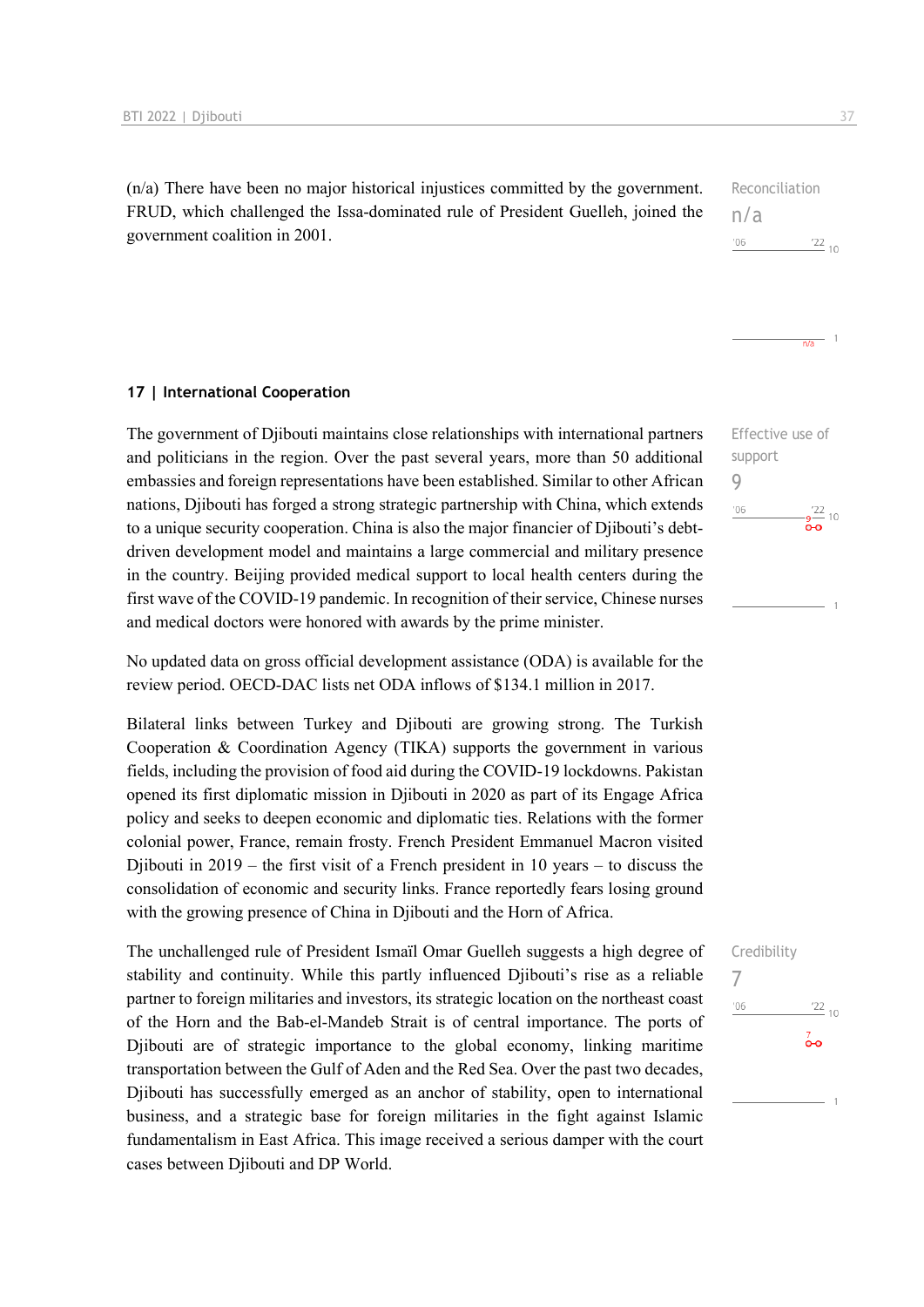Djibouti is a member of the WTO. European norms and standards are applied in the shipping and logistics sector. However, the regulatory frameworks of the regional communities, IGAD (Intergovernmental Authority on Development) and COMESA (Commons Market for Eastern and Southern Africa, are not harmonized. No international sanctions are in force against Djibouti and the Financial Action Task Force does not list Djibouti as a country with considerable deficiencies in anti-money laundering policies.

Djibouti's response to the COVID-19 pandemic was generally regarded as effective, measured and forward looking, especially compared to other states in the region.

In January 2020, Ethiopian Prime Minister Abiy Ahmed advocated for the creation of the so-called Horn of Africa Cooperation involving Eritrea, Ethiopia and Somalia, a new regional bloc that would, should it come to fruition, challenge the role of the Intergovernmental Authority on Development (IGAD) – which Djibouti is already a host and member of – as the region's powerbroker. At the time of this writing, the initiative shows little sign of succeeding, and Djibouti remains Ethiopia's key logistics and trading partner. Regional economic integration is crucial for Djibouti's development model, which is based on its geo-economic location and existing infrastructure links.

Relations between Djibouti's president and Prime Minister Abiy Ahmed of Ethiopia seem to be less cordial than with former administrations. Ethiopia's business relations with DP World in the Port of Berbera are a thorn in the side of Diibouti, whose court battle with the port operator is still ongoing. Moreover, reports of arms trafficking via Djibouti into Ethiopia and clashes between Somali Issa and Afar in the northeastern border region of Ethiopia have fueled growing disagreement between the neighbors. No progress can be reported on the border dispute between Eritrea and Djibouti.

An extraordinary IGAD Summit held in Djibouti at the end of 2020 focused on the law enforcement operation conducted by the Ethiopian Defense Forces in the northern regional state of Tigray and the growing tensions between Kenya and Somalia. The fight between Djibouti and Kenya over the seat in the UN Security Council affected regional cooperation during the review period. While the African Union (AU) member states endorsed Kenya's candidacy in 2019, Djibouti challenged the AU's decision and did not withdraw from the race. China and Russia reportedly backed Djibouti while the other permanent members (the United States, the United Kingdom, France) supported Kenya.

Significantly, relations between Djibouti and Somaliland have improved. After six years of near-complete closure, the border post in Loyada between the two countries has been re-opened to allow free transit of people and goods.

Regional cooperation 8 $n<sub>6</sub>$  $\frac{22}{10}$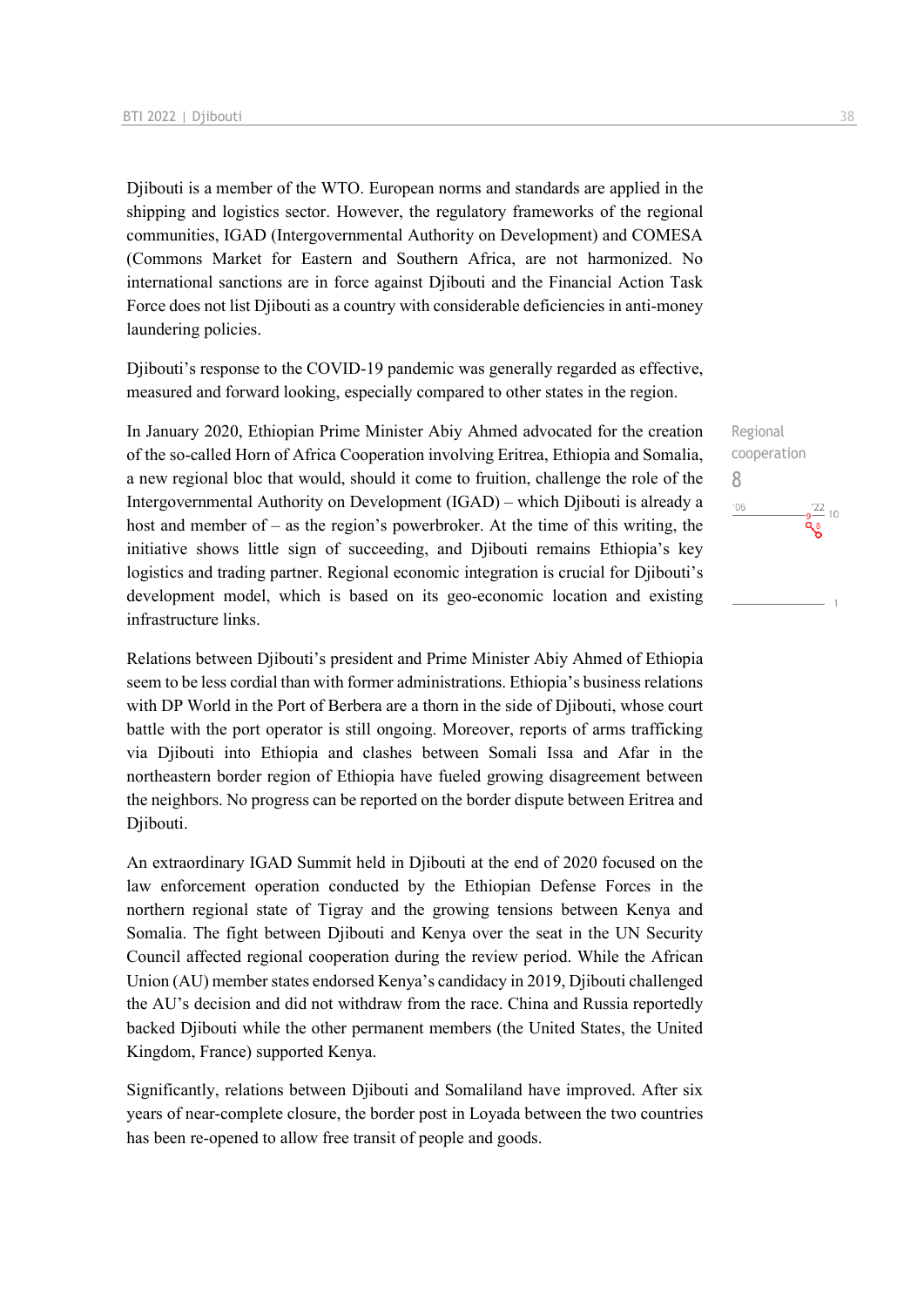Djibouti contributes approximately 960 troops to the African Union Mission in Somalia (AMISOM). Djibouti collaborates with foreign troops based in the country in peacekeeping and anti-terrorism and anti-piracy operations. Several naval units support the EU mission Operation ATALANTA (e.g., China, India, South Korea) and cooperate closely with EU forces operating from Djibouti. The presence of the U.S. forces in Camp Lemonnier, which serves as a central base for anti-terrorist operations, is growing. The Combined Joint Task Force-Horn of Africa (CJTF-HOA) of the United States Africa Command (USAFRICOM) is based in Djibouti.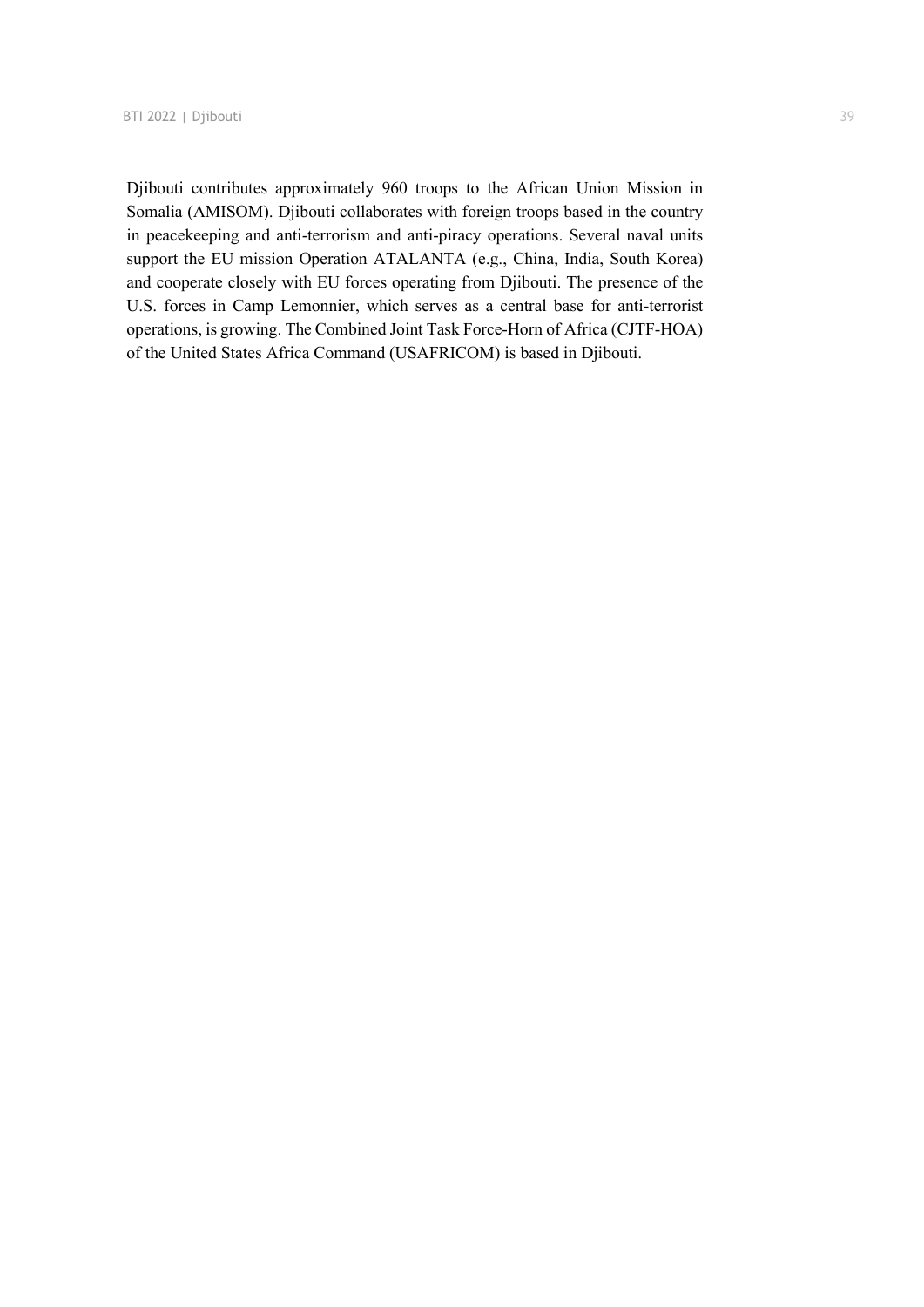# Strategic Outlook

Since 2018 a wind of change has blown across the Horn of Africa, leaving no nation unaffected. With the rise of Ethiopia's reformist Prime Minister Abiy Ahmed, bilateral and regional relations were reconfigured. The rapprochement between Addis Ababa and Asmara, as well as the rapid development of sea port facilities in Berbera, Somaliland, are likely to challenge in the future Djibouti's position as the gateway to the East African market and lynchpin of maritime logistics and transportation in the Horn of Africa. However, the ambitious expansion of port capacities in Berbera (Somaliland) and the construction of new regional infrastructure links forces the Djiboutian government to further consolidate the country's position as a major trade hub in Eastern Africa and most notably neighboring Ethiopia. While Djibouti can still count on its lead in logistics and port facilities, including the biggest free trade zone on the continent, Ethiopia's minority share in the DP World-operated Port of Berbera is likely to affect trade dynamics at some point. Political stability and operational security will therefore be crucial factors determining Djibouti's economic position. Thus far, the government has been successful in preserving peace and stability in a volatile region. Strategic and security partnerships with an array of international actors are a unique feature of the tiny Horn of Africa nation.

Similar to other countries in the region, Djibouti is likely to benefit from electricity exports from Ethiopia once the Grand Ethiopian Renaissance Dam at the headwaters of the Blue Nile is operational. The ongoing conflict in Ethiopia's northern regional state, Tigray, the border dispute between Ethiopia and Sudan, as well as the stalled negotiations between Egypt, Sudan and Ethiopia are likely to further destabilize the Horn of Africa. Hence, Ethiopia's security situation and especially its economic performance directly affect Djibouti as its main trading and logistics partner. While Djibouti has called for a peaceful resolution of the conflict in Tigray in an official statement, it is unlikely that the government will seek further involvement into internal affairs of its neighbor. Following the dispute over the Doraleh Container Terminal with the Djiboutian government, DP World (51%) entered a joint venture with Ethiopia (19%) and Somaliland (30%) in 2018. The expansion project of the old Port of Berbera is expected to be inaugurated in 2021. The Ethiopia-Djibouti gas pipeline planned to run from the Hilala gas fields in Ethiopia's Somali regional state to Damerjog in Djibouti has made progress and both governments approved the project implemented by Chinese Poly-GCL in 2019.

However, threats to the future trajectories of development and change in Djibouti are manifold and range from growing vulnerability to climate change, the success of debt restructuring, and containment of the looming threat from IS and al-Shabaab. Decades of economic growth were the result of an authoritarian approach to development and came at the expense of political freedoms. Growing discontent is simmering under the surface, emerging in the form of social media campaigns against the president. The generational change that would effectively make the voices of the small number of young, innovative, technophile advisers to decision-makers heard is not yet in sight. Their ideas resonate with a more diversified and market-oriented economy than Diibouti's.